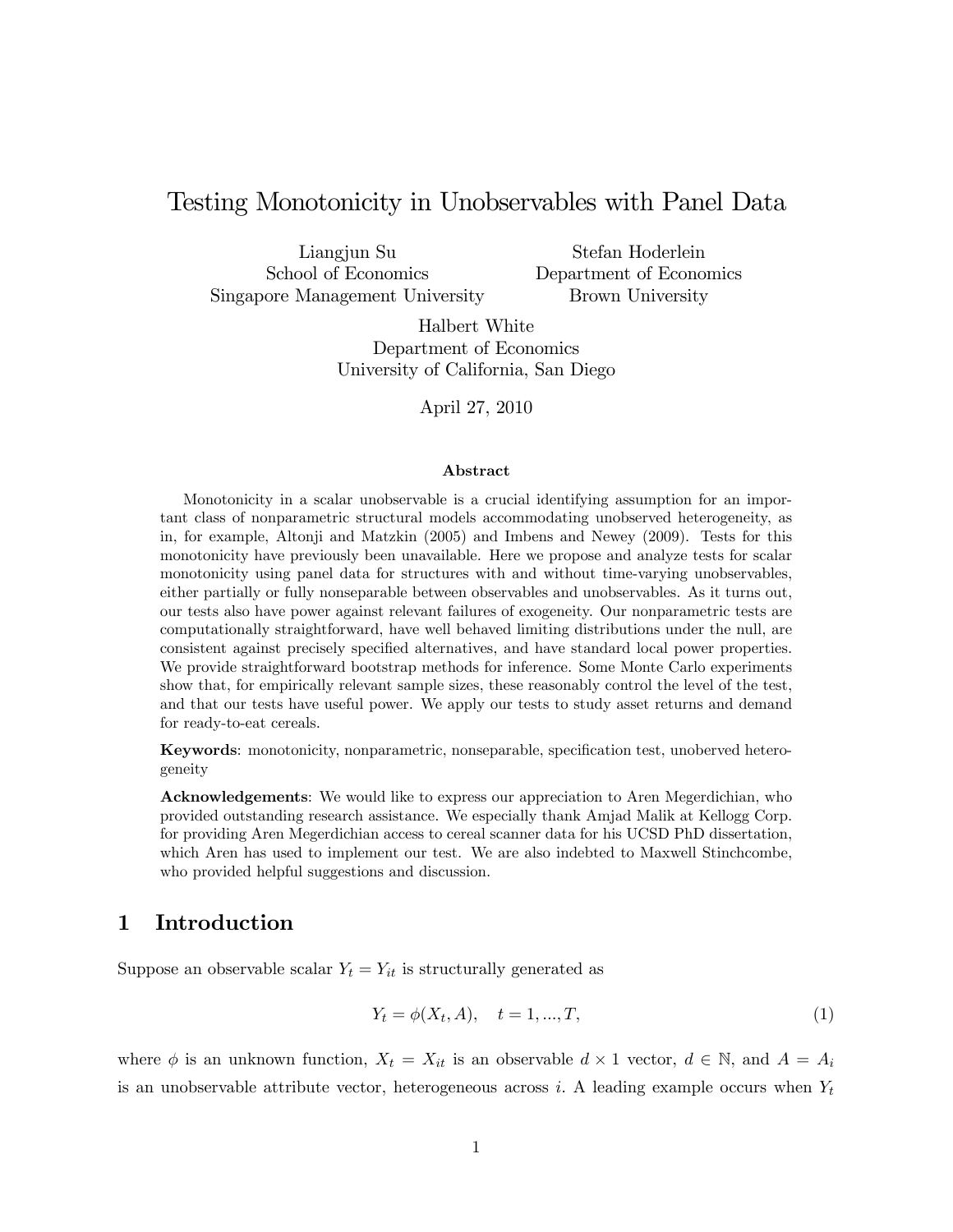represents the quantity of a good demanded by a consumer,  $X_t$  represents income and prices, and A represents consumer is fixed taste parameters, as in Stigler and Becker (1977). Alternatively,  $Y_t$  can represent the quantity produced by a firm,  $X_t$  cost and demand shifters, and A firm is fixed technology parameters.

When A is scalar and  $\phi(x, \cdot)$  is strictly monotone ("monotonicity in a scalar unobservable" or just "scalar monotonicity"), this structure is an important special case of the "structural function and distribution" framework considered by Altonji and Matzkin (2005, section 4), henceforth AM. Such monotonicity assumptions play a key role in an important strand of flexible structural modeling, beginning with Roehrig (1988) and developed extensively by Matzkin (e.g., Matzkin, 2003; 2007) and Chesher (2003). Scalar monotonicity has gained increasing currency, being relied on recently by Imbens and Newey (2009), Evdokimov (2009), and Komunjer and Santos (2010).

As Hoderlein (2005) notes, monotonicity is a strong assumption. Further, monotonicity is crucial in this context, as key identification results fail when scalar monotonicity is violated. It is thus important to have tests for this. To the best of our knowledge, no such tests are currently available. Accordingly, our goal here is to propose and analyze some straightforward methods for testing scalar monotonicity. As it turns out, our tests are also sensitive to relevant failures of exogeneity.

We do not restrict attention to structures with a single unobservable, however. We also consider structures monotonic in A with separable time-varying unobservable  $\varepsilon_t$ ,

$$
Y_t = \phi(X_t, A) + \varepsilon_t, \quad t = 1, \dots, T,\tag{2}
$$

as well as fully general nonseparable structures with vector-valued  $\varepsilon_t,$ 

$$
Y_t = \phi(X_t, \varepsilon_t, A), \quad t = 1, \dots, T. \tag{3}
$$

Evdokimov (2009) considers the former structures, discussing their relevance to studying heterogeneous treatment effects, such as the effects of union membership on wages and the effects of wages on consumption. The latter can be used, among other things, to study price effects on consumer demand as well as nonlinear/nonparametric factor effects on asset returns in the presence of unobserved heterogeneity. The fully non-separable structures are quite general; their only significant vulnerabilities to misspecification are failures of monotonicity or exogeneity.

In Section 2, we provide some general results for structures monotonic in a scalar unobservable, reviewing and extending known representation and identification results. These results show the necessity of monotonicity for identification and provide the required foundations for our tests. For clarity, and to maintain a manageable scope for the analysis here, we focus on the classical strictly exogenous case, where  $X_t$  is independent of  $A(X_t \perp A)$  for all t. This also serves as a foundation for analysis under weaker conditions (see Hoderlein, Su, and White, 2010).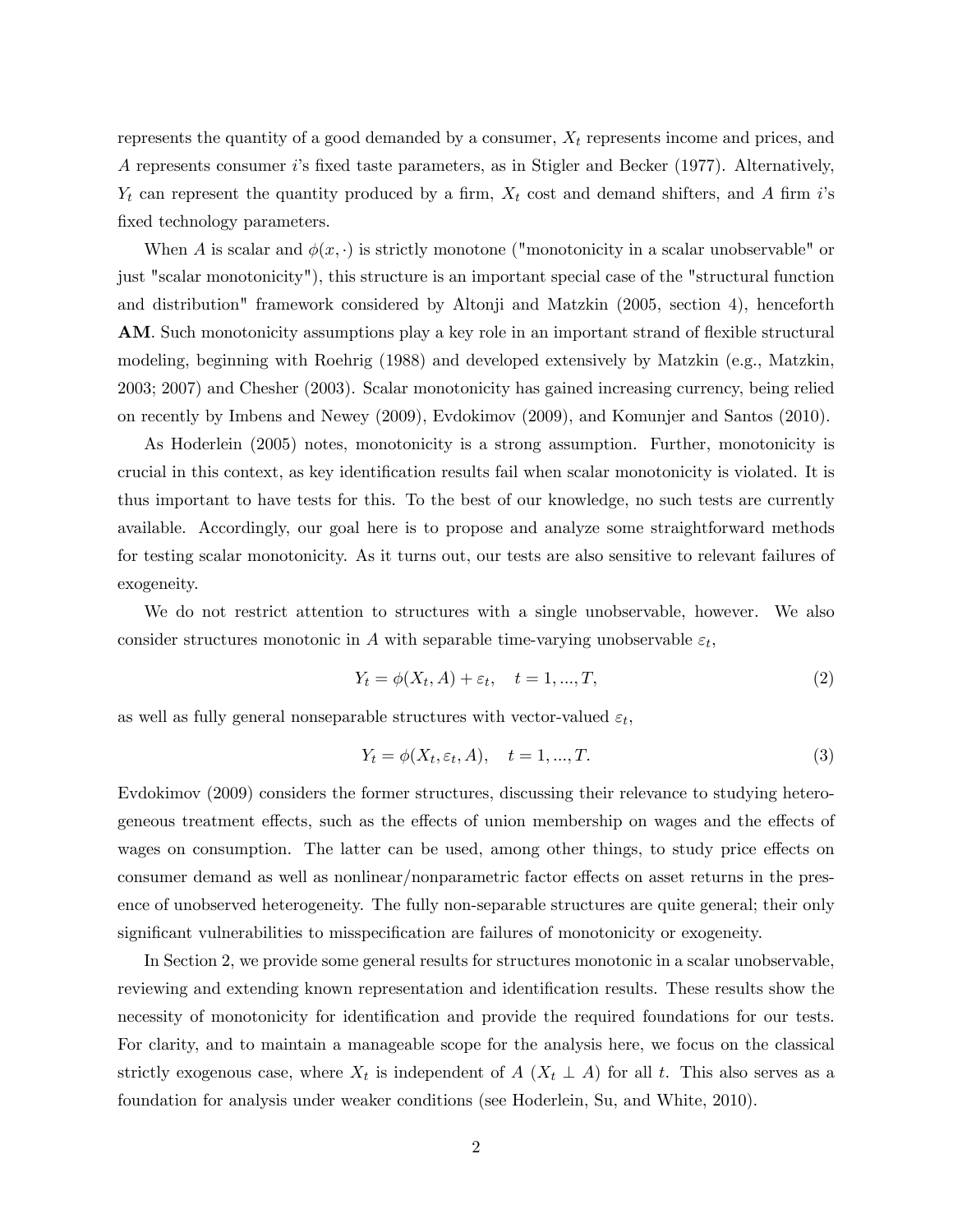In Section 3, we propose a monotonicity test for structures of the form (1). The test is fully nonparametric and is available for  $T$  as small as 2. The test statistic is asymptotically normal under the null, is consistent against a precisely characterized set of alternatives, and can detect local alternatives with rate  $O(N^{-1/2}h^{-d/4})$ , where N is the number of cross-section observations and  $h = h_N$  is a kernel bandwidth.

We introduce and analyze a monotonicity test for structures with time-varying unobservables of the forms (2) and (3) in Section 4. The test is again fully nonparametric, but here we require T to be large, so as to average out the influence of the  $\varepsilon_t$ 's. The test statistic is asymptotically a mixture of chi-squares under the null, is consistent against a precisely characterized set of alternatives, and can detect local alternatives with rate  $O(N^{-1/2})$ . Interestingly, the same test works for both the "partially nonseparable" and the fully nonseparable cases.

Section 5 describes effective bootstrap methods for finding critical values and  $p$ -values for our tests and reports the results of some Monte Carlo experiments designed to study the level and power properties of the tests. We find that our tests perform reasonably well for  $N = 100$  and  $T = 2$  in the absence of time-varying unobservables and for  $N, T = 50, 100$  with time-varying unobservables. Section 6 uses our tests to study asset returns and demand for ready-to-eat cereals, and Section 7 contains a summary and concluding remarks. The Mathematical Appendix contains formal proofs of our results, together with supplementary results supporting the discussion of the main text.

## 2 Representation and Identification with Scalar Unobservables

We begin with a version of an identification result of  $AM$ , their theorem 4.1, for the strictly exogenous case. We let  $\mathbb{U}[0,1]$  denote the uniform distribution on  $\mathbb{I} \equiv [0,1]$ . We also write  $\bar{\mathbb{N}} \equiv \mathbb{N} \cup \{\infty\}.$ 

**Proposition 2.1** Let X be a random  $d \times 1$  vector,  $d \in \overline{N}$ , let  $\varepsilon$  be a random scalar distributed as  $\mathbb{U}[0,1]$ , and suppose that  $X \perp \varepsilon$ . Let  $m : \mathbb{R}^d \times \mathbb{I} \to \mathbb{R}$  be a measurable function, and suppose that  $Y = m(X, \varepsilon)$ . Let  $F(y | x) \equiv P[Y \leq y | X = x]$ . Then for given  $x \in \mathcal{X} \equiv supp(X)$ ,

$$
F(y \mid x) = m^{-1}(x, y) \quad \text{for all } y \in \mathcal{Y} \equiv \text{supp}(Y) \tag{4}
$$

if and only if  $m(x, \cdot)$  is strictly increasing.

When  $m(x, \cdot)$  is invertible,  $m^{-1}(x, \cdot)$  represents the inverse function such that  $e = m^{-1}(x, y)$ if and only if  $y = m(x, e)$ . More generally,  $m^{-1}(x, \cdot)$  represents the correspondence defined by  $m_x^{-1}(-\infty, y]$ , the preimage in I of the half-ray  $(-\infty, y]$  under  $m(x, \cdot)$ . Also, we adopt the convention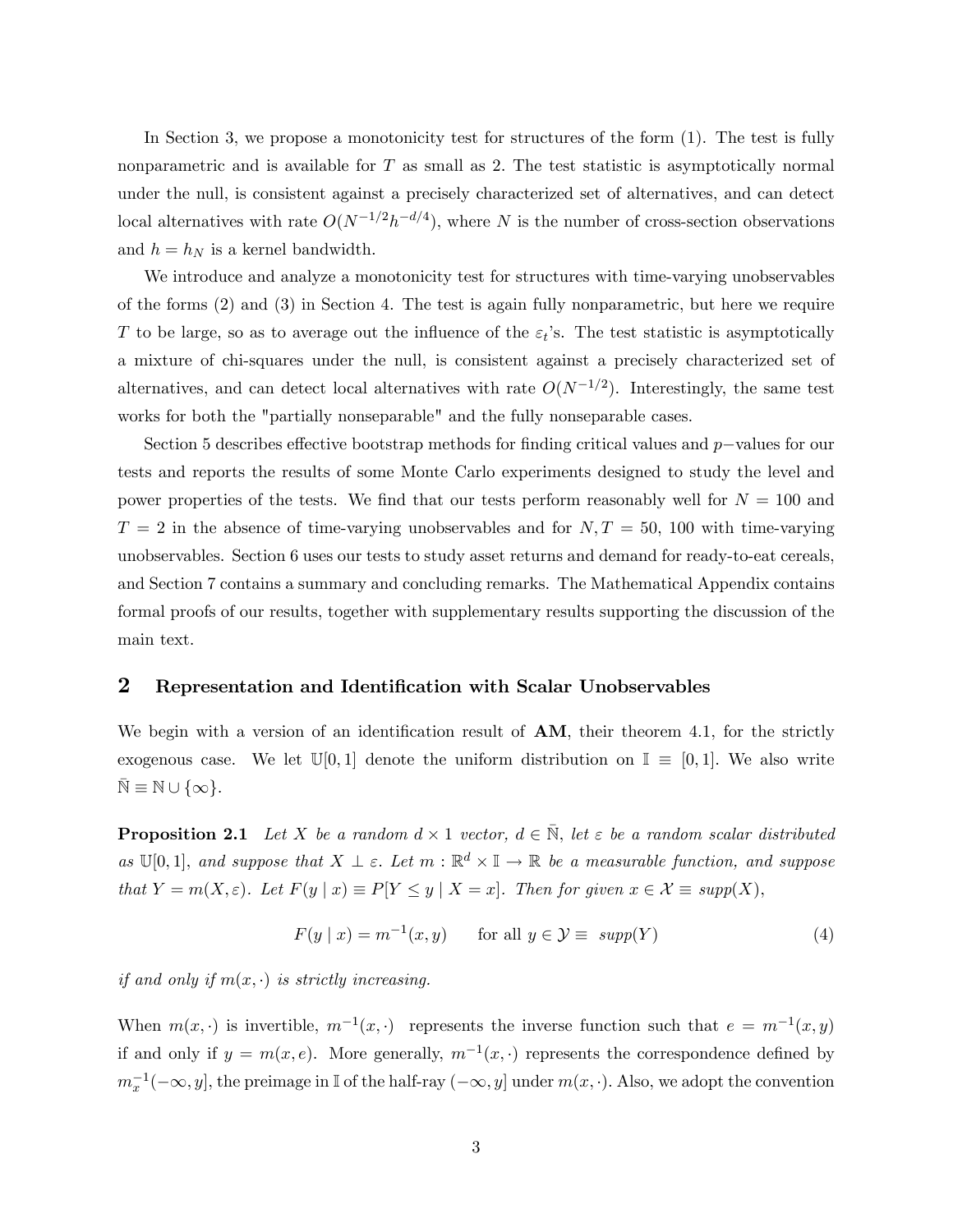suggested by **AM** that if  $m(x, \cdot)$  is strictly decreasing, then we replace  $m(x, \cdot)$  with  $-m(x, \cdot)$ . The key property is thus that  $m(x, \cdot)$  is strictly monotone.

Let  $e = F(y | x)$ ; if eq.(4) holds, then  $F(\cdot | x)$  is invertible and m is identified as  $m(x, e) =$  $F^{-1}(e \mid x)$ . Because  $F^{-1}(\cdot \mid x)$  is the conditional quantile function, we call this full identification via conditional quantiles at  $x$  or, for brevity, full identification.

These conditions are simpler than those of  $AM$ 's theorem 4.1, as we consider only the exogenous case. Also, we show that strict monotonicity of  $m(x, \cdot)$  is necessary for full identification, not just sufficient.

Representing Y using a scalar  $\varepsilon$  in Proposition 2.1 is much less restrictive than it might seem. To show this, we formally specify a structural data generating process (DGP).

**Assumption A.1** Let  $(\Omega, \mathcal{F}, P)$  be a complete probability space on which are defined realvalued random vectors X and U of countable dimensions  $d \times 1$  and  $\ell \times 1$  respectively, where the distribution of U is nonatomic. Suppose  $\phi : \mathbb{R}^d \times \mathbb{R}^\ell \to \mathbb{R}$  is a measurable function and that Y is structurally generated as  $Y = \phi(X, U)$ .

Note that both  $X$  and  $U$  can have a finite number or a countable infinity of elements. Usually, d is finite, and we observe X but not U. Requiring that U is nonatomic rules out cases where U has atoms, e.g., for some u,  $P[U = u] > 0$ . Nonatomicity holds when U is continuously distributed, but it is a weaker requirement. The lack of atoms is not necessarily restrictive, as  $\phi$ can incorporate thresholding; for example, we can have  $\phi(x, u) = x \mathbf{1}\{u \leq 0.5\}$ , where  $\mathbf{1}\{\cdot\}$  is the indicator function.

**Proposition 2.2** Let Assumption A.1 hold. Then (i) there exists a Borel isomorphism<sup>1</sup>  $v$ :  $\mathbb{R}^{\ell} \to \mathbb{I}$  such that  $\varepsilon \equiv v(U)$  is distributed as  $\mathbb{U}[0,1]$ , and  $Y = \phi(X, v^{-1}(\varepsilon))$  a.s. (ii)  $X \perp U$  holds if and only if  $X \perp \varepsilon$ .

Thus, whenever Y is structurally determined by a countably dimensioned nonatomic unobservable, then it also has a representation involving a scalar unobservable. By  $(ii)$ , this representation preserves exogeneity. Further, it preserves important information about effects of interest, as, for example,  $D_x \phi(x, u) = D_x \phi(x, v^{-1}(e))$  for  $e \equiv v(u)$ . In this sense, there is no loss of generality in assuming a scalar unobservable compared to assuming any number of unobservables.

Which representation we use depends upon the purpose at hand. For thinking about economic relationships, it is appropriate to think in terms of the structure of A.1. If indeed there is only a single unobservable driver of Y; A.1 permits this. But even when this fails, the representation

<sup>&</sup>lt;sup>1</sup>This Borel isomorphism is a one-to-one function  $v$  from  $\mathbb{R}^{\ell}$  onto I such that both  $v$  and its inverse  $v^{-1}$  are Borel measurable. See Dudley (2002, pp. 487-493) or Corbae, et. al. (2009, pp. 416-417).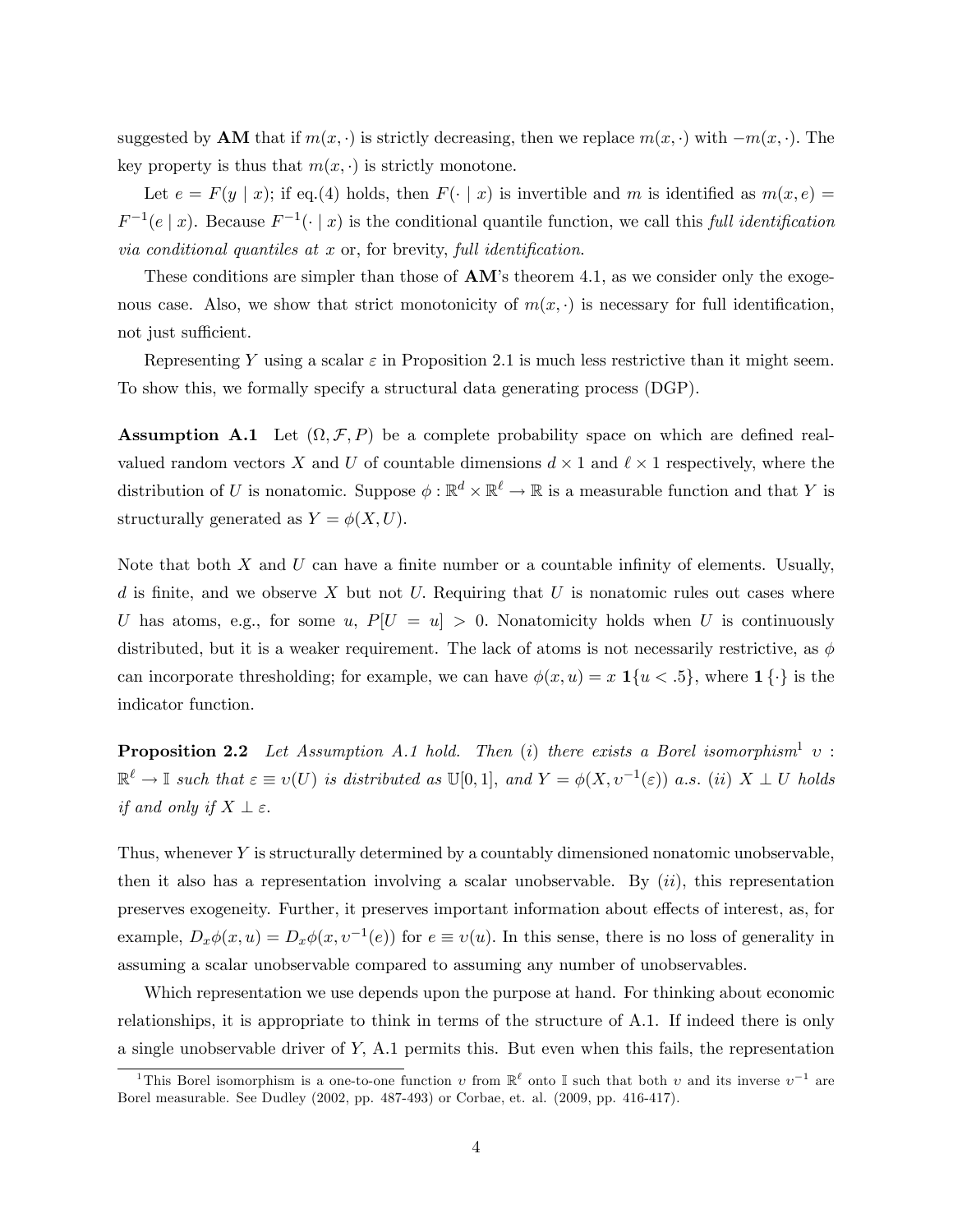with a scalar unobservable is convenient for specification testing. This claim is justified by the next result, which gives a structural characterization of full identification, not only in terms of strict monotonicity but also exogeneity.

**Proposition 2.3** Let Assumption A.1 hold, and suppose that for each  $x \in \mathcal{X}$ ,  $\phi(x, \cdot)$  =  $g(x, h(x, \cdot)),$  where  $h : \mathbb{R}^d \times \mathbb{R}^\ell \to \mathbb{I}$  and  $g : \mathbb{R}^d \times \mathbb{I} \to \mathbb{R}$  are measurable and  $V = h(X, U)$  is nonatomic on  $\mathbb{I}$ . (i) Suppose  $V \perp X$ . Let  $x \in \mathcal{X}$  be given. Then  $F(\cdot | x) = g^{-1}(x, \cdot)$  if and only if  $g(x, \cdot)$  is strictly increasing. (ii) Suppose  $V \not\perp X$ . Then there exists  $\mathcal{X}^* \subset \mathcal{X}$ ,  $P[X \in \mathcal{X}^*] > 0$ , such that for all  $x \in \mathcal{X}^*, F(\cdot \mid x) \neq g^{-1}(x, \cdot).$ 

This supports specification testing: By part  $(i)$ , if we maintain that V is independent of X and test  $F(\cdot | x) = g^{-1}(x, \cdot)$ , either (a) for given x or (b) for all x, then we can reject scalar monotonicity. Equivalently, full identification fails  $(a)$  at x or  $(b)$  on a set of positive probability. Part (*ii*) says that if we test  $F(\cdot | x) = g^{-1}(x, \cdot)$  for all x, then rejection again implies the failure of full identification on a set of positive probability. Now, however, rejection is due to failure of exogeneity, of strict monotonicity, or both. In the following sections, we construct specification tests based on this result.

The allowed dependence of  $h(x, \cdot)$  on x means that the representations of Propositions 2.2 and 2.3 need not coincide. Further, whereas  $v^{-1}(\cdot)$  is by construction one-to-one,  $h(x, \cdot)$  can be many-to-one. Of particular importance is that the broadly valid representation of Proposition 2.2 is generically non-monotonic in a precise sense: Proposition 2.2 ensures only that  $\phi(x, v^{-1}(\cdot))$  is measurable on I; but monotonic functions are shy in  $L_p(\mathbb{I}, \mathcal{B}, \lambda)$ , the space of Borel measurable functions on I with finite pth absolute moments,  $p \in [1,\infty)$  (Stinchcombe, 2010). Shyness is the function space analog of being a subset of a set of Lebesgue measure zero; see Corbae, Stinchcombe, and Zeman (2009, pp. 545-547) (CSZ). In this precise sense, monotonicity is quite a strong necessary assumption.

It might seem counterintuitive that  $V = h(X, U)$  can depend on X and yet be independent of  $X$ , as permitted by Proposition 2.3. Although  $V$  and  $X$  generally are dependent in this case, Benkard and Berry  $(2006)$  give an example where V and X are indeed independent. Our result shows that full identification is possible even in these cases.

## 3 Testing Monotonicity in Unobservable Attributes

Our first test applies to the fully nonseparable case where the unobservables vary across individuals but not time, with  $2 \leq T < \infty$ . That is, A.1 holds with

$$
Y_t = \phi(X_t, A), \quad t = 1, ..., T.
$$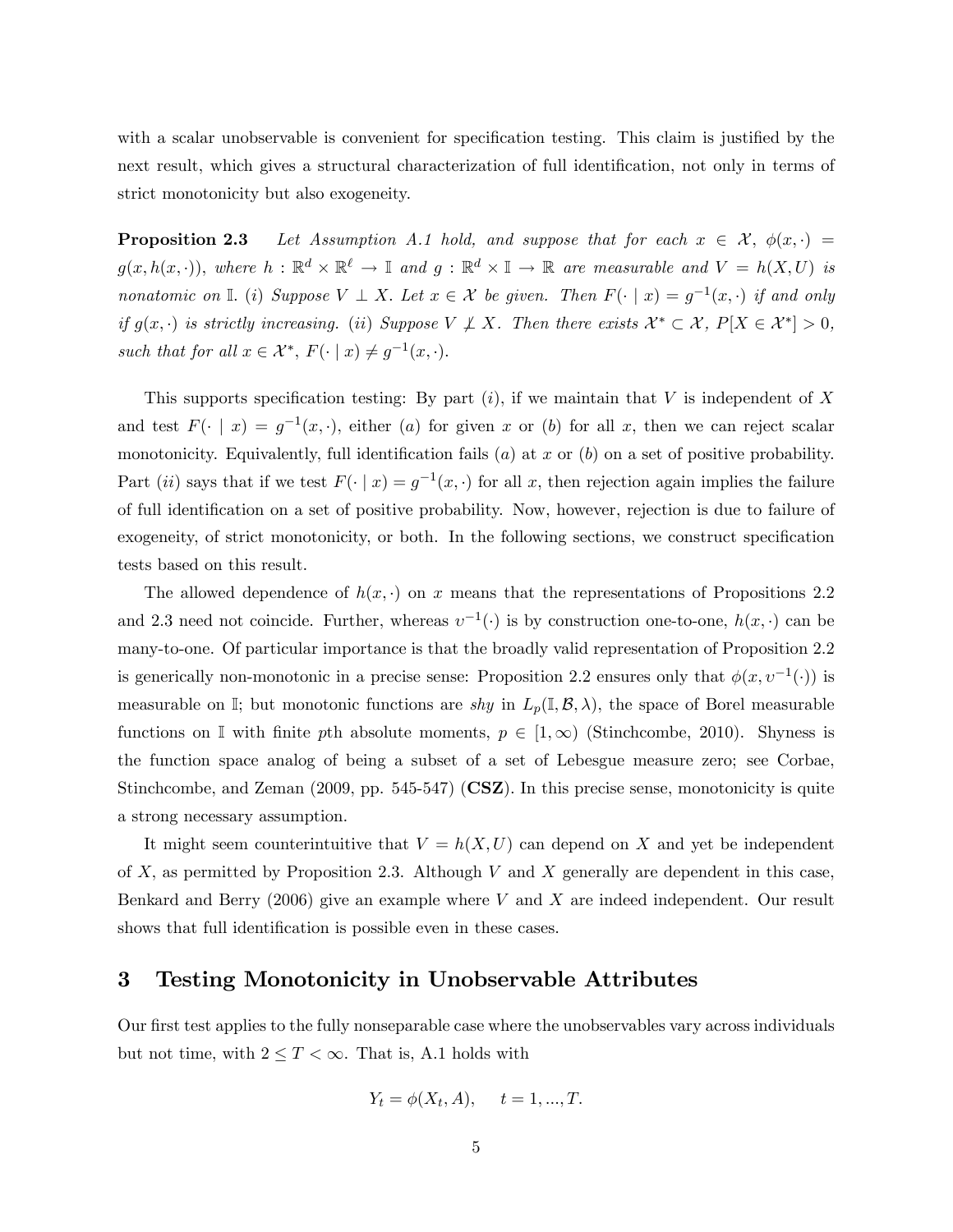Here  $U_t = A$ , emphasizing that the unobservables are fixed attributes, conforming with notation of Hoderlein (2005), Hoderlein and Mammen (2007), and Hoderlein and White (2009). As the examples in the introduction show, this is an important special of the structure considered by AM. Formally, we impose

**Assumption B.0** Assumption A.1 holds with  $\phi(x, a) = g(x, \beta(a))$ , where  $\beta : \mathbb{R}^{\ell} \to \mathbb{I}$  and  $g: \mathbb{R}^d \times \mathbb{I} \to \mathbb{R}$  are measurable; and  $Y_t = \phi(X_t, A), t = 1, ..., T, 2 \leq T < \infty$ .

For simplicity in what follows, we let  $T = 2$ .

For concreteness, we refer to a time index t. Nevertheless, what follows applies to a wide variety of contexts. For example, t can index twins, siblings in a family, individuals in a geographic area, works by an artist, writer, composer, or director, or, in general, members of any group influenced by a common unobservable.

AM and Imbens and Newey (2009) assume scalar monotonicity for all  $x \in \mathcal{X}$  (scalar monotonicity  $(a.s.)$ . This is the case typically of interest. With fixed  $A$  (i.e., for given i) and when exogeneity and scalar monotonicity a.s. hold, Proposition 2.3 ensures

$$
H_0: \quad F(Y_1 \mid X_1) = F(Y_2 \mid X_2) \quad a.s. \tag{5}
$$

We call  $(5)$  full identification a.s. Significantly, exogeneity and the time-invariance of A jointly ensure that  $F_t$ , the conditional CDF of  $Y_t$  given  $X_t$ , is time invariant. When exogeneity or scalar monotonicity  $a.s.$  fails, we generally have

$$
P[F_1(Y_1 | X_1) = F_2(Y_2 | X_2)] < 1.
$$

Theorem 8.1 of the appendix formally states and proves (5) and its converse, with a brief discussion of the mild additional conditions required for the converse.

Thus, observing  $F_1(Y_1 | X_1) \neq F_2(Y_2 | X_2)$  for a randomly drawn individual is sufficient to reject  $H_0$ . We gain power by considering a measure of the average departure of  $F_1(Y_1 | X_1)$  from  $F_2(Y_2 | X_2)$  in a random sample of size N. Thus, we measure the departures of  $F_1(Y_1 | X_1)$  from  $F_2(Y_2 | X_2)$  using

$$
D_N \equiv \sum_{i=1}^N (\hat{F}_{N1}(Y_{i1} \mid X_{i1}) - \hat{F}_{N2}(Y_{i2} \mid X_{i2}))^2.
$$

where  $F_{N1}$  and  $F_{N2}$  are suitable estimators of  $F_1$  and  $F_2$ .

Specifically, we rely on local polynomial estimation of  $F_t$ ,  $t = 1, 2$ . Following Masry (1996), we adopt the notation

$$
j \equiv (j_1, ..., j_d), \ |j| \equiv \sum_{i=1}^d j_i, \ x^j \equiv \Pi_{i=1}^d x_i^{j_i}, \ j! \equiv \Pi_{i=1}^{d_1} j_i!, \ \sum_{0 \leq |j| \leq p} \equiv \sum_{k=0}^p \sum_{\substack{j_1=0 \ j_1+\cdots+j_d=k}}^k \cdots \sum_{j_d=0}^k j_d
$$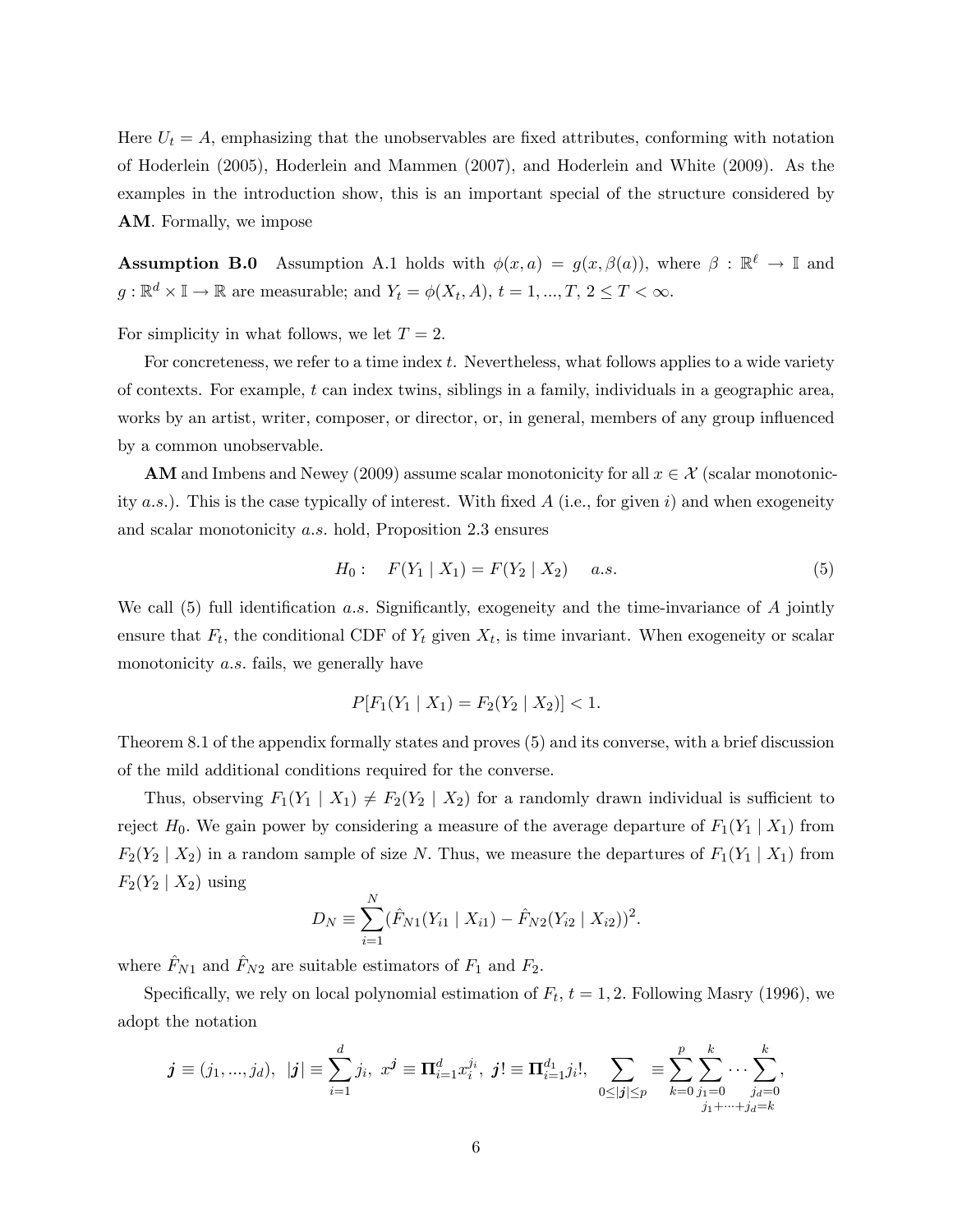where  $j_1, ..., j_d$  are non-negative integers and  $x = (x_1, ..., x_d)'$ . Given observations  $\{(Y_{it}, X_{it})\}$ ,  $i = 1, ..., N$ , we estimate  $F_t(Y_{it} | X_{it})$  by solving the weighted least squares minimization problem

$$
\min_{\beta} \sum_{j \neq i}^{N} \left[ \mathbf{1} \left\{ Y_{jt} \leq Y_{it} \right\} - \sum_{0 \leq |j| \leq p} \beta'_{j} \left( \left( X_{jt} - X_{it} \right) / h \right)^{j} \right]^{2} K_{h} \left( X_{jt} - X_{it} \right),
$$

where  $\beta$  stacks the  $\beta_j$ 's  $(0 \leq |j| \leq p)$  in lexicographic order (with  $\beta_0$  in the first position, the element with index  $(0, 0, ..., 1)$  next, etc.),  $K_h(\cdot) \equiv K(\cdot/h)/h$ ,  $K(\cdot)$  is a symmetric probability density function (PDF) on  $\mathbb{R}^d$ , and  $h \equiv h(n)$  is a bandwidth parameter. Note that we use leave-one-out estimation here, which greatly facilitates the proofs of our results. Our estimator  $F_{N t}$   $(Y_{it} | X_{it})$  is the minimizing intercept term in the above problem.

Let  $L_l \equiv (l+d-1)!/(l!(d-1)!)$  be the number of distinct d-tuples j with  $|j|=l$ . This denotes the number of distinct *l*th order partial derivatives of  $F_t(\cdot | \cdot)$  with respect to x. Let  $L \equiv \sum_{l=0}^{p} L_l$ . Let  $\mu$  be a stacking function such that  $\mathbf{X}_{jt}(x) \equiv \mu((X_{jt} - x)/h)$  denotes an  $L \times 1$  vector that stacks  $((X_{jt} - x)/h)^j$ ,  $0 \leq |j| \leq p$ , in lexicographic order (e.g.,  $\mathbf{X}_{jt}(x) = (1,((X_{jt} - x)/h)')'$ when  $p = 1$ ). Let  $\mathbf{X}_{jt,-i} \equiv \mathbf{X}_{jt} (X_{it})$ . Then it is easy to verify that

$$
\hat{F}_{Nt}(Y_{it} | X_{it}) = e'_1 [\mathbf{S}_{Nt}(X_{it})]^{-1} \frac{1}{N-1} \sum_{j \neq i}^N K_{ji,t} \mathbf{X}_{jt,-i} \mathbf{1}\{Y_{jt} \leq Y_{it}\},
$$

where  $e'_1 \equiv (1, 0, ..., 0)$  is an L-vector,  $K_{ji,t} \equiv K_h (X_{jt} - X_{it})$ , and  $\mathbf{S}_{Nt} (X_{it}) \equiv \frac{1}{N-1}$  $\frac{1}{N-1}\sum_{j\neq i}^N K_{ij,t}$  $\mathbf{X}_{jt,-i}\mathbf{X}_{jt,-i}^{\prime}.$ 

To study the asymptotic properties of  $D<sub>N</sub>$  under  $H<sub>0</sub>$ , under a sequence of Pitman local alternatives, and under the global alternative, we impose the following assumptions:

**Assumption B.1** Let  $Z_{it} \equiv (Y_{it}, X_{it}')'$  and  $Z_i \equiv (Z_{i1}', Z_{i2}')'$ . The sequence  $\{Z_i\}_{i=1}^N$  is IID.

**Assumption B.2** (i) For  $t = 1, 2$ , let  $f_{X_t}$  and  $f_{Z_t}$  denote the PDFs of  $X_{it}$  and  $Z_{it}$ , respectively. Let  $f_Z$  denote the joint PDF of  $Z_{i1}$  and  $Z_{i2}$ . All these PDFs exist and are uniformly bounded over their supports.

(ii) Let  $\mathcal{X}_t$  and  $\mathcal{Y}_t$  denote the supports of  $X_{it}$  and  $Y_{it}$ , respectively. Both  $\mathcal{X}_t$  and  $\mathcal{Y}_t$  are compact, and  $f_{X_t}$  is uniformly bounded away from 0 on  $\mathcal{X}_t$  for  $t = 1, 2$ .

**Assumption B.3** (*i*) For  $t = 1, 2$ , and for each  $y \in \mathcal{Y}_t$ ,  $F_t(y | \cdot)$  is Lipschitz continuous on  $\mathcal{X}_t$ and has all partial derivatives up to order  $p + 1$ ,  $p \in \mathbb{N}$ .

(*ii*) For  $t = 1, 2$ , and for each  $y \in \mathcal{Y}_t$ , the  $(p+1)$ th order partial derivatives with respect to x,  $D^k F_t(y | \cdot)$  with  $|k| = p + 1$ , are uniformly bounded on  $\mathcal{X}_t$ , and are Hölder continuous on  $\mathcal{X}_t$ : for  $x, \tilde{x} \in \mathcal{X}_t$ ,  $|D^k F_t (y | x) - D^k F_t (y | \tilde{x})| \leq C ||x - \tilde{x}||$ , where C is a generic finite constant and  $\|\cdot\|$  is the Euclidean norm.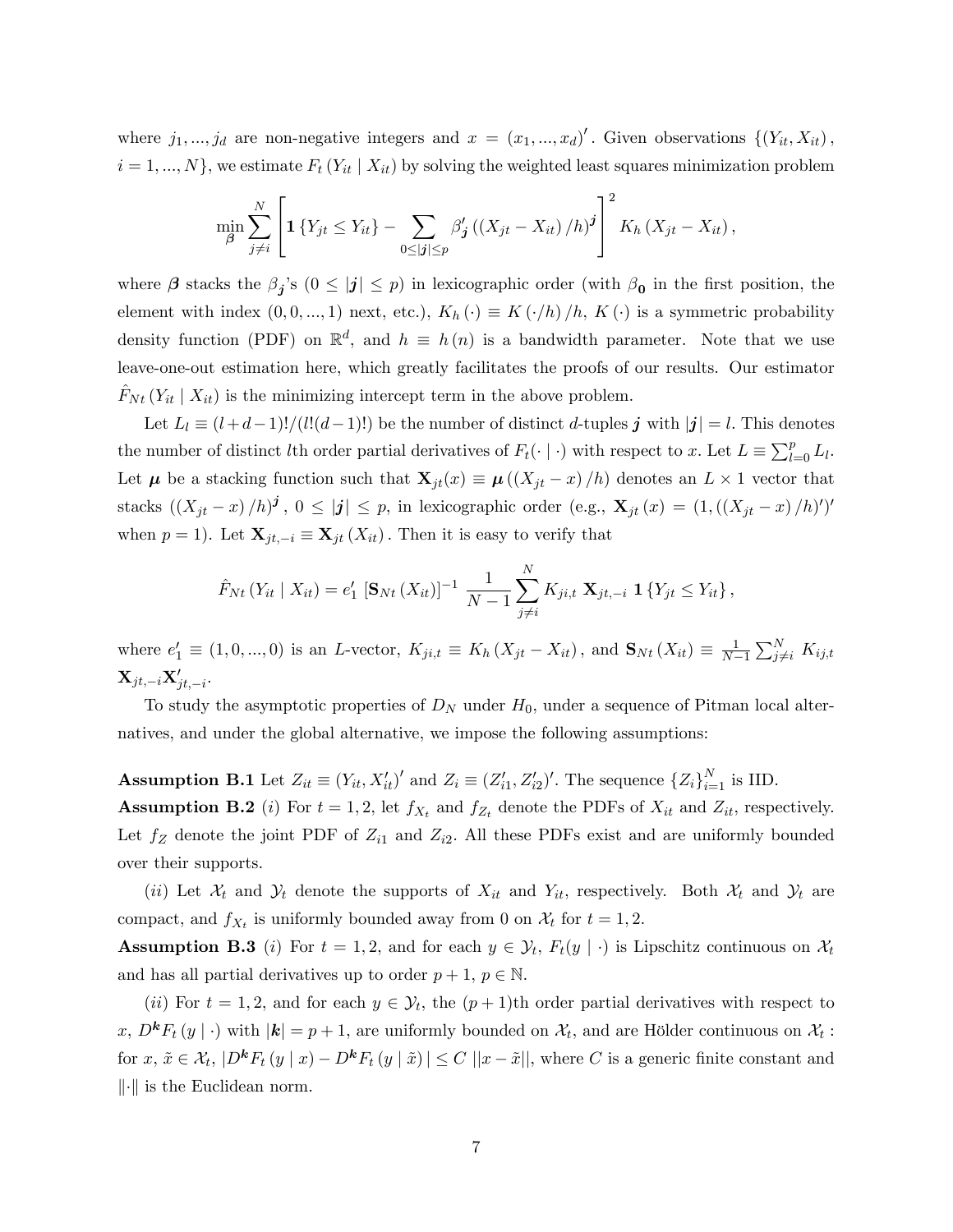(*iii*) For  $t = 1, 2$ , for each  $x \in \mathcal{X}_t$ , and for each  $y, \tilde{y} \in \mathcal{Y}_t$ ,  $|D^k F_t (y | x) - D^k F_t (\tilde{y} | x)| \leq C$  $||y-\tilde{y}||.$ 

**Assumption B.4** (*i*) The kernel function  $K : \mathbb{R}^d \to \mathbb{R}^+$  is a continuous, bounded, and symmetric PDF.

(*ii*)  $x \to ||x||^{2p+1} K(x)$  is integrable on  $\mathbb{R}^d$  with respect to Lebesgue measure.

(*iii*) Let  $\mathbf{K}_{j}(x) \equiv x^{j}K(x)$  for all j with  $0 \leq |j| \leq 2p+1$ . For some  $C_{1} < \infty$  and  $C_{2} < \infty$ , either K (c) is compactly supported such that  $K(x) = 0$  for  $||x|| > C_1$ , and  $|\mathbf{K}_j(x) - \mathbf{K}_j(\tilde{x})| \leq C_2 ||x - \tilde{x}||$ for any  $x, \tilde{x} \in \mathbb{R}^d$  and for all  $j$  with  $0 \leq |j| \leq 2p + 1$ ; or  $K(\cdot)$  is differentiable,  $||D\mathbf{K}_j(x)|| \leq C_1$ , and for some  $\iota_0 > 1$ ,  $|D\mathbf{K}_j(x)| \leq C_1 ||x||^{-\iota_0}$  for all  $||x|| > C_2$  and for all j with  $0 \leq |j| \leq 2p + 1$ . **Assumption B.5** As  $N \to \infty$ ,  $h \to 0$ ,  $Nh^{2d}/(\log N)^3 \to \infty$ ,  $Nh^{2(p+1)+d/2} \to 0$ , and  $h^{p+1-d/2} \to$ 0:

Assumption B.1 is standard in conventional panel data modeling. Note that  $Z_{it}$  can be dependent across t. Assumption B.2 is standard for nonparametric local polynomial estimation. Assumptions B.3-B.4 are used to obtain uniform consistency for the local polynomial estimator of Masry (1996) and Hansen (2008). Assumption B.5 imposes appropriate conditions on the bandwidth.

Let  $\bar{\mathbf{S}}_t(x) \equiv E\left[K_h(X_{jt} - x) \mathbf{X}_{jt}(x) \mathbf{X}_{jt}'(x)\right], \mu^*(x) \equiv \mu(x) K(x), \overline{\mu}^*(x) \equiv \int \mu^*(\tilde{x})$  $\times \mu^* (x - \tilde{x})' d\tilde{x}$  and  $\mathbf{K}_{t,x} (X_{jt} - x) \equiv h^{-d} e'_1 [\bar{\mathbf{S}}_t (\bar{x})]^{-1} \mu^* ((X_{jt} - x)/h)$ . Let  $\bar{\mathbf{I}}_y (Z_{it}) \equiv \mathbf{1} \{ Y_{it} \le y \}$  $-F_t(y | X_{it})$ , and  $\sigma_t^2(y, \tilde{y}; x) \equiv E[\bar{\mathbf{I}}_y(Z_{it}) \bar{\mathbf{I}}_{\tilde{y}}(Z_{it}) | X_{it} = x]$ . Define

$$
B_N \equiv \frac{h^{d/2}}{(N-1)^2} \sum_{i=1}^N \sum_{j \neq i}^N \left[ \mathbf{K}_{1,X_{i1}} \left( X_{j1} - X_{i1} \right) \bar{\mathbf{1}}_{Y_{i1}} \left( Z_{j1} \right) - \mathbf{K}_{2,X_{i2}} \left( X_{j2} - X_{i2} \right) \bar{\mathbf{1}}_{Y_{i2}} \left( Z_{j2} \right) \right]^2 \tag{6}
$$

$$
\sigma_0^2 \equiv 2 \sum_{t=1}^2 E\left[\int \int \int \eta_{it}(x)^2 \ \sigma_2^4(y, \tilde{y}; X_{it}) \ f_{Z_t}(y, X_{it}) \ f_{Z_t}(\tilde{y}, X_{it}) \ f_{X_t}(X_{it}) \ dy \ d\tilde{y} \ dx\right], \tag{7}
$$

where  $\eta_{it}(x) \equiv e'_1 [\bar{S}_1(X_{it})]^{-1} \bar{\mu}^*(x) [\bar{S}_2(X_{it})]^{-1} e_1$ .

The next result says that after centering,  $h^{d/2}D_N$  is asymptotically normal under  $H_0$ .

**Theorem 3.1** Suppose Assumptions B.1-B.5 hold. Then under  $H_0$ ,  $h^{d/2}D_N - B_N \stackrel{d}{\rightarrow} N(0, \sigma_0^2)$ .

Clearly,  $B_N = B_{N1} + O_P(h^{d/2})$ , where  $B_{N1} \equiv \frac{h^{d/2}}{(N-1)!}$  $\overline{(N-1)^2}$  $\sum_{t=1}^{2} \sum_{i=1}^{N} \sum_{j \neq i}^{N} [\mathbf{K}_{t, X_{it}}(X_{jt} - X_{it})]$  $\bar{\mathbf{1}}_{Y_{it}}(Z_{jt})]^2$ . Thus, the result also holds if we replace  $B_N$  with  $B_{N1}$ .

To implement the test, we consistently estimate  $B_N$  and  $\sigma_0^2$  using

$$
\hat{B}_N \equiv \frac{h^{d/2}}{(N-1)^2} \sum_{i=1}^N \sum_{j \neq i}^N [\hat{\alpha}_{ij,1} - \hat{\alpha}_{ij,2}]^2, \text{ and}
$$
  

$$
\hat{\sigma}_N^2 \equiv \frac{2h^d}{N(N-1)} \sum_{t=1}^2 \sum_{i=1}^N \sum_{j \neq i}^N \left[ \frac{1}{N} \sum_{l=1}^N \hat{\alpha}_{li,t} \hat{\alpha}_{lj,t} \right]^2,
$$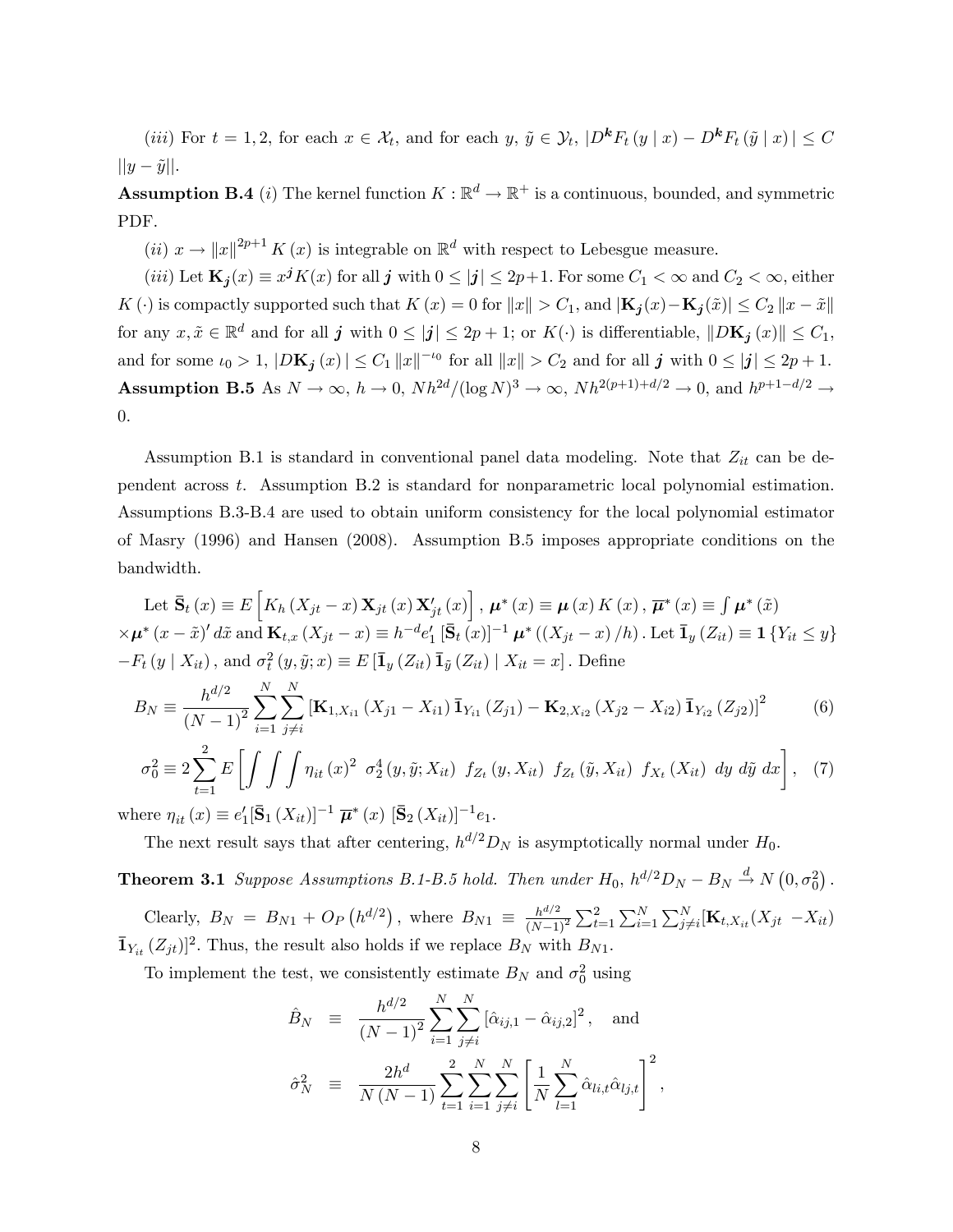where  $\hat{\alpha}_{ij,t} \equiv e'_1 [\mathbf{S}_{Nt} (X_{it})]^{-1} K_{ji,t} \mathbf{X}_{jt,-i} \hat{\mathbf{1}}_{Y_{it}} (Z_{jt}), \ \hat{\mathbf{1}}_{Y_{it}} (Z_{jt}) \equiv \mathbf{1} \{ Y_{jt} \leq Y_{it} \} - \tilde{F}_{Nt} (Y_{it} | X_{jt}),$ and  $\tilde{F}_{N t} (y | x)$  is the pth order local polynomial estimate of  $F_t (y | x)$  using all N observations  ${Y_{it}, X_{it}}_{i=1}^N$ , kernel K, and bandwidth h. We demonstrate below in Theorem 3.2 that  $\hat{B}_N - B_N = o_P (1)$  and  $\hat{\sigma}_N^2 - \sigma_0^2 = o_P (1)$ . Then we can compare

$$
J_N \equiv \left(h^{d/2}D_N - \hat{B}_N\right)/\sqrt{\hat{\sigma}_N^2}
$$

to the one-sided critical value  $z_{\alpha}$ , the upper  $\alpha$  percentile from the  $N(0, 1)$  distribution. We reject the null at level  $\alpha$  if  $J_N > z_{\alpha}$ .

To examine the asymptotic local power of the test, we consider the following sequence of Pitman local alternatives:

$$
H_1(\gamma_N) : F_1(Y_{i1} | X_{i1}) - F_2(Y_{i2} | X_{i2}) = \gamma_N \delta_N(Z_i),
$$

where  $\gamma_N \to 0$  as  $N \to \infty$  and  $\delta_N(\cdot)$  is a continuous function such that  $\mu_0 \equiv \lim_{N \to \infty} E[\delta_N(Z_i)]^2$  $\langle \infty$ . The following theorem establishes the local power of the test.

**Theorem 3.2** Let Assumptions B.1-B.5 hold. Then under  $H_1(N^{-1/2}h^{-d/4})$ ,  $J_N \xrightarrow{d} N(\mu_0/\sigma_0, 1)$ .

Thus, the test has nontrivial power against Pitman local alternatives that converge to zero at rate  $N^{-1/2}h^{-d/4}$ . The asymptotic local power function is given by  $1 - \Phi(z_{\alpha} - \mu_0/\sigma_0)$ , where  $\Phi$  is the standard normal CDF.

The following theorem establishes the consistency of the test.

**Theorem 3.3** Suppose Assumptions B.1-B.5 hold. Then under  $H_1 \equiv H_1(1)$ ,  $N^{-1}h^{-d/2}J_N =$  $\mu_A/\sigma_0 + o_P (1)$ , where  $\mu_A \equiv E[F_1(Y_{i1} | X_{i1}) - F_2(Y_{i2} | X_{i2})]^2$ , so that  $P(J_N > c_N) \to 1$  under  $H_1$  for any nonstochastic sequence  $c_N = o(Nh^{d/2})$ .

Thus, when the structural conditions of Theorem 8.1 hold, this test can detect any failure of full identification a.s., whether due to failure of strict monotonicity, failure of exogeneity, or both. **Remark.** When  $T > 2$ , the statistic  $D<sub>N</sub>$  becomes

$$
D_N \equiv \sum_{t=1}^{T-1} \sum_{s=t+1}^{T} \sum_{i=1}^{N} (\hat{F}_{Nt}(Y_{it} \mid X_{it}) - \hat{F}_{Ns}(Y_{is} \mid X_{is}))^2.
$$

We consistently estimate the bias and variance by

$$
\hat{B}_N = \frac{h^{d/2}}{(N-1)^2} \sum_{t=2}^{T-1} \sum_{s=t+1}^T \sum_{i=1}^N \sum_{j \neq i}^N \left[ \hat{\alpha}_{ij,t} - \hat{\alpha}_{ij,s} \right]^2,
$$
\n
$$
\hat{\sigma}_N^2 = \frac{2h^d}{N(N-1)} \sum_{t=1}^{T-1} \sum_{s=t+1}^T \sum_{i=1}^N \sum_{j \neq i}^N \left\{ \left[ \frac{1}{N} \sum_{l=1}^N \hat{\alpha}_{li,t} \hat{\alpha}_{lj,t} \right]^2 + \left[ \frac{1}{N} \sum_{l=1}^N \hat{\alpha}_{li,s} \hat{\alpha}_{lj,s} \right]^2 \right\}.
$$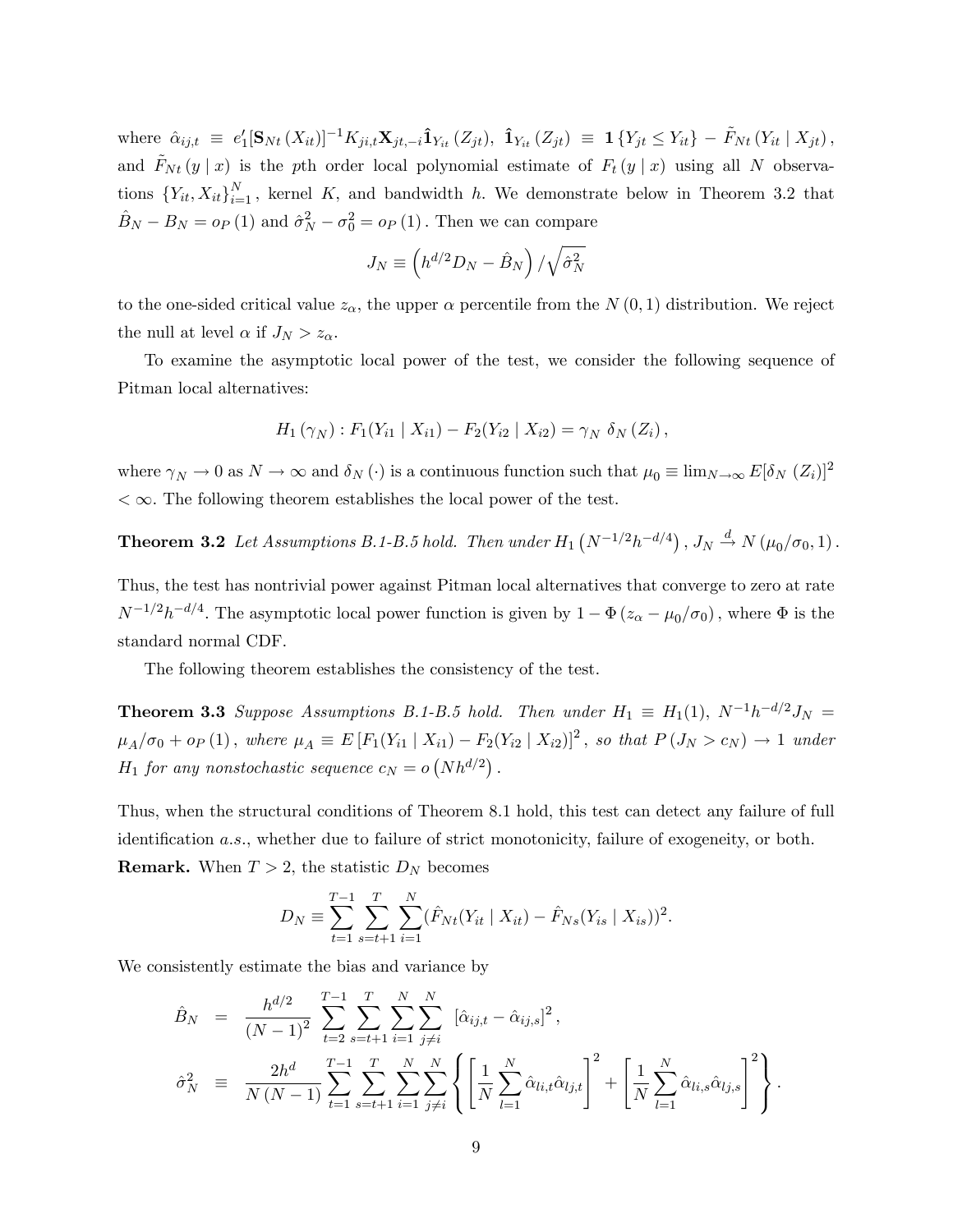It is easy to show under local alternatives  $H_1(N^{-1/2}h^{-d/4})$ :  $F_t(Y_{it} | X_{it}) - F_s(Y_{is} | X_{is}) =$  $N^{-1/2}h^{-d/4}\delta_{N,ts}$   $(Z_{it}, Z_{is})$  for each pair  $(t, s)$ , that  $J_N \stackrel{d}{\rightarrow} N(\mu_0/\sigma_0, 1)$ , where  $\mu_0 \equiv \sum_{t=1}^{T-1} \sum_{s=t+1}^{T}$  $\lim_{N\to\infty} E\left[\delta_{N,ts}\left(Z_{it}, Z_{is}\right)\right]^2 < \infty$  and  $\sigma_0^2 = \text{plim}_{N\to\infty} \hat{\sigma}_N^2$ .

## 4 Structures with Time-Varying Unobservables

### 4.1 Partially Nonseparable Structures

We now extend our analysis to structures where there may also be time-varying unobservables,  $\varepsilon_t$ . We first treat the case where  $\varepsilon_t$  is additive:

$$
Y_t = g(X_t, \beta(A)) + \varepsilon_t, \quad t = 1, ..., T.
$$

Because these structures are partly but not fully nonseparable in unobservables, we call them "partially nonseparable". Below, we consider fully nonseparable structures, where  $Y_t = g(X_t, \varepsilon_t, \beta(A)),$  $t = 1, ..., T.$ 

For the partially nonseparable case, we impose

**Assumption C.0** Assumption A.1 holds with  $\phi(x, u) = g(x, \beta(a)) + \varphi(v)$ , where  $\beta : \mathbb{R}^{\ell_1} \to \mathbb{I}$ ,  $\varphi : \mathbb{R}^{\ell_2} \to \mathbb{R}$ , and  $g : \mathbb{R}^d \times \mathbb{I} \to \mathbb{R}$  are measurable; and with  $U_t = (A, V_t)$ ,  $Y_t = \phi(X_t, U_t) =$  $g(X_t, \beta(A)) + \varphi(V_t), t = 1, 2, ...$ 

Thus,  $U_t = (A, V_t)$  contains a time-invariant attribute vector, A, and a time varying driver,  $V_t$ . We write  $B \equiv \beta(A)$  and  $\varepsilon_t \equiv \varphi(V_t)$ . The latter is often called a "shock".

Evdokimov (2009) (E) studies such structures extensively. He gives many salient examples and provides identification and estimation results. An important further example arises in finance, where  $Y_t$  is the per period return of an asset,  $X_t$  represents market and other factors driving returns, A is alpha, the firm-specific return generating attribute, and  $\varepsilon_t$  is an idiosyncratic shock. This nonlinear asset return factor structure permits arbitrary interaction between alpha and the systematic factors driving returns; it may thus be useful not only for better understanding asset returns but also for improving portfolio allocation.

Just as for **AM**, a main goal for **E** is the identification of g. Although the presence of  $\varepsilon_t$ complicates matters, the main identification results are the same. As  $\bf{E}$  shows, one can use deconvolution to extract the distribution of  $M_t \equiv g(X_t, B)$  given  $X_t$ . Then strict monotonicity identifies  $g(x, \cdot)$  as  $F^{-1}(\cdot | x)$ , where  $F(\cdot | x)$  now denotes the CDF of  $M_t$  given  $X_t = x$ . In fact, Proposition 2.3 applies to show that either  $(i)$  strict monotonicity or  $(ii)$  strict monotonicity and exogeneity are necessary and sufficient for identification.

Without  $\varepsilon_t$ , we compared  $F_1(Y_1 | X_1)$  to  $F_2(Y_2 | X_2)$ . Here, we would like to compare  $F_1(M_1 | X_2)$  $X_1$ ) to  $F_2(M_2 \mid X_2)$ ; both equal B given identification. But since  $\varepsilon_t$  is unobservable, so is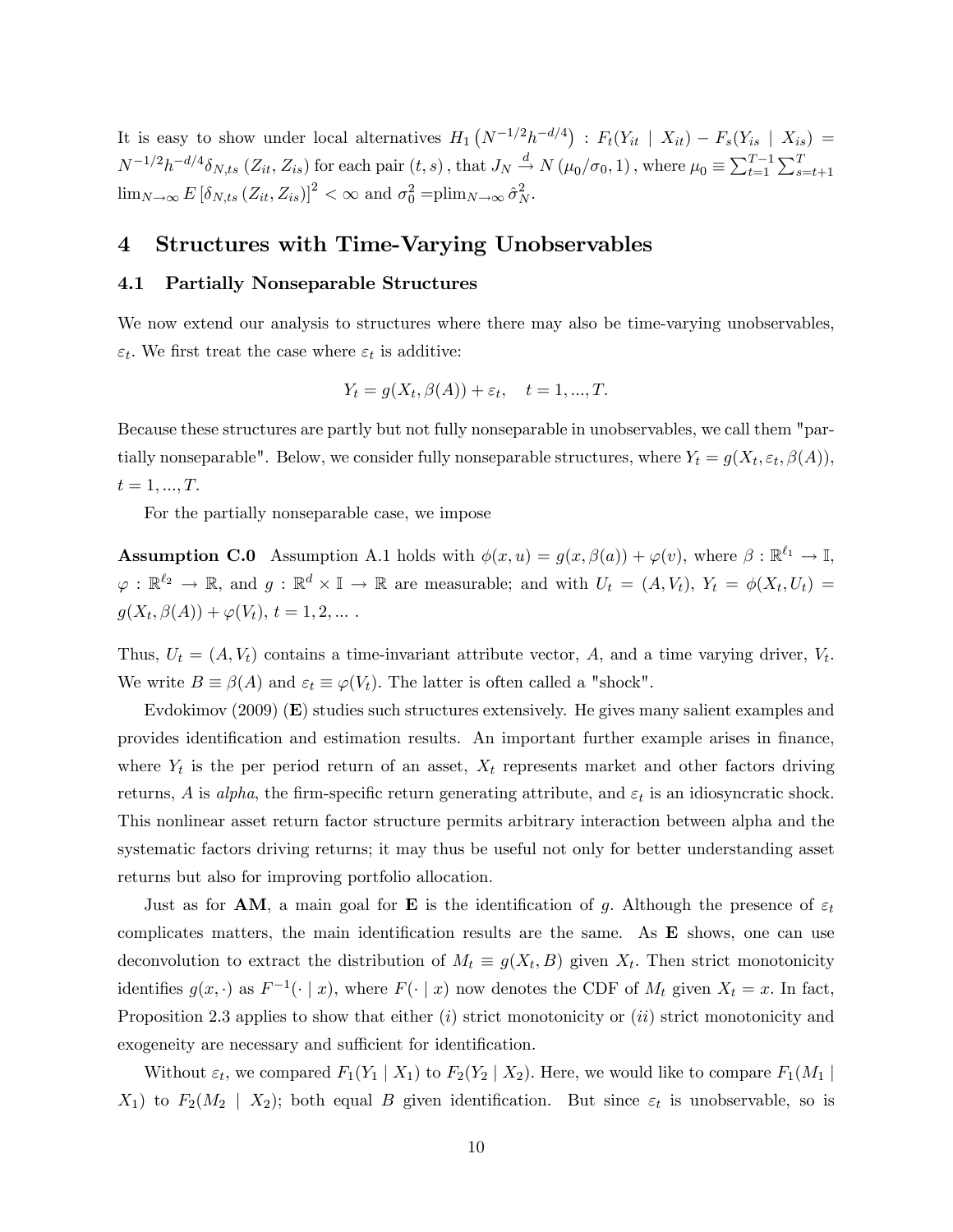$M_t = Y_t - \varepsilon_t$ . Directly comparing  $F_1(M_1 | X_1)$  to  $F_2(M_2 | X_2)$  is not possible. E's results do permit a comparison of  $F_1(m \mid x)$  to  $F_2(m \mid x)$  for all  $(m, x)$ , but this has no power when  $(Y_1, X_1)$ and  $(Y_2, X_2)$  are identically distributed (ID), a leading special case. Moreover, using **E**'s results for inference is challenging, as so far there is no asymptotic distribution theory available for his estimators; only convergence rates are available.

Nevertheless, straightforward specification testing is possible when  $T$  is large as well as  $N$ . For convenience, we assume that  $\{X_t, \varepsilon_t\}$  is ID. Let non-negative weight functions  $w_1$  and  $w_2$  be defined on X. Given sufficient moments, we use  $w_1$  to define  $\tilde{Y}_1 = \tilde{Y}_{1t} \equiv E(Y_t \ w_1(X_t) | B)$ ; the equality holds by ID. Then

$$
\tilde{Y}_1 = E(g(X_t, B) w_1(X_t) | B) + E(\varepsilon_t w_1(X_t) | B)
$$
\n
$$
= \int g(x, B) w_1(x) dF(x) + E(\varepsilon_t w_1(X_t))
$$
\n
$$
\equiv \bar{g}_1(B) + \tilde{\varepsilon}_1,
$$

where the second line holds given exogeneity  $(X_t \perp B)$  and the further condition  $\varepsilon_t \perp B \mid w_1(X_t)$ . In particular, these conditions ensure that  $\tilde{\varepsilon}_1 \equiv E(\varepsilon_t w_1(X_t))$  is a constant. Assuming that  $\varepsilon_t \perp B \mid w_1(X_t)$  allows dependence between  $\varepsilon_t$  and  $X_t$  as well as  $\varepsilon_t$  and B. An alternative sufficient (but not necessary) condition giving  $\tilde{Y}_1 = \bar{g}_1(B) + \tilde{\varepsilon}_1$  is  $\varepsilon_t \perp B \mid X_t$ . Together with  $X_t \perp B$ , this implies (and is implied by)  $(X_t, \varepsilon_t) \perp B$ .

Similarly, with  $\tilde{Y}_2 = \tilde{Y}_{2t} \equiv E(Y_t \ w_2(X_t) \mid B)$ ,  $X_t \perp B$ , and  $\varepsilon_t \perp B \mid w_2(X_t)$ , we have

$$
\tilde{Y}_2 = \bar{g}_2(B) + \tilde{\varepsilon}_2,
$$

with

$$
\bar{g}_2(b) \equiv \int g(x, b) w_2(x) dF(x)
$$
 and  $\tilde{\varepsilon}_2 \equiv E(\varepsilon_t w_2(X_t)).$ 

For example, let  $\mathcal{X}_1$  be a subset of  $\mathcal X$  with  $0 < p_1 \equiv P[X_t \in \mathcal{X}_1] < 1$ , let  $\mathcal{X}_2 \equiv \mathcal{X} \setminus \mathcal{X}_1$ , and take  $w_1(x) = \mathbf{1}\{x \in \mathcal{X}_1\}/p_1$  and  $w_2(x) = \mathbf{1}\{x \in \mathcal{X}_2\}/(1 - p_1)$ . In this case,  $\varepsilon_t \perp B \mid w_1(X_t)$  and  $\varepsilon_t \perp B \mid w_2(X_t)$  are equivalent.

Strict monotonicity a.s. of  $g(X_t, \cdot)$  directly ensures that  $b \to \bar{g}_1(b)$  is strictly monotone in b. By Proposition 2.1 (with X absent), it follows that  $B = \bar{g}_1^{-1}(\tilde{Y}_1 - \tilde{\varepsilon}_1)$  is the percentile of  $\tilde{Y}_1 - \tilde{\varepsilon}_1$ in its distribution. But since  $\tilde{\varepsilon}_1$  is a constant, this percentile is also that of  $\tilde{Y}_1$  in its distribution, say  $\tilde{F}_1$ , defined by

$$
\tilde{F}_1(y) \equiv P[\tilde{Y}_1 \le y].
$$

Thus,  $B$  is identified as

$$
B = \bar{g}_1^{-1}(\tilde{Y}_1 - \tilde{\varepsilon}_1) = \tilde{F}_1(\tilde{Y}_1).
$$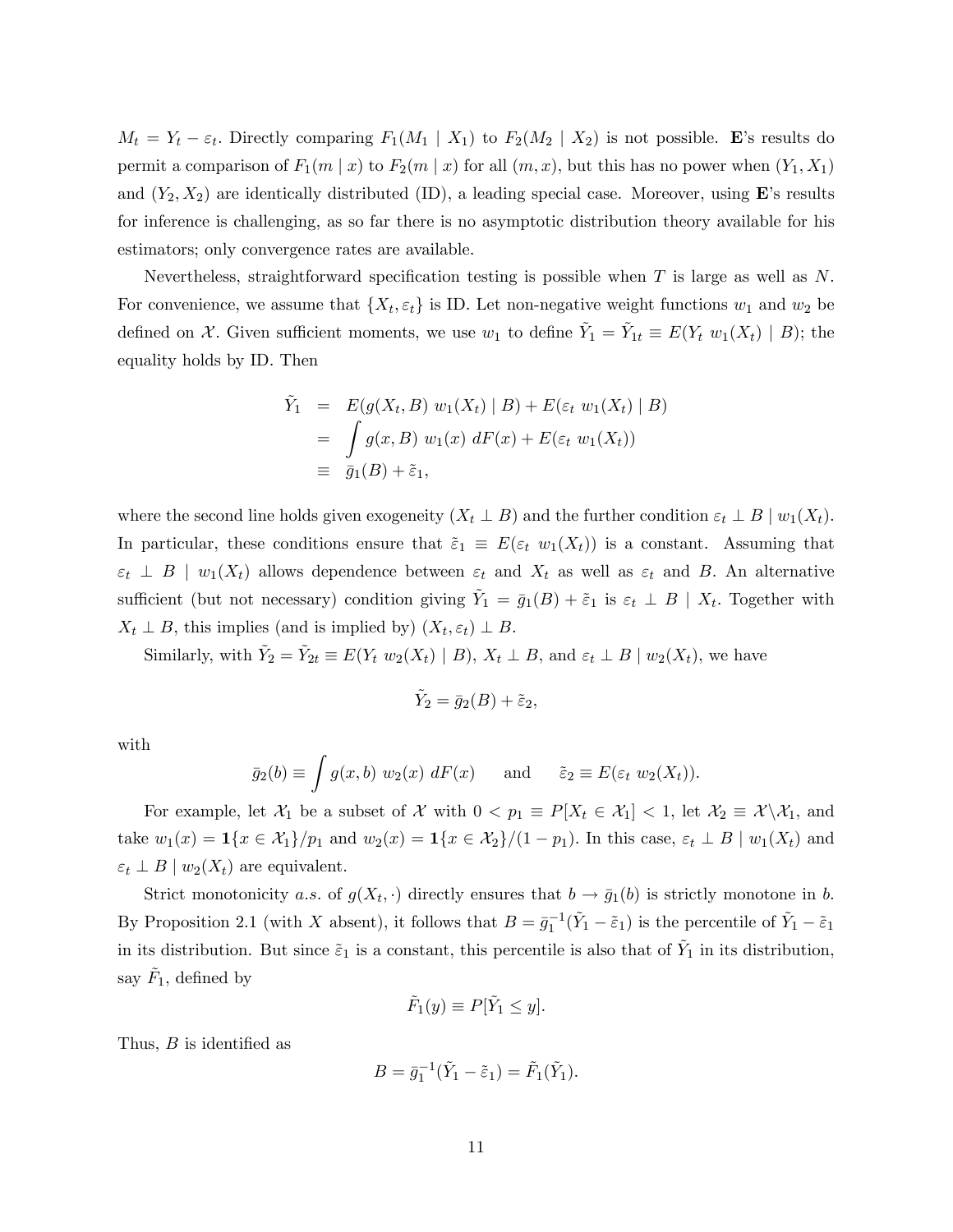In the finance context, where  $B = A$  is the firm's alpha, this has a natural interpretation: With  $w_1(x) = 1$ , this says that alpha is the firm's percentile in the distribution of unconditional expected firm-specific returns. An interesting question here is whether  $\tilde{F}_1$  is degenerate, in which case there is no firm-specific heterogeneity.

We also have

$$
B = \bar{g}_2^{-1}(\tilde{Y}_2 - \tilde{\varepsilon}_2) = \tilde{F}_2(\tilde{Y}_2),
$$

where  $\tilde{F}_2 \equiv P[\tilde{Y}_2 \le y]$ . This motivates a specification test based on

$$
\tilde{H}_0: \tilde{F}_1(\tilde{Y}_1)=\tilde{F}_2(\tilde{Y}_2).
$$

When T and N are large, we can consistently estimate  $\tilde{Y}_{\tau i}$  and  $\tilde{F}_{\tau}$ ,  $\tau = 1, 2$ , yielding

$$
\hat{B}_{N,T,1,i} \equiv \hat{F}_{N,T,1}(\bar{Y}_{T,1,i})
$$
 and  $\hat{B}_{N,T,2,i} \equiv \hat{F}_{N,T,2}(\bar{Y}_{T,2,i}),$ 

where we define

$$
\begin{array}{rcl}\n\bar{Y}_{T,\tau,i} & \equiv & T^{-1} \sum_{t=1}^{T} Y_{it} \ w_{\tau}(X_{it}), \qquad \text{and} \\
\hat{F}_{N,T,\tau}(y) & \equiv & N^{-1} \sum_{j=1}^{N} \mathbf{1} \{ \bar{Y}_{T,\tau,j} \le y \}, \qquad \tau = 1,2.\n\end{array}
$$

Under strict monotonicity, the estimators  $\hat{B}_{N,T,\tau,i}$  are consistent for  $B_i$  as  $N, T \to \infty$ ; otherwise, they differ under suitably strong monotonicity failures. Lemma 8.3 provides a precise formal statement of the latter claim. An interesting situation arises here, as failures of strict monotonicity (hence identification of g) rendered undetectable by the weighted averaging (because  $\bar{g}_1$  and  $\bar{g}_2$  are nevertheless strictly monotone) are in fact cases where B is identified, regardless of the non-monotonicity of  $g(x, \cdot)$ . Identification of B is often of interest in its own right, for example in modeling asset returns.

Here, the exogeneity assumptions  $X_t \perp B$  and  $\varepsilon_t \perp B \mid w_\tau(X_t)$ ,  $\tau = 1, 2$  permit inference on monotonicity of  $\bar{g}_1$  and  $\bar{g}_2$ . Further, as we discuss preceding Theorem 8.4 in the appendix, dropping these conditions introduces multiple generic sources of non-monotonicity: rejecting  $H_0$ may then be due to non-monotonicity of either  $E(g(X_t, B) w_\tau(X_t) | B)$  or  $E(\varepsilon_t w_\tau(X_t) | B)$ , or both. When  $E(\varepsilon_t w_\tau(X_t) | B)$  is non-constant in B, as generally holds when either  $X_t \perp B$  or  $\varepsilon_t \perp B \mid w_\tau(X_t)$  fail, it is generically non-monotonic. Non-monotonicity of  $E(g(X_t, B) w_\tau(X_t) \mid B)$ can arise either from the non-monotonicity of g or from the failure of exogeneity,  $X_t \perp B$ . The appendix contains further discussion.

These statistics now permit specification tests based on an exact analog of  $D_N$ ,

$$
\hat{D}_{NT} \equiv \sum_{i=1}^{N} (\hat{B}_{N,T,1,i} - \hat{B}_{N,T,2,i})^2.
$$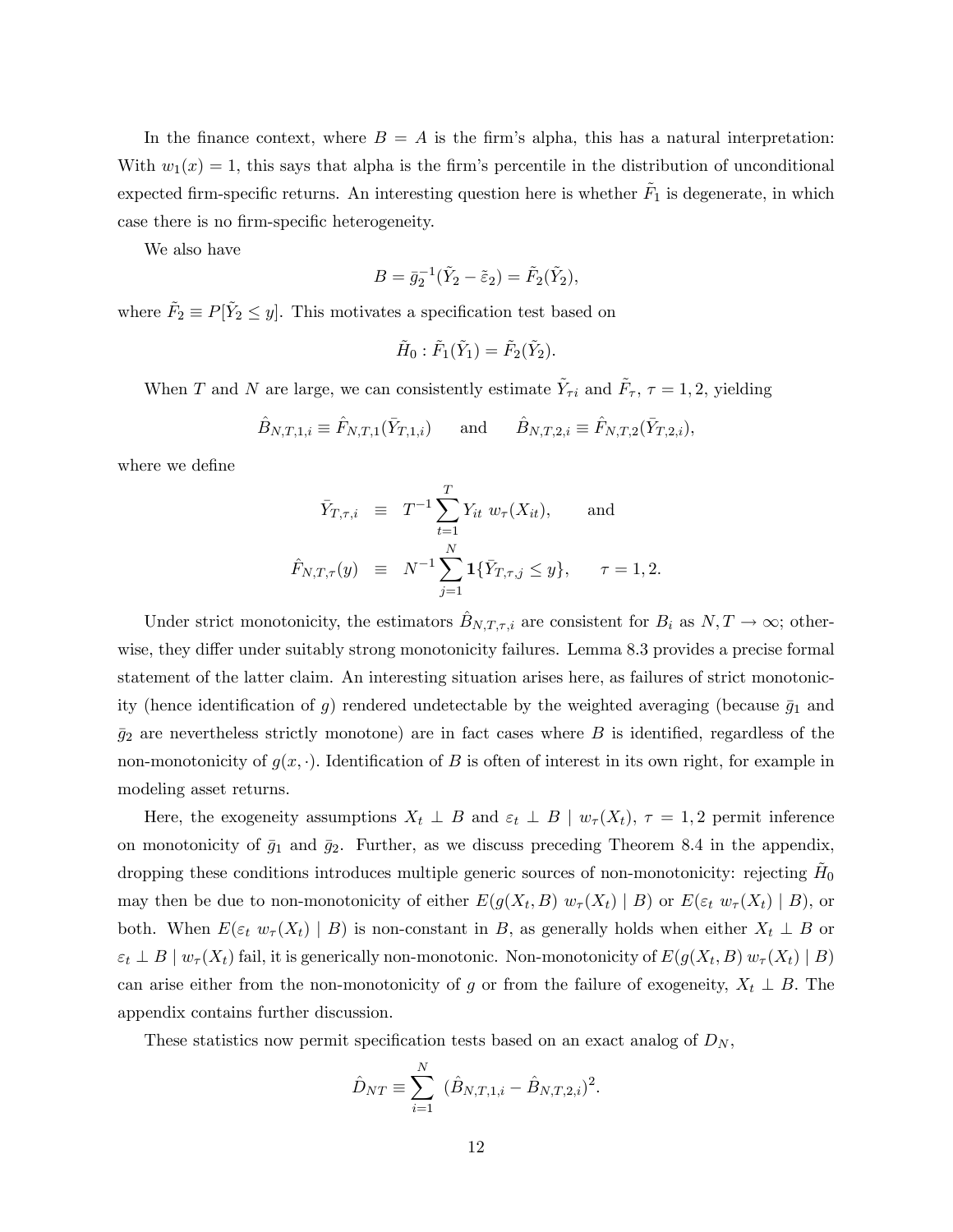Use of multiple weighting functions  $w_{\tau}$ ,  $\tau = 1, ..., T$ , leads to analogous test statistics

$$
\hat{D}_{NT} \equiv \sum_{\tau=1}^{T-1} \sum_{\varsigma=\tau+1}^{T} \sum_{i=1}^{N} (\hat{B}_{N,T,\tau,i} - \hat{B}_{N,T,\varsigma,i})^2.
$$

To study the asymptotic properties of  $\hat{D}_{NT}$  under  $\tilde{H}_0$ , we write  $||\mathcal{Z}||_{2+\gamma} \equiv \{E |Z|^{2+\gamma} \}^{1/(2+\gamma)}$ and impose the following assumptions:

**Assumption C.1** (*i*) Let  $Z_{it} \equiv (\varepsilon_{it}, X'_{it})'$  and  $Z_i \equiv \{Z_{i1}, Z_{i2}, ...\}$ . The sequence  $\{(Z_i, B_i)\}$  is IID. (ii) For each i,  $\{(X_{it}, \varepsilon_{it})\}$  is strictly stationary and strong mixing with mixing coefficient  $\alpha(\cdot)$ satisfying  $\sum_{s=1}^{\infty} \alpha(s)^{\gamma/(2+\gamma)} < \infty$  for some  $\gamma > 0$ .

**Assumption C.2** Let  $\mathcal{T} \in \mathbb{N}$ . For  $\tau = 1, 2, ..., \mathcal{T}$ ,  $w_{\tau} : \mathcal{X} \to \mathbb{R}^+$  is a measurable function such that for some  $C < \infty$ ,  $||g(X_{it}, B_i) w_\tau(X_{it})||_{2+\gamma} < C$  and  $||\varepsilon_{it} w_\tau(X_{it})||_{2+\gamma} < C$ .

**Assumption C.3** (*i*) For  $\tau = 1, 2, ..., T$ , the CDF  $\tilde{F}_{\tau}$  of  $\tilde{Y}_{\tau,i} \equiv E[Y_{it} w_{\tau}(X_{it}) | B_i]$  admits a PDF  $\tilde{f}_{\tau}$  that is uniformly bounded on its support. (ii) For  $\tau = 1, 2, ..., \mathcal{T}$  and sufficiently large T, the CDF  $\tilde{F}_{T,\tau}$  of  $\bar{Y}_{T,\tau,i}$  admits a PDF  $\tilde{f}_{T\tau}$  that is continuous on its support, and  $\bar{g}_{\tau}$  is continuous, where  $\overline{g}_{\tau}(B_i) \equiv E(g(X_{it}, B_i) w_{\tau}(X_{it}) | B_i)$ .

Assumption C.4 Let  $\xi_i \equiv (\tilde{Y}_{1,i},...,\tilde{Y}_{\mathcal{T},i})', \psi(\xi_i,\xi_j) \equiv \sum_{\tau=1}^{\mathcal{T}-1} \sum_{\varsigma=\tau+1}^{\mathcal{T}} [1\{\tilde{Y}_{\tau,j} \leq \tilde{Y}_{\tau,i}\} - \tilde{F}_{\tau}(\tilde{Y}_{\tau,i}) \mathbf{1}\{\tilde{Y}_{\varsigma,j} \leq \tilde{Y}_{\varsigma,i}\} + \tilde{F}_{\varsigma}(\tilde{Y}_{\varsigma,i})$ , and  $\psi^*(u,v) \equiv \int \psi(\xi,u) \psi(\xi,v) \tilde{F}(d\xi)$ , where  $\tilde{F}$  denotes the CDF of  $\xi_i$ . The non-zero eigenvalues<sup>2</sup>  $\lambda_j$ ,  $j = 1, 2, ...,$  for  $\psi^*(u, v)$  satisfy  $\sum_{j=1}^{\infty} |\lambda_j| < \infty$ . Assumption C.5 As  $N \to \infty$ ,  $T/N \to \infty$ .

Together, Assumptions C.0 and C.1 specify the data generating process. Given the exogeneity assumptions  $X_t \perp B$  and  $\varepsilon_t \perp B \mid w_\tau(X_t)$ ,  $\tau = 1, ..., T$ , strict monotonicity implies  $H_0$ , as discussed above. Assumption C.1 rules out cross-section dependence across individuals and nonstationarity across time. We can relax strict stationarity at the cost of more complicated notation. Assumption C.2 imposes some moment conditions. Assumption  $C.3(i)$  is weak. Assumption C.4 is used to establish the asymptotic distribution of a certain degenerate second-order U-statistic. Assumption C.5 imposes conditions on  $(N, T)$  that greatly facilitate the asymptotic analysis. As we show below, however, suitable bootstrap methods deliver reliable finite sample inference even when  $T$  is a modest multiple of  $N$ .

Define the bias term

$$
\mathcal{B}_{NT} \equiv N^{-2} \sum_{\tau=1}^{\tau-1} \sum_{\varsigma=\tau+1}^{\tau} \sum_{i=1}^N \sum_{j \neq i}^N [ \mathbf{1} \{ \tilde{Y}_{\tau,j} \leq \tilde{Y}_{\tau,i} \} - \tilde{F}_{\tau}(\tilde{Y}_{\tau,i}) - \mathbf{1} \{ \tilde{Y}_{\varsigma,j} \leq \tilde{Y}_{\varsigma,i} \} + \tilde{F}_{\varsigma}(\tilde{Y}_{\varsigma,i}) ]^2.
$$

We can now describe the asymptotic distribution of  $\hat{D}_{NT}$  under  $\tilde{H}_0$  as  $N \to \infty$ .

<sup>&</sup>lt;sup>2</sup>The eigenvalues depend on the choice of basis for the underlying Hilbert space; the specifics are not critical here. See Chen and White (1998) for details.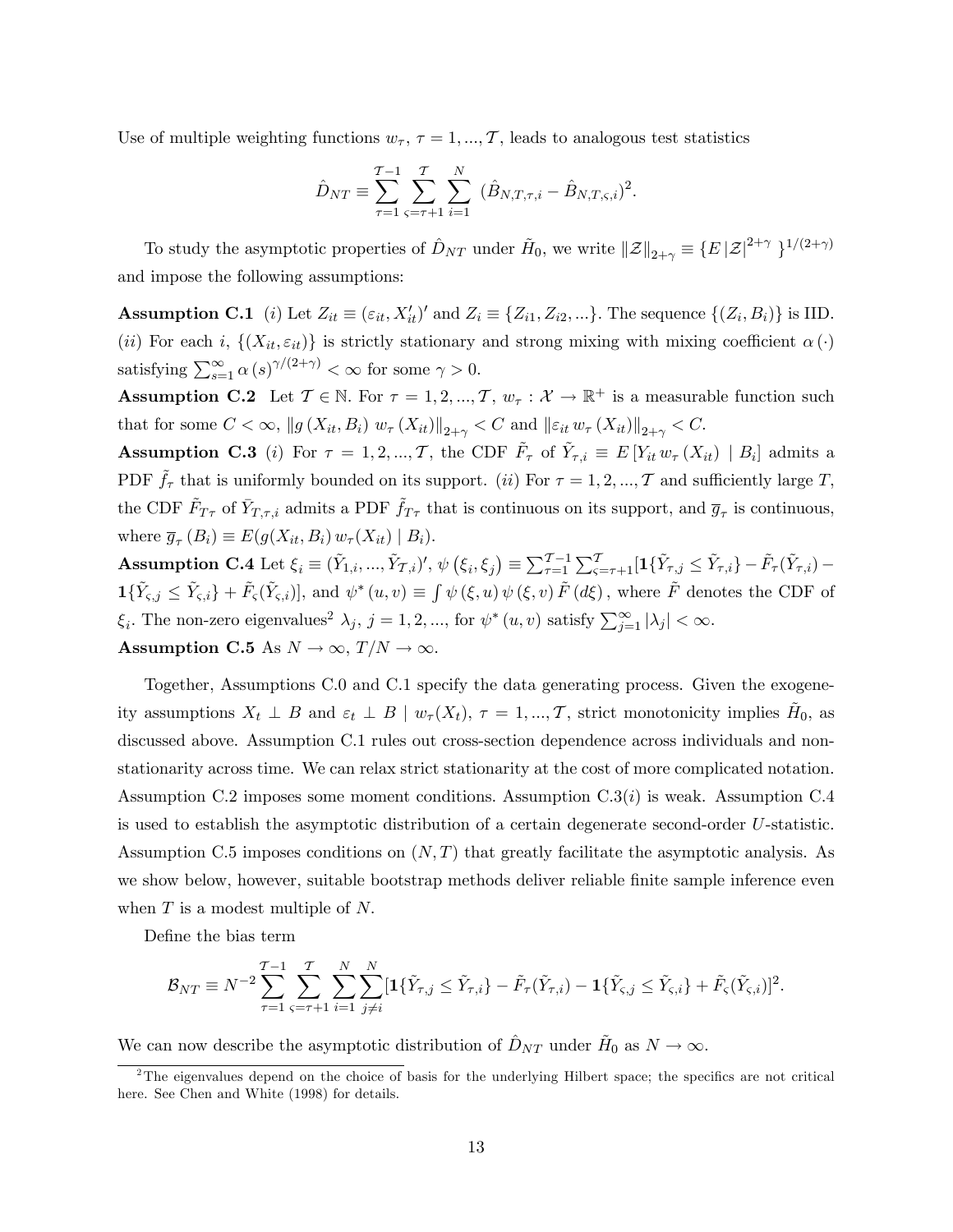**Theorem 4.1** Suppose Assumptions C.O-C.5 hold. Then under  $\tilde{H}_0$  :  $\tilde{F}_{\tau}(\tilde{Y}_{\tau,i}) = \tilde{F}_{\varsigma}(\tilde{Y}_{\varsigma,i})$  for  $\tau, \varsigma ~=~ 1, 2, ..., T, \; \hat{D}_{NT} - \mathcal{B}_{NT} \; \stackrel{d}{\to} \; \sum_{j=1}^{\infty} \lambda_j (\mathcal{Z}_j^2 - 1), \; where \; \{\mathcal{Z}_j\} \; \; is \; a \; \; sequence \; \; of \; \Pi\!D \; \; N \; (0,1)$ random variables.

The proof shows that  $\hat{D}_{NT}$  is asymptotically equivalent to an infeasible test statistic  $(\bar{D}_{NT})$ based on the unobservable  $\tilde{Y}_{\tau,i}$ 's. After centering with  $\mathcal{B}_{NT}$ ,  $\bar{D}_{NT}$  can be written as a second-order degenerate U-statistic whose asymptotic distribution has been well studied (see, e.g., Chen and White, 1998).

To implement the test, we consistently estimate  $\mathcal{B}_{NT}$  with

$$
\hat{\mathcal{B}}_{NT} \equiv N^{-2} \sum_{\tau=1}^{T-1} \sum_{\varsigma=\tau+1}^{T} \sum_{i=1}^{N} \sum_{j \neq i}^{N} [\mathbf{1} \{ \bar{Y}_{T,\tau,j} \leq \bar{Y}_{T,\tau,i} \} - \hat{F}_{N,T,\tau}(\bar{Y}_{T,\tau,i}) - \mathbf{1} \{ \bar{Y}_{T,\varsigma,j} \leq \bar{Y}_{T,\varsigma,i} \} + \hat{F}_{N,T,\tau}(\bar{Y}_{T,\varsigma,i})]^2.
$$

It is straightforward to show that  $\mathcal{B}_{NT} - \mathcal{B}_{NT} = o_P (1)$ . Then we have

$$
J_{NT} \equiv \hat{D}_{NT} - \hat{\mathcal{B}}_{NT} \stackrel{d}{\rightarrow} \sum_{j=1}^{\infty} \lambda_j \left( \mathcal{Z}_j^2 - 1 \right) \text{ under } \tilde{H}_0.
$$

As the limiting distribution depends on the difficult to estimate nuisance parameters  $\{\lambda_j\}$ , we will propose a bootstrap method to obtain the needed *p*-values.

To examine the asymptotic local power of the  $J_{NT}$  test, we consider the sequence of Pitman local alternatives

$$
\tilde{H}_1(\gamma_N): \tilde{F}_{\tau}(\tilde{Y}_{\tau,i}) - \tilde{F}_{\varsigma}(\tilde{Y}_{\varsigma,i}) = \gamma_N \delta_{N,\tau,\varsigma}(\tilde{Y}_{\tau,i}, \tilde{Y}_{\varsigma,i}) \text{ for } 1 \le \tau \ne \varsigma \le \mathcal{T},
$$

where  $\gamma_N \to 0$  as  $N \to \infty$  and the  $\delta_{N,\tau,s}$ 's are continuous functions such that  $\mu \equiv \lim_{N \to \infty} \sum_{\tau=1}^{T-1}$  $\sum_{\varsigma=\tau+1}^{\mathcal{T}} E[\delta_{N,\tau,\varsigma}(\tilde{Y}_{\tau,i},\tilde{Y}_{\varsigma,i})]^2 < \infty$ . The following theorem establishes the asymptotic local power of the  $J_{\cal NT}$  test.

**Theorem 4.2** Suppose Assumptions C.O-C.5 hold. Then under  $H_1(N^{-1/2})$ ,  $J_{NT} \stackrel{d}{\rightarrow} \sum_{j=1}^{\infty} \lambda_j$  $(\mathcal{Z}_{j}^{2} - 1) + \mu.$ 

Theorem 4.2 shows that the  $J_{NT}$  test detects local alternatives converging to the null at rate  $N^{-1/2}$ .

The next theorem establishes the consistency of the test.

**Theorem 4.3** Suppose Assumptions C.O-C.5 hold. Then under  $\tilde{H}_1 \equiv \tilde{H}_1(1)$ ,  $N^{-1}J_{NT} = \mu +$  $o_P(1)$ , where  $\mu \equiv \sum_{\tau=1}^{T-1} \sum_{\varsigma=\tau+1}^{T} E\left[\tilde{F}_{\tau}(\tilde{Y}_{\tau,i}) - \tilde{F}_{\varsigma}(\tilde{Y}_{\varsigma,i})\right]^2$ , so that  $P(J_{NT} > c_N) \to 1$  under  $H_1$ for any nonstochastic sequence  $c_N = o(N)$ .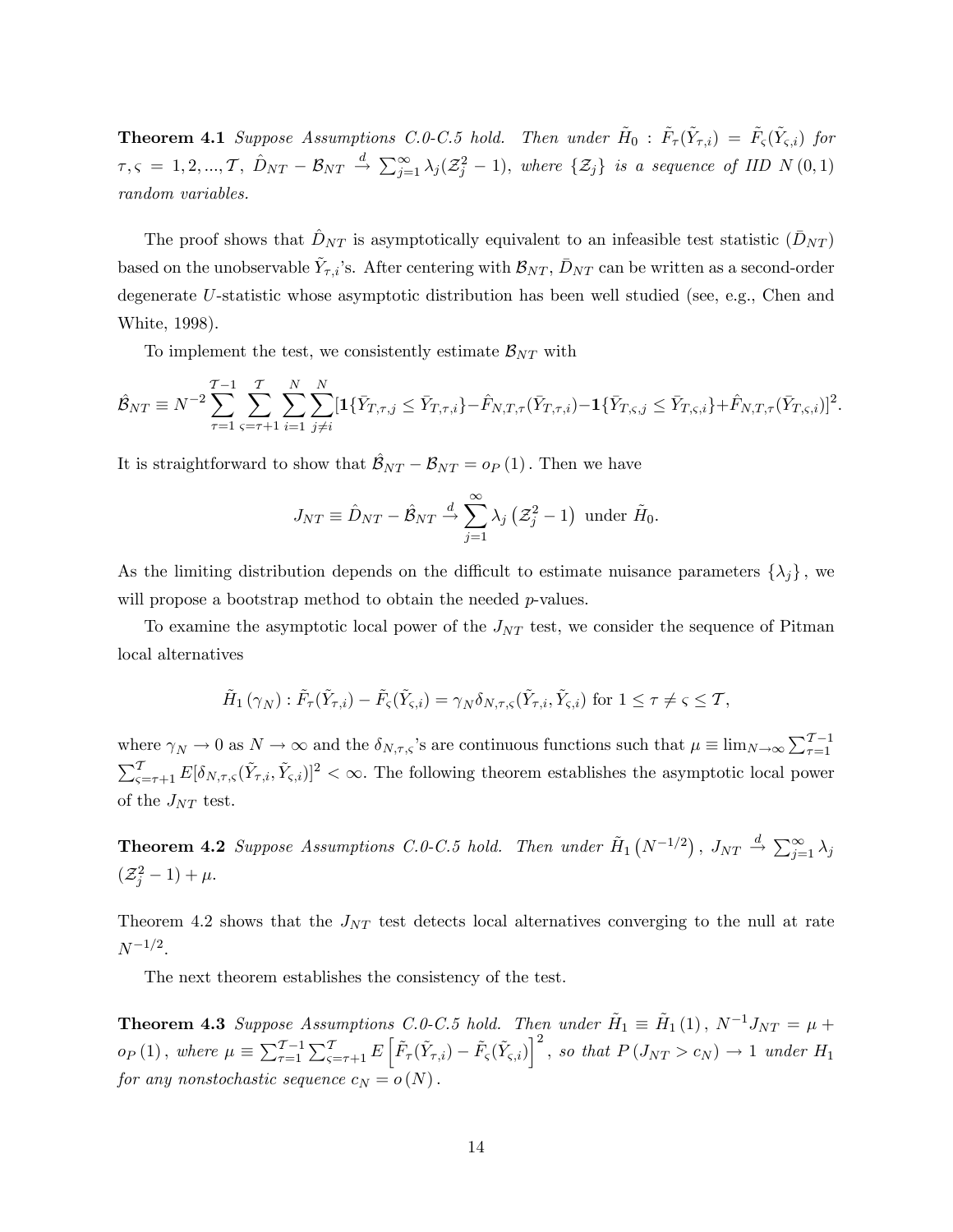### 4.2 Fully Nonseparable Structures

We now consider fully nonseparable structures of the form

$$
Y_t = g(X_t, \varepsilon_t, \beta(A)), \quad t = 1, 2, \dots.
$$

Formally, we impose

**Assumption D.0** Assumption A.1 holds with  $\phi(x, u) = g(x, \varphi(v), \beta(a))$ , where  $\beta : \mathbb{R}^{\ell_1} \to \mathbb{I}$ ,  $\varphi: \mathbb{R}^{\ell_2} \to \mathbb{R}$ , and  $g: \mathbb{R}^d \times \mathbb{R} \times \mathbb{I} \to \mathbb{R}$  are measurable; and with  $U_t = (A, V_t)$ ,  $Y_t = \phi(X_t, U_t) =$  $g(X_t, \varphi(V_t), \beta(A)), t = 1, 2, ...$ 

As above,  $U_t = (A, V_t)$  contains a time-invariant attribute vector, A, and a time varying driver,  $V_t$ ; we again write  $B \equiv \beta(A)$  and  $\varepsilon_t \equiv \varphi(V_t)$ . Taking  $\varepsilon_t$  to be scalar is without loss of generality, in view of Proposition 2.2. We first discuss specification testing; we then briefly provide further discussion of identification.

The key step in treating this case is to view  $(X_t, \varepsilon_t)$  here as corresponding to  $X_t$  in the partially nonseparable case. Thus, we impose the exogeneity condition  $(X_t, \varepsilon_t) \perp B$ , and the monotonicity condition becomes that  $g(x, e, \cdot)$  is strictly monotone. The only difference is that because  $\varepsilon_t$  is unobservable, we cannot directly construct weights using  $\varepsilon_t$ ; instead, the weights are functions only of  $X_t$ . As above, let  $\{X_t, \varepsilon_t\}$  be ID, and let non-negative weight functions  $w_1$  and  $w_2$  be defined on X, such that  $E(w_{\tau}(X_t)) = 1$ ,  $\tau = 1, 2$ . Let  $\tilde{Y}_1 = \tilde{Y}_{1t} \equiv E(Y_t \ w_1(X_t) | B)$  and  $\tilde{Y}_2 = \tilde{Y}_{2t} \equiv E(Y_t \ w_2(Y_t) | B)$  $w_2(X_t) \mid B$ . Then

$$
\tilde{Y}_1 = E(g(X_t, \varepsilon_t, B) w_1(X_t) | B) = \int g(x, e, B) w_1(x) dF(x, e) \equiv \bar{g}_1(B),
$$
 and  
\n $\tilde{Y}_2 = E(g(X_t, \varepsilon_t, B) w_2(X_t) | B) = \int g(x, e, B) w_2(x) dF(x, e) \equiv \bar{g}_2(B),$ 

where the second equality in each line holds given  $(X_t, \varepsilon_t) \perp B$ .

The development of the previous section applies immediately, with the obvious modifications, so that  $\tilde{F}_1(\tilde{Y}_1) = B = \tilde{F}_2(\tilde{Y}_2)$  given strict monotonicity. Thus, we again test

$$
\tilde{H}_0: \tilde{F}_1(\tilde{Y}_1)=\tilde{F}_2(\tilde{Y}_2).
$$

The statistics and tests are identical. Lemma 8.3 and Theorem 8.4 apply with  $(X_t, \varepsilon_t)$  replacing  $X_t$ , so we do not repeat our previous discussion. The only real difference from the partially separable case is that here the test may lack power against certain alternatives that can only be revealed by using weights that depend on  $\varepsilon_t$ .

To close this subsection, we briefly discuss identification. If indeed  $g(x, e, \cdot)$  is strictly monotone and  $(X_t, \varepsilon_t) \perp B$ , then, as we have just seen, B is identified as, e.g.,  $B = \tilde{F}(\tilde{Y})$ , with  $\tilde{Y} = \tilde{Y}_t \equiv$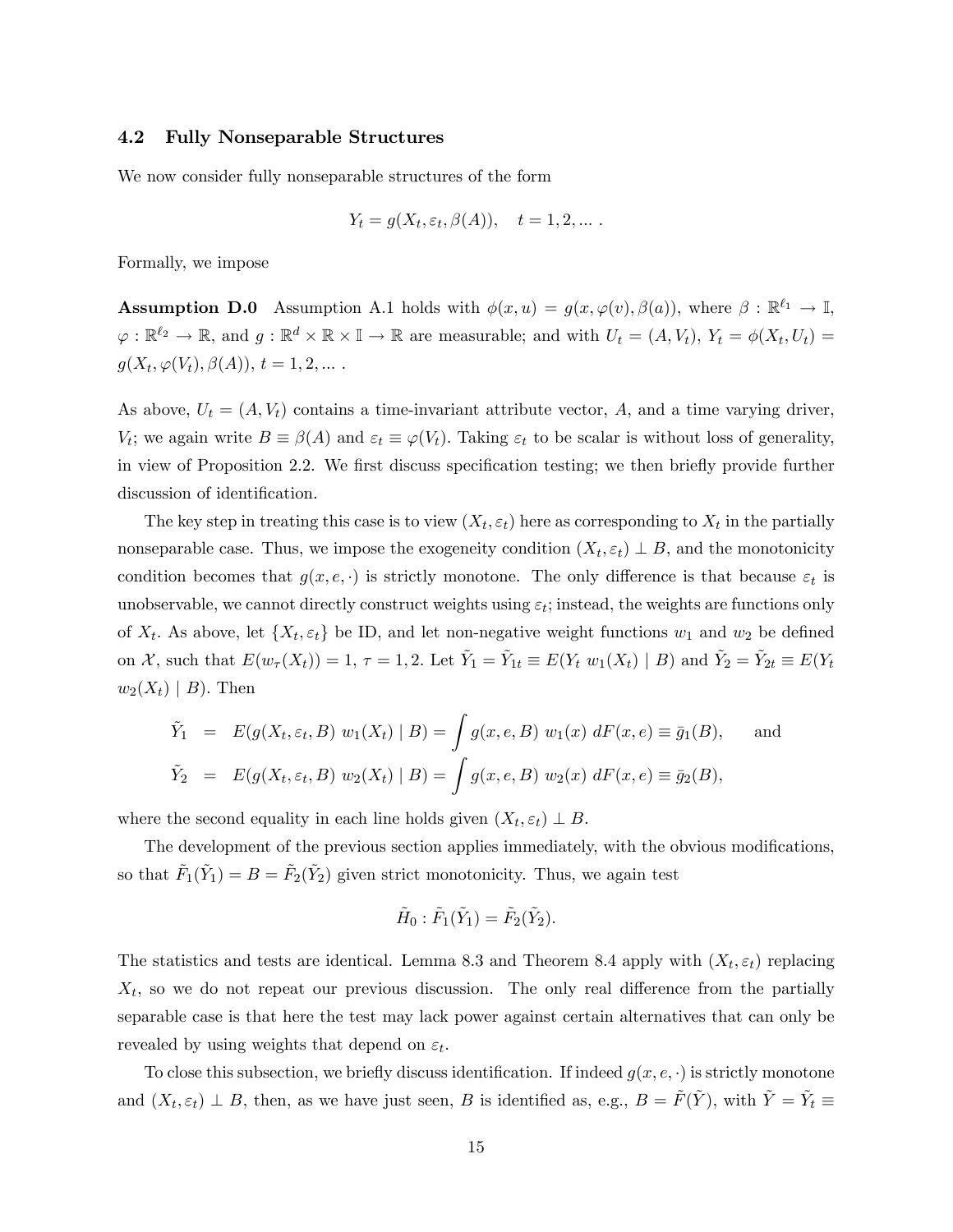$E(Y_t | B)$  and  $\tilde{F}$  the CDF of  $\tilde{Y}$ . Thus, B can be consistently estimated when  $T \to \infty$ ; in this sense, B is known asymptotically. One can then identify g using the results of Section 2, treating X and B as the observables, with  $\varepsilon$  the sole scalar unobservable. Specifically, with  $g(x, \cdot, b)$  strictly monotone and  $(X, B) \perp \varepsilon$ , Proposition 2.1 identifies  $g(x, \cdot, b)$  and e. These identifications may be useful for testing whether or not the structural function is partially nonseparable. Further, they may be helpful in refining estimation for the partially nonseparable case treated by  $\bf{E}$ . As these topics are well beyond the scope of the present study, we leave them for future research.

# 5 Monte Carlo Simulations

In this section we conduct some Monte Carlo experiments to evaluate the finite sample performance of our tests. We first consider the nonseparable case where the unobservables are attributes varying across individuals but not time. Then we consider the nonseparable case where we have both time-invariant and time-varying unobservables.

## 5.1 Unobservable Attributes

We consider two data generating processes (DGPs):

DGP 1.  $Y_{it} = 1 + X_{it} + (1 + \delta X_{it}) A_i$ 

DGP 2.  $Y_{it} = \sqrt{0.4 + X_{it}^2} A_i - \delta A_i^2 \varphi_{(0,0.5)}(X_{it}),$ 

where for  $i = 1, ..., N$ ,  $t = 1, 2, A_i$  is IID  $U(0,1)$ ;  $X_{it}$  is IID, computed as the sum of 48 independent  $U(-0.25, 0.25)$  random variables;  $X_{it}$  is independent of  $A_j$  for each  $i, j, t; \varphi_{(0,0.5)}$ is the normal PDF with mean 0 and variance 0.5; and  $\delta$  controls the degree of violation of monotonicity in  $A_i$ . We use  $\delta = 0$  and  $\delta > 0$  to study the finite sample level and power properties of our test, respectively. Note that by construction, both  $X_{it}$  and  $Y_{it}$  have compact support for each t. On the other hand, according to the central limit theorem we can treat  $X_{it}$  as being nearly standard normal random but with compact support  $[-12, 12]$ .

To construct the test statistic  $D_N$ , we estimate the conditional CDF  $F_t(Y_{it} | X_{it})$  using leaveone-out local linear regression ( $p = 1$ ). We choose the Gaussian kernel  $K(x) = (2\pi)^{-1/2} \exp(-\frac{1}{2})$  $(\frac{1}{2}x^2)$ . Since there is no data-driven procedure for the optimal choice of bandwidth for our test, we follow a rule of thumb, choosing the bandwidth as  $h = 0.5s_X N^{-1/4}$ , where  $s_X$  is the geometric average of the sample standard deviations  $\{X_{it}\}_{i=1}^N$ ,  $t=1,2$ . Note that we use undersmoothing to eliminate the effect of the finite sample bias of the CDF estimates.

It is well known that the asymptotic normal distribution typically does not give a good approximation to the Önite sample distribution of many nonparametric tests. Thus, we suggest a bootstrap method, yielding bootstrap critical values or  $p$ -values. For this, we generate bootstrap data  $\{(Y_{it}^*, X_{it}^*) : i = 1, ..., N, t = 1, 2\}$  as follows: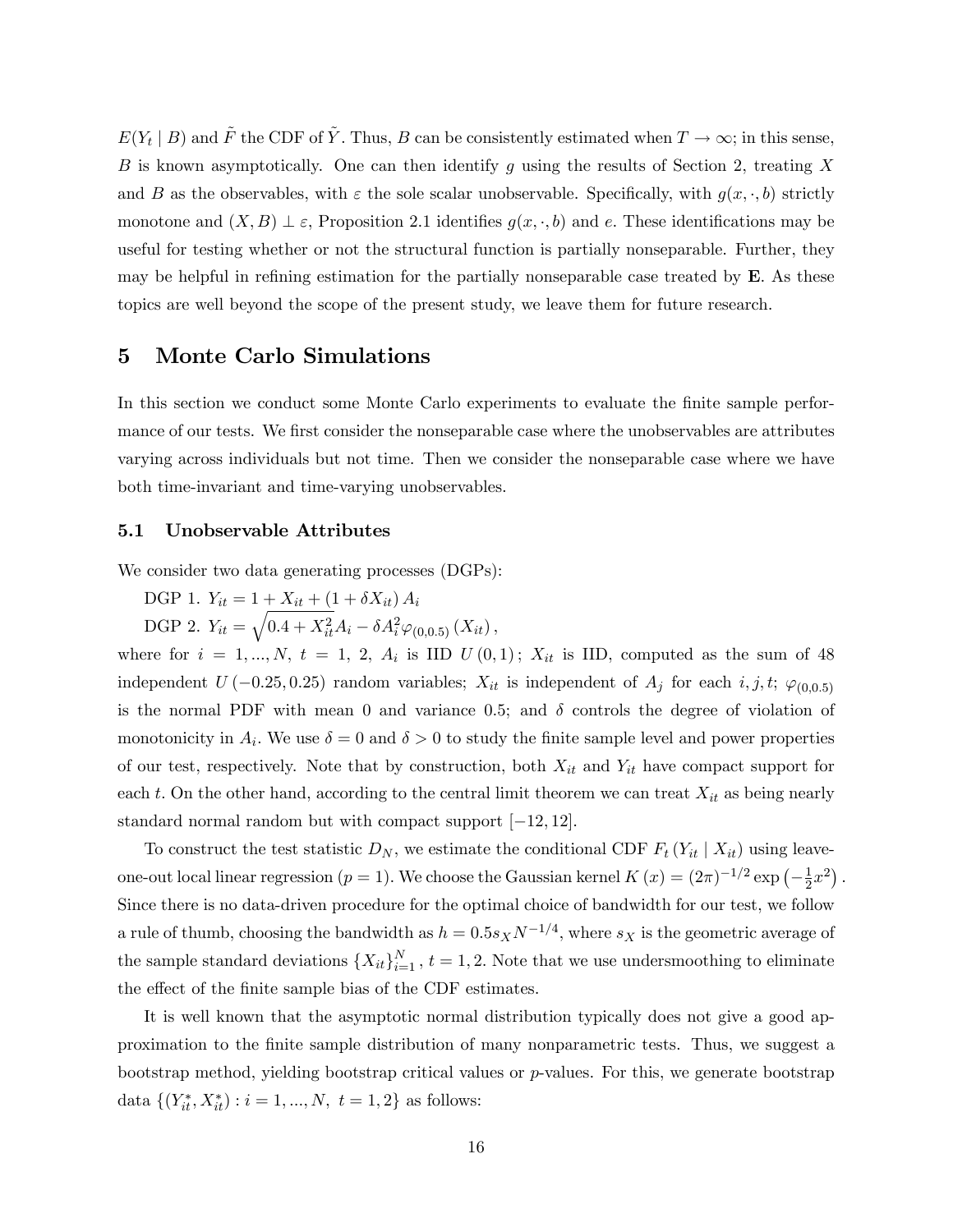- 1. Set  $X_{it}^* = X_{it}$  for each  $(i, t)$  and generate  $A_i$  as IID  $U(0, 1)$  random variables.
- 2. Generate  $Y_{it}^*$  as  $\tilde{F}_{NT}^{-1}(A_i | X_{it}^*)$  where  $\tilde{F}_{NT}^{-1}(\tau | x)$  is a nonparametric estimate of the quantile function  $F^{-1}(\tau | x)$  (since  $F_1^{-1}(\tau | x) = F_2^{-1}(\tau | x)$  under the null).

We consider two types of nonparametric estimates for  $F^{-1}(\tau | x)$  : one is the local linear (LL) quantile regression estimate (e.g., Yu and Jones, 1998), and the other is obtained by inverting a weighted Nadaraya-Watson (WNW) estimate of  $F(y|x)$  (e.g., Cai, 2002). Specifically, the former is defined as the minimizing intercept in the problem

$$
\min_{\{\beta_0, \beta_1\}} \sum_{t=1}^2 \sum_{i=1}^N \rho_\tau \left( Y_{it} - \beta_0 - \beta_1' \left( X_{it} - x \right) \right) \ K_{\tilde{h}} \left( X_{it} - x \right), \tag{8}
$$

where  $\rho_{\tau}(z) \equiv z(\tau - 1\{z \le 0\})$  is the "check" function, and  $\tilde{h} \equiv \tilde{h}(N)$  is the bandwidth. It is well known that the solution to this problem is determined by fitting certain observations exactly and that the resulting quantile function estimate must be non-monotonic in its argument  $\tau$  at some values of  $X_{it}$ . As a result,  $Y_{it}^* = \tilde{F}_{NT}^{-1}(A_i | X_{it}^*)$  may not be monotonic in  $A_i$  for some values of  $X_{it}^*$ ; this might have some adverse impact on test performance. Further, the LL estimate does not constrain the corresponding CDF estimate to lie between zero and one. To avoid these potential problems, Cai (2002) proposed a WNW estimator for  $F(y | x)$  and inverted it to obtain the estimate of  $F^{-1}(\tau | x)$ . Let

$$
\hat{F}_{wnw}(y \mid x) \equiv \frac{\sum_{t=1}^{2} \sum_{i=1}^{N} p_{it}(x) K_{\tilde{h}}(X_{it} - x) \mathbf{1}\{Y_{it} \le y\}}{\sum_{t=1}^{2} \sum_{i=1}^{N} p_{it}(x) K_{\tilde{h}}(X_{it} - x)},\tag{9}
$$

where the nonnegative weight functions,  $p_{it}(x)$ , are chosen such that

$$
\sum_{t=1}^{2} \sum_{i=1}^{N} p_{it}(x) = 1, \text{ and } \sum_{t=1}^{2} \sum_{i=1}^{N} p_{it}(x) (X_{it} - x) K_{\tilde{h}}(X_{it} - x) = 0.
$$
 (10)

Cai (2002) proposed choosing  $\{p_{it}(x)\}\$  using empirical likelihood, i.e., to maximize  $\sum_{t=1}^{2} \sum_{i=1}^{N}$  $\log\{p_{it}(x)\}\$  subject to the constraints specified in (10). Then  $\tilde{F}_{NT}^{-1}(\tau | x)$  is given by  $\inf\{y \in \mathbb{R} :$  $\hat{F}_{wnw}(y \mid x) \geq \tau$ . This ensures the monotonicity of  $Y_{it}^* = \tilde{F}_{NT}^{-1}(A_i \mid X_{it}^*)$  in  $A_i$ . For our bootstrap, we take  $\tilde{h} = 2\tilde{s}_X N^{-1/6}$  where  $\tilde{s}_X$  is the sample standard deviation of  $\{X_{it}, 1 \le i \le N, t = 1, 2\}$ .

We consider two sample sizes,  $N = 100, 200$  in our simulation study. Due to the considerable computational burden for the bootstrap, we use 250 replications for each sample size N and 100 bootstrap resamples in each replication.

Table 1 reports the empirical rejection frequencies for our test at various nominal levels for DGPs 1-2. The bootstrap *p*-values are obtained in two ways: one is based on the LL conditional quantile regression, and the other is based on Cai's inverse CDF estimator. When  $\delta = 0$ , the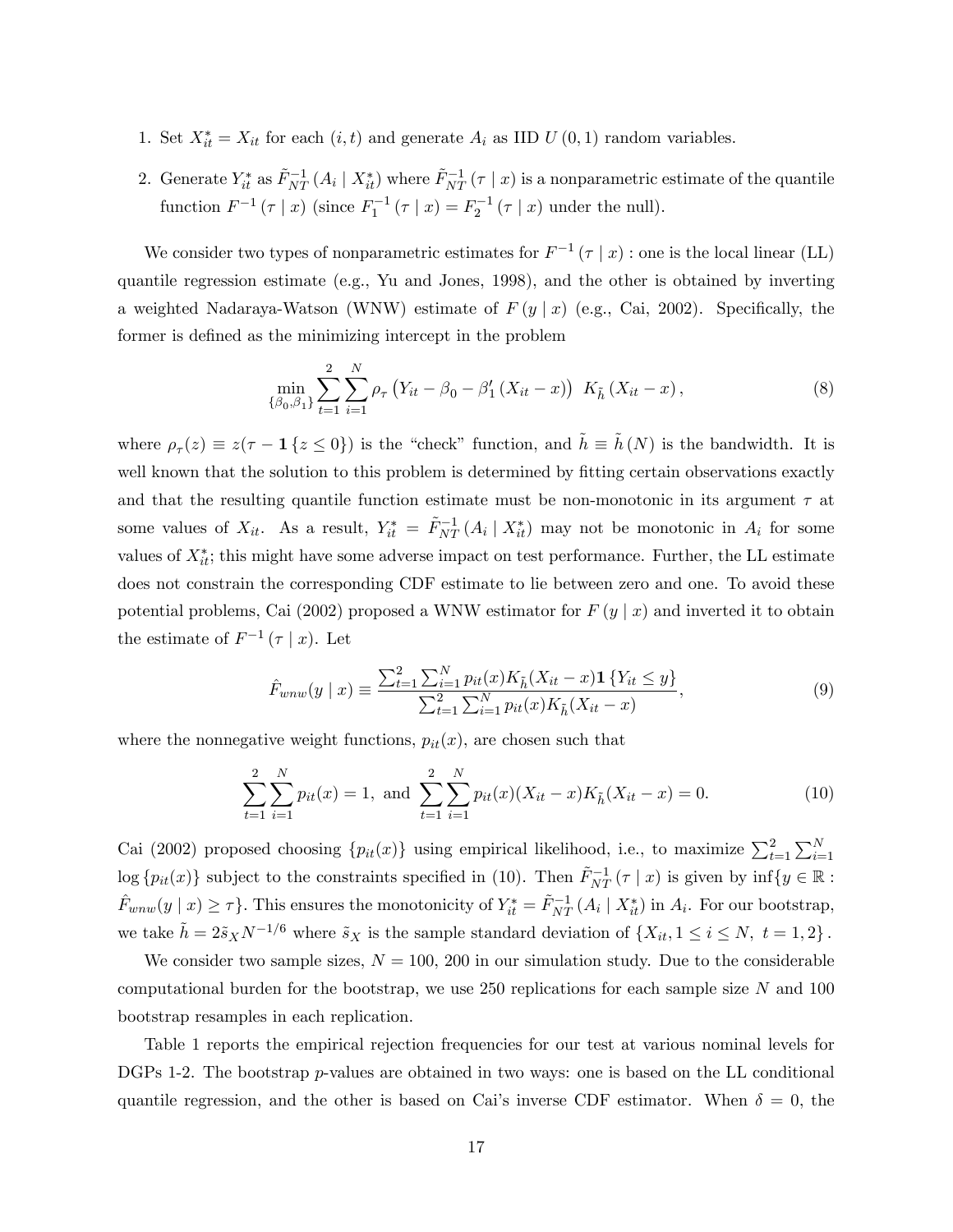|                |            |          | -r-- - -,, - - ---- -- - - - - -- - - ., |                                |        |                                |       |        |  |  |  |  |
|----------------|------------|----------|------------------------------------------|--------------------------------|--------|--------------------------------|-------|--------|--|--|--|--|
| DGP            | $\cal N$   | $\delta$ |                                          | Bootstrap based on LL estimate |        | Bootstrap based on inverse CDF |       |        |  |  |  |  |
|                |            |          | $1\%$                                    | $5\%$                          | $10\%$ | $1\%$                          | $5\%$ | $10\%$ |  |  |  |  |
|                | 100        | $\Omega$ | 0.008                                    | 0.032                          | 0.088  | 0.012                          | 0.056 | 0.130  |  |  |  |  |
|                |            | 0.5      | 0.052                                    | 0.164                          | 0.256  | 0.208                          | 0.376 | 0.488  |  |  |  |  |
|                |            | 1        | 0.752                                    | 0.864                          | 0.908  | 0.904                          | 0.960 | 0.968  |  |  |  |  |
|                | <b>200</b> | $\theta$ | 0.008                                    | 0.036                          | 0.076  | 0.020                          | 0.048 | 0.112  |  |  |  |  |
|                |            | 0.5      | 0.192                                    | 0.412                          | 0.528  | 0.496                          | 0.716 | 0.796  |  |  |  |  |
|                |            | 1        | 0.996                                    | 1.000                          | 1.000  | 0.996                          | 1.000 | 1.000  |  |  |  |  |
| $\overline{2}$ | 100        | $\Omega$ | 0.004                                    | 0.036                          | 0.080  | 0.012                          | 0.052 | 0.104  |  |  |  |  |
|                |            | 0.5      | 0.020                                    | 0.092                          | 0.168  | 0.032                          | 0.128 | 0.220  |  |  |  |  |
|                |            | 1        | 0.728                                    | 0.884                          | 0.944  | 0.744                          | 0.916 | 0.956  |  |  |  |  |
|                | <b>200</b> | $\Omega$ | 0.004                                    | 0.048                          | 0.080  | 0.004                          | 0.052 | 0.112  |  |  |  |  |
|                |            | 0.5      | 0.044                                    | 0.136                          | 0.216  | 0.040                          | 0.156 | 0.240  |  |  |  |  |
|                |            | 1        | 0.988                                    | 1.000                          | 1.000  | 1.000                          | 1.000 | 1.000  |  |  |  |  |

Table 1: Finite sample rejection frequency for DGPs 1-2

corresponding rows report the empirical level. We summarize the main Öndings from Table 1. First, the level of our test is fairly well behaved, and it can be close to the nominal level for sample sizes as small as  $N = 100$ . When N increases, the level generally improves somewhat. Second, the power of our test is reasonably good. It increases quickly as either  $\delta$  increases or the sample size doubles. Third, the inverse CDF method generally outperforms the LL method.

### 5.2 Time-varying Unobservables and Unobservable Attributes

We consider the following three DGPs:

DGP 3.  $Y_{it} = 1 + X_{it} + (1 + \delta X_{it}) B_i + \sigma \varepsilon_{it}$ DGP 4.  $Y_{it} = \sqrt{0.4 + X_{it}^2} B_i - \delta B_i^2 \varphi_{(0,0.5)}(X_{it}) + \sigma \varepsilon_{it}$ DGP 5.  $Y_{it} = \varphi_{(0,0.5)}(X_{it}) + (0.6 + 0.15X_{it})\varepsilon_{it} + (1 + \delta X_{it})B_i,$ 

where for  $i = 1, ..., N$ ,  $t = 1, ..., T$ ,  $B_i = A_i$  and  $X_{it}$  are generated as in DGPs 1-2;  $\varepsilon_{it}$  is IID  $N(0,1)$  across i and t, and independent of  $X_{js}$  and  $B_j$  for all i, t, j, s; and  $\sigma$  is taken to ensure that the signal-to-noise ratio in DGPs 3-4 is 1 across all simulations. The structures in DGPs 3-4 are partially nonseparable, whereas that in DGP 5 is fully nonseparable.

To construct our test statistic, we need to choose the weight functions  $w_{\tau}(\cdot), \tau = 1, 2, ..., \mathcal{T}$ . For fixed T, let  $\tilde{q}_0 = -\infty$ ,  $\tilde{q}_{\mathcal{T}} = \infty$ , and let  $\tilde{q}_{\tau}$  denote the sample  $\tau/T$ -quantile of  $\{X_{it}, 1 \le i \le N,$  $1 \leq t \leq T$  for  $1 \leq \tau \leq T-1$ . Then let

$$
w_{\tau}(X_{it}) = \mathbf{1}\{\tilde{q}_{\tau-1} \leq X_{it} \leq \tilde{q}_{\tau}\}, \tau = 1, 2, ..., T.
$$

Under Assumption  $C.2(i)$  we can show that the sample quantiles estimate their population analog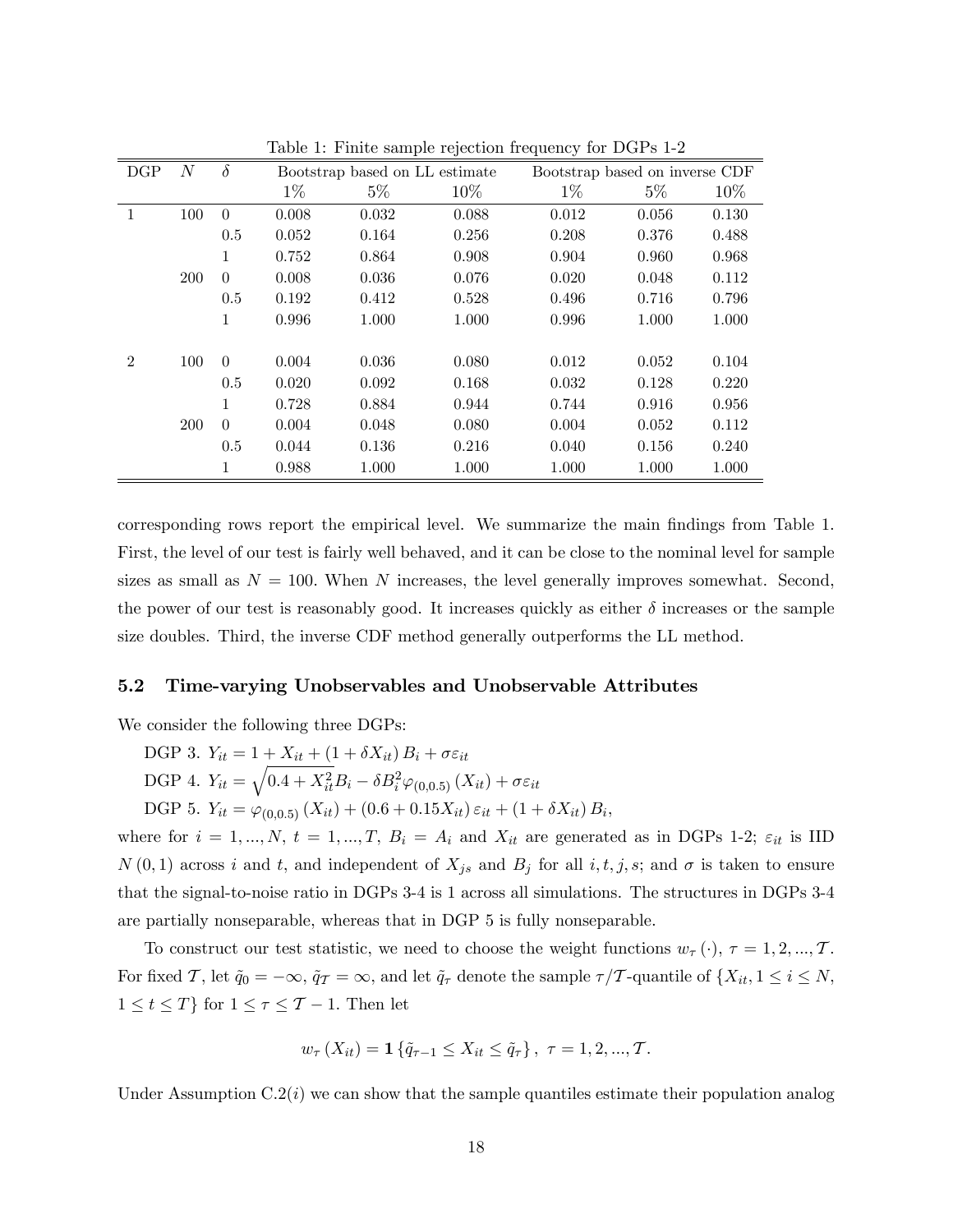at the rate  $(NT)^{-1/2}$ , so this estimation error plays an asymptotically negligible role in our analysis.

As remarked earlier, the asymptotic distribution of  $J_{NT}$  depends on the sequence of eigenvalues  $\{\lambda_j\}$ , which is difficult to estimate accurately in practice. Further, our asymptotic theory relies on  $T/N \to \infty$  as  $N \to \infty$ , which may appear too strong for many applications. Nevertheless, we can circumvent both issues using a suitable bootstrap method. Specifically, we propose the following procedure to obtain bootstrap p-values for the  $J_{NT}$  test:

- 1. For  $i = 1, ..., N$ , set  $\hat{B}_{N,T,i} \equiv \hat{F}_{N,T}(\bar{Y}_{T,i})$ , where  $\bar{Y}_{T,i} \equiv T^{-1} \sum_{t=1}^{T} Y_{it}$ , and  $\hat{F}_{N,T} (\cdot) \equiv$  $N^{-1} \sum_{i=1}^{N} \mathbf{1} \{ \bar{Y}_{T,i} \leq \cdot \}.$
- 2. For  $i = 1, ..., N$ , and  $t = 1, ..., T$ , estimate  $g(X_{it}, \hat{B}_{N,T,i})$  using the local linear regression of  $Y_{it}$  on  $(X_{it}, B_{N,T,i})$  and by imposing the monotonicity of  $g (x, b)$  in b (details given below). Let  $\hat{g}(X_{it}, B_{N,T,i})$  denote the estimate.
- 3. Let  $\hat{\varepsilon}_i \equiv (\hat{\varepsilon}_{i1},...,\hat{\varepsilon}_{iT})'$ , where  $\hat{\varepsilon}_{it} \equiv Y_{it} \hat{g}(X_{it}, \hat{B}_{N,T,i})$ . For  $i = 1,..., N$ , randomly draw  $\varepsilon_i^*$  from  $\{\hat{\varepsilon}_1, ..., \hat{\varepsilon}_N\}$  with replacement. Let  $\varepsilon_{it}^*$  denote the tth element of  $\varepsilon_i^*$ . Generate  $Y_{it}^*$  $\rm{according~to}^3$

$$
Y_{it}^* = \hat{g}(X_{it}, \hat{B}_{N,T,i}) + \varepsilon_{it}^*.
$$

- 4. Compute the bootstrap test statistic  $J_{NT}^*$  in the same way as  $J_{NT}$  using  $\{(X_{it}, Y_{it}^*)$ ,  $1 \leq$  $i \le N, 1 \le t \le T$ .
- 5. Repeat steps 3 and 4 B times to obtain B bootstrap test statistics  $\{J_{NT,j}^*\}_{j=1}^B$ . Calculate the bootstrap p-values  $p^* \equiv B^{-1} \sum_{j=1}^B \mathbf{1}\{J^*_{NT,j} \geq J_{NT}\}\$ and reject  $H_0$  if  $p^*$ is smaller than the prescribed level of significance.

We impose the null hypothesis of monotonicity in Step 2. There exists a vast literature on the problem of estimating a monotone regression function. See, e.g., Dette, Neumeyer, and Pilz (2006, DNP) and the references there. DNP consider kernel estimation of a monotone regression function that is a function of a single variable. Compared to other approaches, theirs has the great advantage of simplicity, as it does not require constrained optimization; further, it is asymptotically equivalent to the unconstrained kernel estimate. Here we modify their procedure to allow another variable  $(X_{it}$  here) to enter the regression function non-monotonically. This procedure has three steps:

<sup>&</sup>lt;sup>3</sup>This method also works for the fully nonseparable structure, where  $Y_{it} = g(X_{it}, \varepsilon_{it}, B_i)$  with  $(X_{it}, \varepsilon_{it}) \perp B_i$ ; as in DGP 5. Let  $\bar{g}(X_{it}, B_i) \equiv E(Y_{it}|X_{it}, B_i) = E[g(X_{it}, \varepsilon_{it}, B_i)|X_{it}, B_i]$ . Then  $Y_{it} = \bar{g}(X_{it}, B_i) + \bar{\varepsilon}_{it}$ , where  $\overline{\varepsilon}_{it} \equiv Y_{it} - \overline{g}(X_{it}, B_i)$ , and  $\overline{g}(x, \cdot)$  is monotone for all x provided  $g(x, \varepsilon, \cdot)$  is monotone for all  $(x, \varepsilon)$ . This ensures that we can generate the bootstrap analog of  $Y_{it}$  using estimates of  $\bar{g}$  for the fully nonseparable case.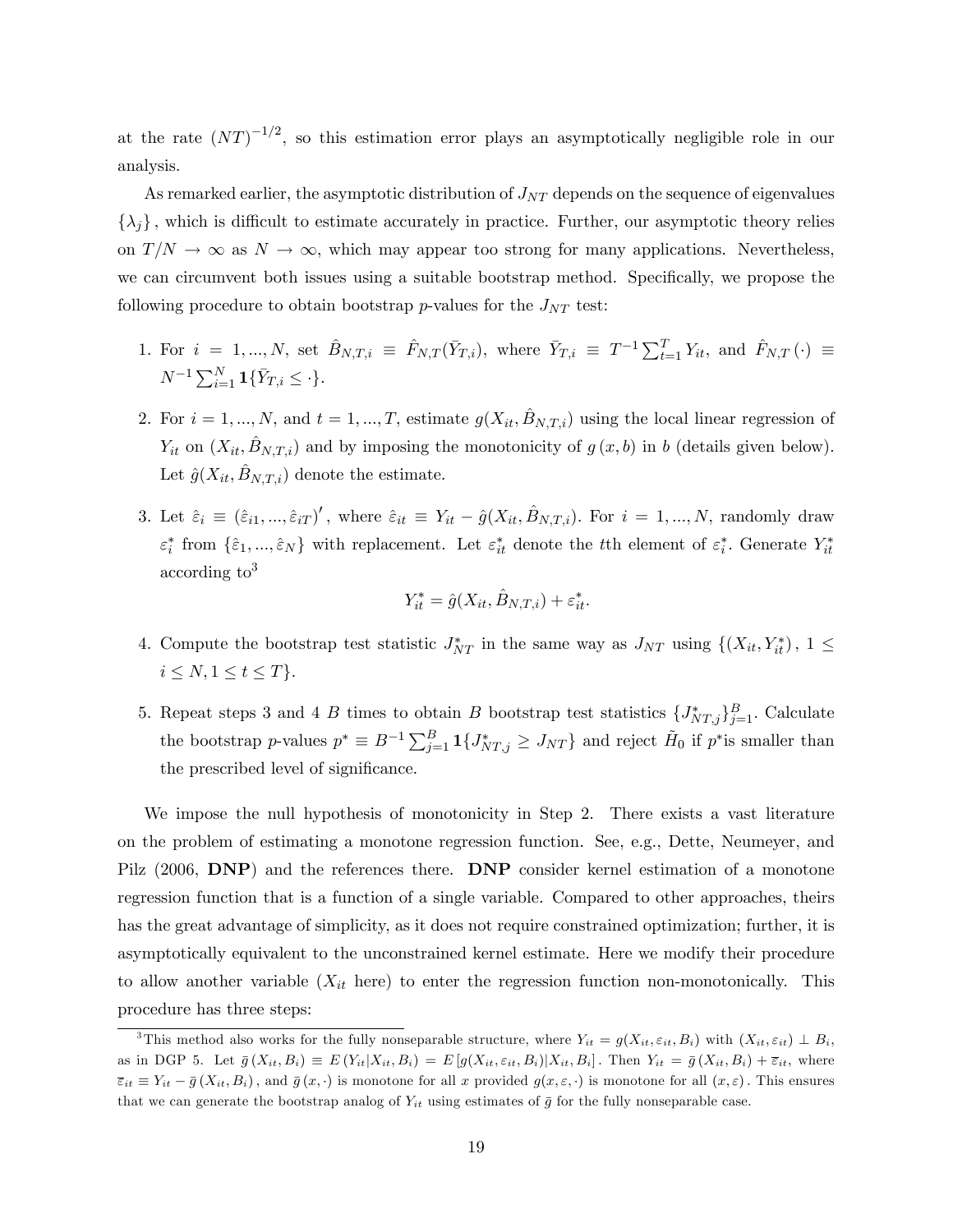| $\rm DGP$      | $\overline{N}$ | T   |                 |                 | $5\%$ test      |                  | $10\%$ test     |                 |                 |        |
|----------------|----------------|-----|-----------------|-----------------|-----------------|------------------|-----------------|-----------------|-----------------|--------|
|                |                |     | $\mathcal{T}=2$ | $\mathcal{T}=3$ | $\mathcal{T}=5$ | $\mathcal{T}=10$ | $\mathcal{T}=2$ | $\mathcal{T}=3$ | $\mathcal{T}=5$ | $T=10$ |
| 3              | 50             | 50  | 0.116           | 0.080           | 0.080           | 0.084            | 0.176           | 0.144           | 0.144           | 0.160  |
|                | 50             | 100 | 0.084           | 0.060           | 0.044           | 0.032            | 0.180           | 0.140           | 0.120           | 0.128  |
|                | 100            | 50  | 0.068           | 0.072           | 0.036           | 0.028            | 0.124           | 0.132           | 0.116           | 0.096  |
|                | 100            | 100 | 0.048           | 0.064           | 0.024           | 0.028            | 0.112           | 0.112           | 0.092           | 0.072  |
|                |                |     |                 |                 |                 |                  |                 |                 |                 |        |
| $\overline{4}$ | 50             | 50  | 0.156           | 0.072           | 0.068           | 0.036            | 0.248           | 0.156           | 0.136           | 0.064  |
|                | 50             | 100 | 0.084           | 0.080           | 0.084           | 0.036            | 0.180           | 0.160           | 0.148           | 0.116  |
|                | 100            | 50  | 0.088           | 0.044           | 0.020           | 0.016            | 0.180           | 0.120           | 0.052           | 0.052  |
|                | 100            | 100 | 0.076           | 0.036           | 0.032           | 0.016            | 0.124           | 0.084           | 0.060           | 0.028  |
|                |                |     |                 |                 |                 |                  |                 |                 |                 |        |
| 5              | 50             | 50  | 0.100           | 0.012           | 0.024           | 0.032            | 0.184           | 0.048           | 0.052           | 0.084  |
|                | 50             | 100 | 0.092           | 0.028           | 0.032           | 0.032            | 0.180           | 0.056           | 0.076           | 0.116  |
|                | 100            | 50  | 0.084           | 0.024           | 0.008           | 0.024            | 0.140           | 0.060           | 0.028           | 0.060  |
|                | 100            | 100 | 0.080           | 0.012           | 0.012           | 0.028            | 0.132           | 0.032           | 0.024           | 0.080  |

Table 2: Finite sample rejection frequency for DGPs 3-5 ( $\delta = 0$ )

**Step 1**. Let J be a large integer such that  $J \to \infty$  as  $N \to \infty$ . For  $i = 1, ..., N$ ,  $t = 1, ..., T$ , and  $j = 1, ..., J$ , compute the conventional local linear estimate  $\tilde{g}(X_{it}, j/J)$  of  $g(X_{it}, j/J)$  by using the product of Gaussian kernels (k) and bandwidth  $(h = (h_x, h_b))$  chosen according to Silverman's rule of thumb.

**Step 2.** For  $i = 1, ..., N$  and  $t = 1, ..., T$ , obtain the estimate  $\hat{g}^{-1}(X_{it}, z) = (Jh_d)^{-1} \sum_{j=1}^{J} \int_{-\infty}^{z}$  $k\left(h_d^{-1}[\tilde{g}(X_{it},j/J)-b]\right)db$ , which estimates the inverse function  $g^{-1}(X_{it},\cdot)$  at z, where the inverse is taken with respect to the second argument of g for fixed  $X_{it}$ .

**Step 3**. Compute the estimate  $\hat{g}(X_{it}, \hat{B}_{N,T,i}) = \inf\{z : \hat{g}^{-1}(X_{it}, z) \geq \hat{B}_{N,T,i}\}.$ 

Under conditions similar to those of DNP, we can show that  $\hat{g}(X_{it}, B_{N,T,i})$  is asymptotically equivalent to  $\tilde{g}(X_{it}, \tilde{B}_{N,T,i})$ , although only the former is guaranteed to be monotone in its second argument. In the simulations,  $h_d = h_b^2$ , and we choose  $J = 40$  to save computation time.

Tables 2-3 report the empirical rejection frequencies for the  $J_{NT}$  test at the 5% and 10% nominal levels for  $\delta = 0$  and 1, respectively. Here, we use 250 replications for each sample size  $(N, T)$  and 200 bootstrap resamples in each replication. From Table 2, we see that the choice of T and thus the weight function  $w_{\tau}$  ( $\tau = 1, 2, ..., T$ ) is important for the level behavior of the test. For small values of  $\mathcal T$  (say 2), the test tends to be oversized, but the size distortion becomes less severe as either N or T increases. On the other hand, the test is undersized when  $\mathcal{T}, N$ , and  $T$ are all large, giving a conservative test. Table 3 indicates that our  $J_{NT}$  test has useful power in detecting departures from monotonicity in unobservables. The power performance also depends on the choice of  $\mathcal T$ . Choices of  $\mathcal T$  that are too small or too large may have adverse effects on power performance. Also, both N and T affect the power: for DGPs 3 and 5, as N doubles, the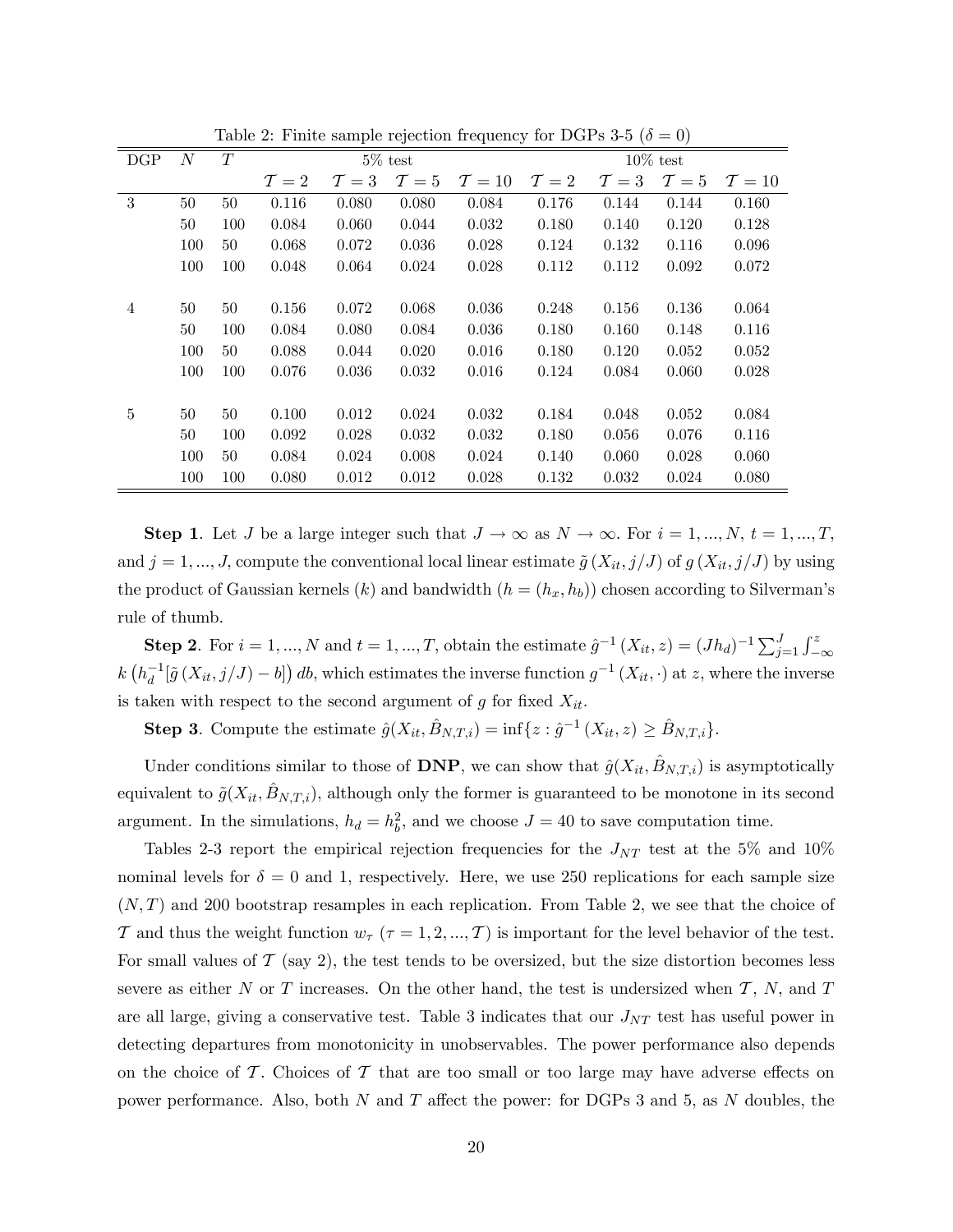| DGP            | $\cal N$ | T   |                 | $5\%$ test      |                 | $10\%$ test      |                 |                 |                 |                  |
|----------------|----------|-----|-----------------|-----------------|-----------------|------------------|-----------------|-----------------|-----------------|------------------|
|                |          |     | $\mathcal{T}=2$ | $\mathcal{T}=3$ | $\mathcal{T}=5$ | $\mathcal{T}=10$ | $\mathcal{T}=2$ | $\mathcal{T}=3$ | $\mathcal{T}=5$ | $\mathcal{T}=10$ |
| 3              | 50       | 50  | 0.804           | 0.908           | 0.900           | 0.668            | 0.876           | 0.956           | 0.964           | 0.800            |
|                | 50       | 100 | 0.768           | 0.928           | 0.928           | 0.832            | 0.880           | 0.980           | 0.976           | 0.964            |
|                | 100      | 50  | 0.944           | 0.972           | 0.960           | 0.760            | 0.980           | 1               | 0.992           | 0.908            |
|                | 100      | 100 | $\mathbf{1}$    | $\mathbf{1}$    | $\mathbf{1}$    | $\mathbf{1}$     | $\mathbf{1}$    | 1               | 1               | $\mathbf{1}$     |
|                |          |     |                 |                 |                 |                  |                 |                 |                 |                  |
| $\overline{4}$ | 50       | 50  | 0.216           | 0.196           | 0.216           | 0.176            | 0.344           | 0.352           | 0.340           | 0.292            |
|                | 50       | 100 | 0.184           | 0.252           | 0.268           | 0.236            | 0.292           | 0.412           | 0.408           | 0.384            |
|                | 100      | 50  | 0.192           | 0.268           | 0.200           | 0.144            | 0.332           | 0.444           | 0.320           | 0.292            |
|                | 100      | 100 | 0.364           | 0.552           | 0.452           | 0.360            | 0.512           | 0.666           | 0.596           | 0.548            |
|                |          |     |                 |                 |                 |                  |                 |                 |                 |                  |
| 5              | 50       | 50  | 0.848           | 0.964           | 0.992           | 1                | 0.924           | 0.988           | 0.996           | 1                |
|                | 50       | 100 | 0.692           | 0.984           | 1               | 1                | 0.800           | 1               | 1               | 1                |
|                | 100      | 50  | 0.964           | $\mathbf{1}$    | 1               | 1                | 0.992           | 1               | 1               |                  |
|                | 100      | 100 | $\mathbf{1}$    | 1               | 1               | 1                | 1               | 1               | 1               | 1                |

Table 3: Finite sample rejection frequency for DGPs 3-5 ( $\delta = 1$ )

power increases regardless of whether T doubles or not; whereas for DGP 4, the power noticeably increases only when both  $N$  and  $T$  increase.

## 6 Two Applications

In this section we apply the methods put forward here to two applications, one from finance and one from consumer demand. They are meant to illustrate the power of our test to detect model deviations from exogeneity and scalar monotonicity. We have selected these two examples, because they are in a sense polar cases: In the finance literature, since Fama and French's (1993) seminal contribution, the emphasis is on reduced form explanation. Exogeneity is taken as given; our test hence examines whether there is a single firm-specific "fourth factor" that impacts the firm's valuation. Commonly, such a factor would be associated with the firms's quality or reputation. Maintaining the assumption of exogeneity, our test becomes a test of scalar monotonicity.

In contrast, in consumer demand, the models are rather structural, and exogeneity is hence implausible. Nevertheless, since the seminal work of Berry, Levinsohn, and Pakes (1995), monotonicity in a scalar unobservable is commonly assumed. Typically, the unobservable is an unobserved product characteristic, most often associated with quality. A recent reference that discusses nonparametric identification with scalar monotonicity is Berry and Haile (2010). Maintaining scalar monotonicity, our test becomes a test of exogeneity of the own price.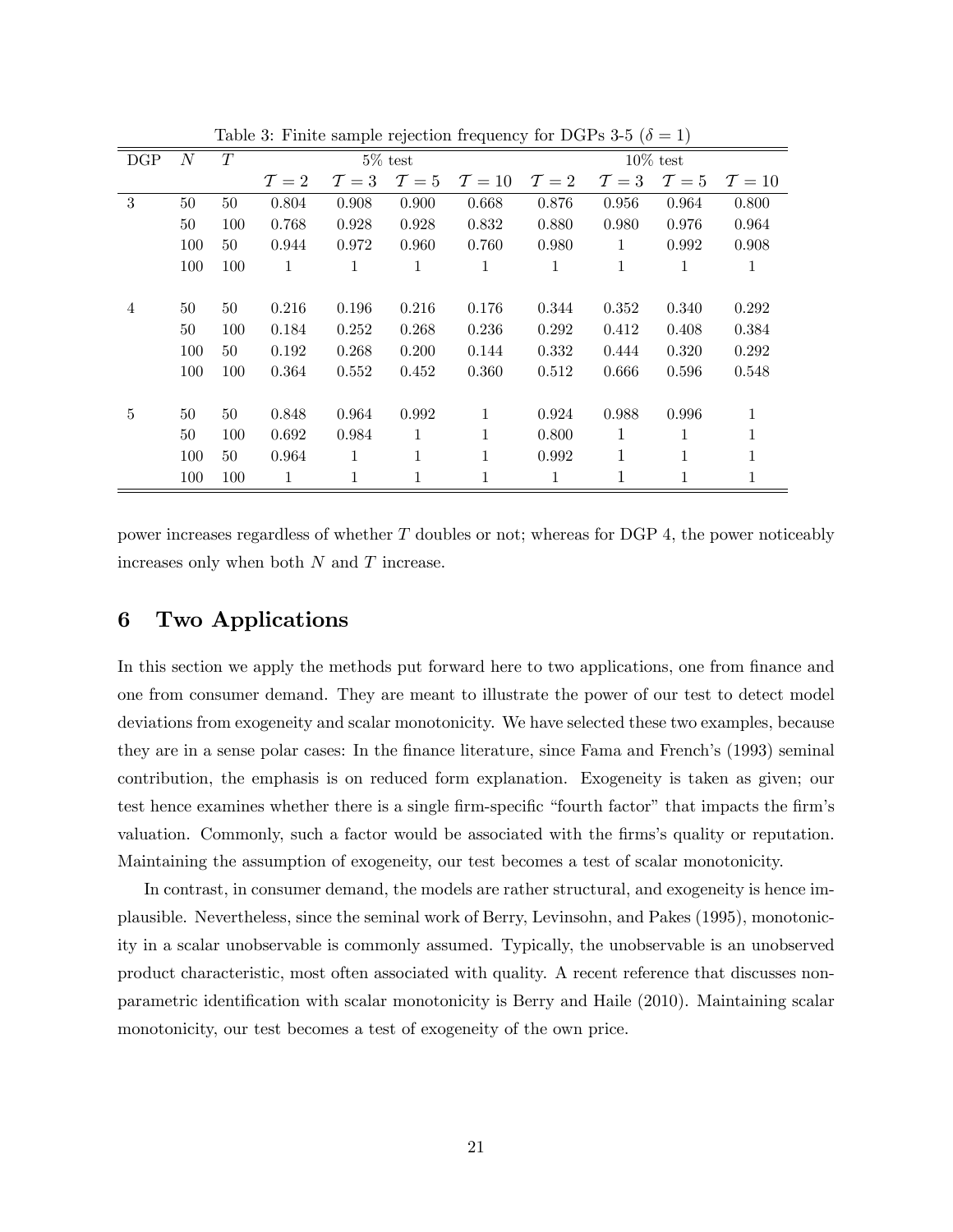#### 6.1 An Application from Finance

A major advance in understanding asset return behavior is the Fama and French (1993) ("FF") factor model of asset returns, which can be written

$$
Y_{it} = \alpha_i + \beta_i' X_t + \eta_{it},\tag{11}
$$

where  $Y_{it}$  is the excess return of asset i in period t (net returns minus the T-Bill return);  $X_t =$  $(RMRF_t, SMB_t, HML_t)'$  is a vector of returns factors, where  $RMRF_t$  is the period t excess return on a value-weighted aggregate market proxy portfolio, and  $SMB_t$  and  $HML_t$  are period t returns on value-weighted, zero-investment factor-mimicking portfolios for size and book-to-market equity, respectively,  $\eta_{it}$  is an exogenous shock,  $\alpha_i$  is the asset's idiosyncratic return ("alpha"), and the elements of  $\beta_i$  are risk premia associated with the corresponding risk factors.

An extension of this model permits time-varying risk premia,  $\beta_{it}$ :

$$
Y_{it} = \alpha_i + \beta'_{it} X_t + \eta_{it}.
$$
\n
$$
(12)
$$

See, for example, Harvey (1989), Ferson and Harvey (1991, 1993), Jagannathan and Wang (1996), and Ghysels (1998) for discussion of the importance of time-varying risk premia.

Here, we apply our monotonicity test to stock returns following a nonparametric version of the time-varying Fama-French model,

$$
Y_{it} = g(X_t, \varepsilon_{it}, B_i), \tag{13}
$$

where  $\varepsilon_{it}$  corresponds to  $(\eta_{it}, \beta'_{it})'$  and  $B_i$  corresponds to  $\alpha_i$ . Our theory allows, but does not require,  $X_t$  to also vary with i. The exogeneity condition is that  $(X_t, \varepsilon_{it}) \perp B_i$ . This is plausible if we think of  $B_i \; (\Leftrightarrow \; \alpha_i)$  as a persistent attribute specific to firm i, say, its firm culture, while market factors  $X_t$  are unrelated to the firm's attributes, and we view  $\varepsilon_{it}$  ( $\Leftrightarrow$   $(\eta_{it}, \beta'_{it})$ ) as transitory shocks like changes in firm management and in investor risk preferences that drive risk premia. The other regularity conditions of our theory also plausibly apply to the stock returns data we describe below, so we interpret our test as a test for strict monotonicity in B:

Although the monotonicity property is straightforward, it is important to understand the possible reasons for rejection in the present context. One possibility is that a single  $B_i$  interacts with shocks, risk factors, and risk preferences determining risk premia in possibly complicated ways. Another is that there are multiple firm-specific factors influencing asset returns. If either possibility holds, then eq.(12) is not a correct description of the data generating process, so that linear FF models with time-varying risk premia are misspecified, and there is no single persistent factor that captures the firm's attributes in a way that allows attaching a single permanent quality factor to their returns.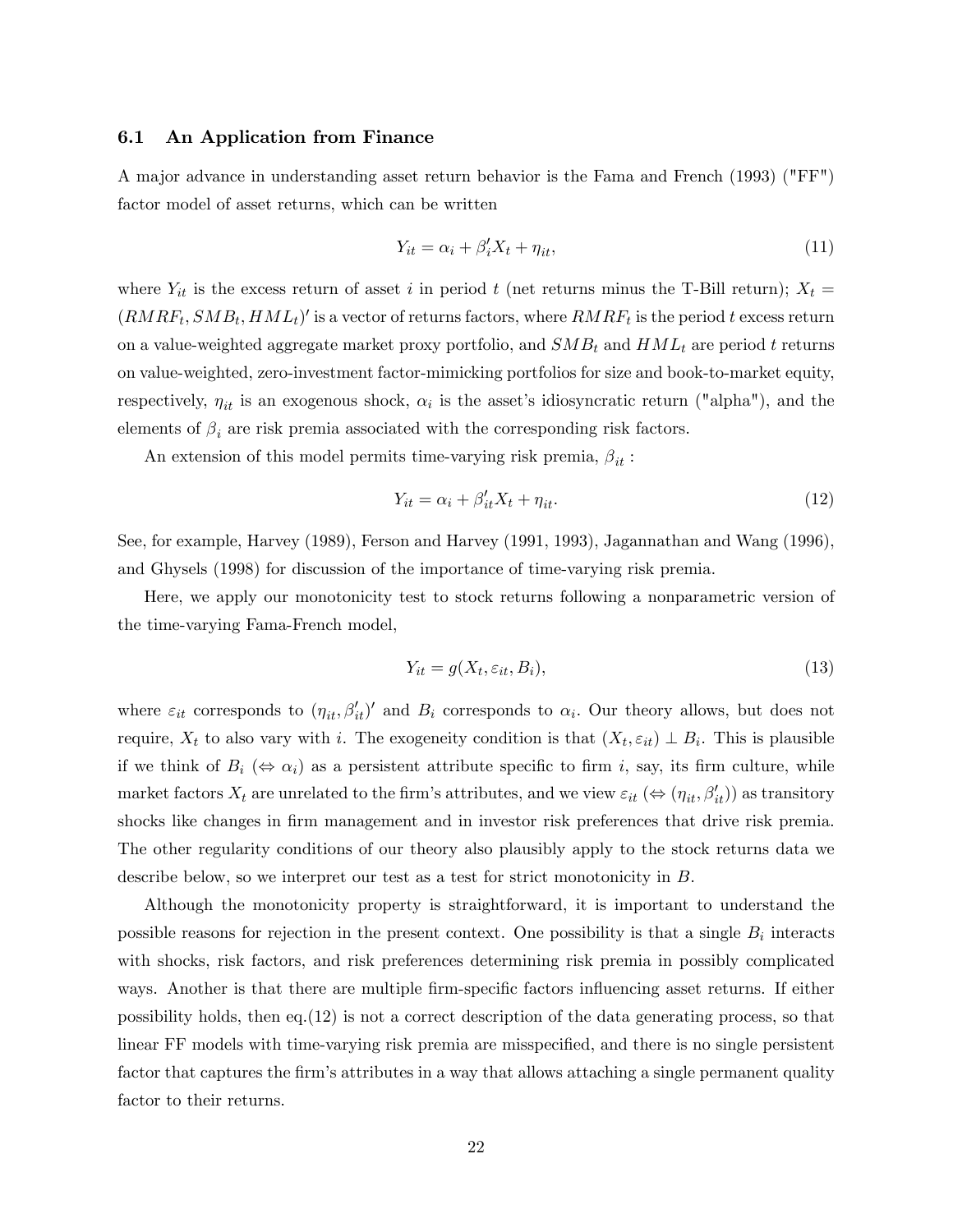#### 6.1.1 Data

Our factor data come from French's webpage<sup>4</sup> and are merged with data from Yahoo! finance. We obtained weekly stock price data for  $N = 50$  companies randomly chosen from the S&P 500; a list of the firms analyzed can be found in Table A.1 of the appendix. We limit ourselves to fifty firms to ensure that  $T > N$ , while keeping computation costs manageable.

The data span a period of  $T = 610$  weeks between  $7/17/1998$  and  $3/26/2010$ . Note that when querying Yahooís "weekly" data, the listed date is for the beginning of the trading week (usually a Monday), but the reported price is that week's closing price (usually a Friday). The data from French's webpage reports a week's last trading day's data, and labels that observation with the date of that week's last trading day.

For each firm *i*, we calculate returns in period t as  $Y_{it} = [(P_{it}/P_{i,t-1}) - 1] - RF_t$ , where  $P_{it}$  is the closing price (adjusted for splits and dividends) and  $RF_t$  is the risk free return, also obtained from French's webpage.

#### 6.1.2 Results

To apply our test procedure to the data described above, we use the following specifications: The estimation method is local linear regression; the bandwidth is chosen by Silverman's rule of thumb, as in the simulations, but adjusted according to the number of continuous regressors. The kernel is a product of Gaussian kernels. The weighting is performed as follows: we first calculate  $(X_{it,k} - \bar{X}_k)^2$  for the k-th regressor (here  $\bar{X}_k$  is the sample mean), then sum over the regressors (indexed by  $k$ ); we then use the quantile-partition weights based on this sum. The test statistic is computed just as in the simulations, following exactly the same steps as in Section 5.2.

The results are summarized in Table 4. In all instances, we soundly reject the strict monotonicity hypothesis. This implies that there is no single persistent factor that captures firm differences in a way that corresponds to alpha. This calls into question the linear time-varying FF model and suggests that additional effort might be profitably directed toward gaining a better understanding of the relation between firms' stock returns, firm characteristics, market factors, and investor risk preferences. This also resolves a puzzle: why do countless studies find statistically significant non-zero alphas if the market is in fact efficient? These results suggest a compelling reason: the linear FF model, even with time-varying risk premia, is not an accurate description of the DGP. Our procedure permits a more stringent test of this aspect of market efficiency.

 $4$ We obtained weekly Fama-French factor data from Ken French's website: http://mba.tuck. dartmouth.edu/pages/faculty/ken.french/data\_library.html

The precise definitions of the factors can also be found here:

http://mba.tuck.dartmouth.edu/pages/faculty/ken.french/Data\_Library/f-f\_factors.html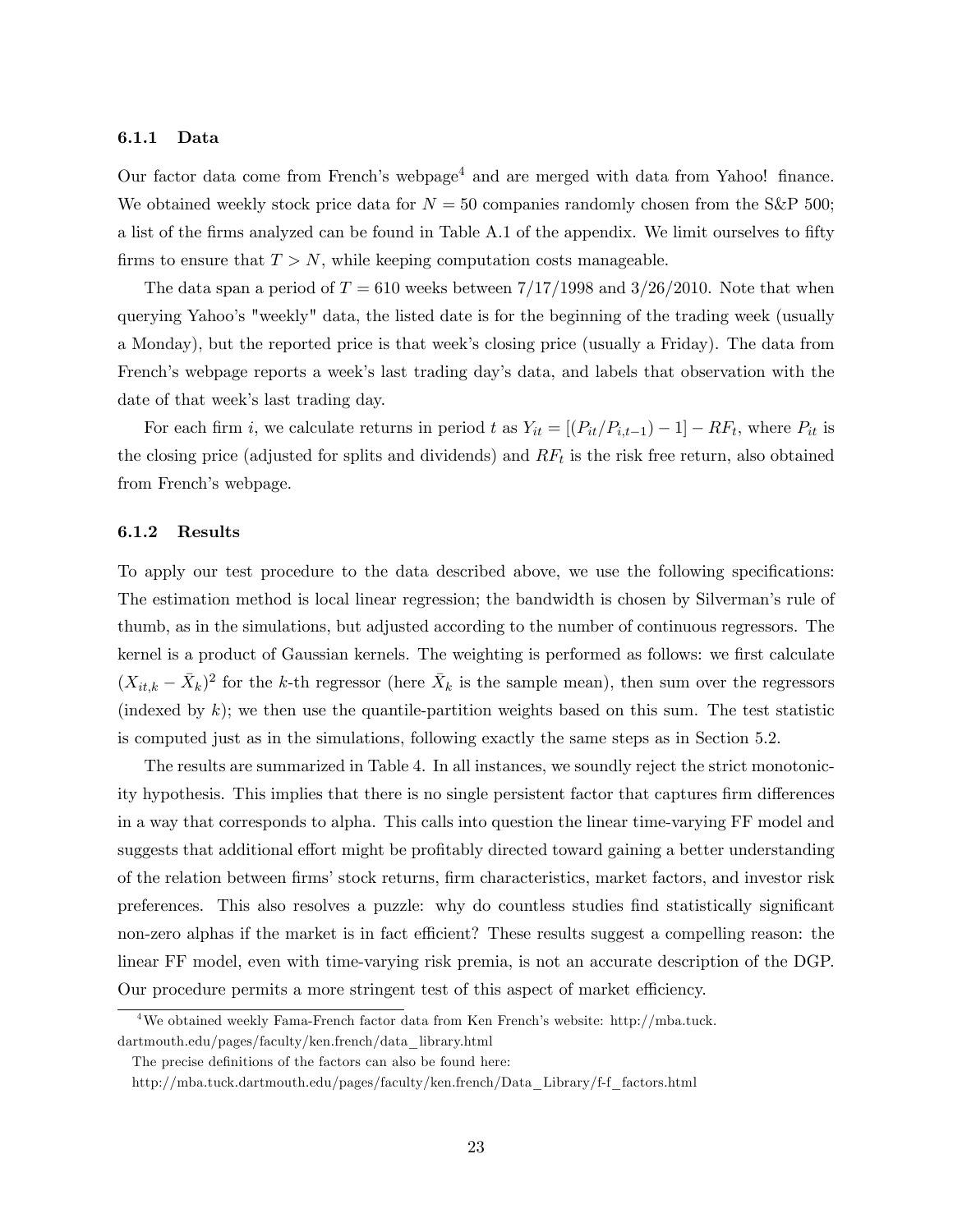|     |      |                                      |  | $\mathcal{T}=10$                                                                                                                                                                                          |
|-----|------|--------------------------------------|--|-----------------------------------------------------------------------------------------------------------------------------------------------------------------------------------------------------------|
|     |      |                                      |  |                                                                                                                                                                                                           |
|     | -610 | 0.0002                               |  |                                                                                                                                                                                                           |
| 50. | 610  | 0.0001                               |  |                                                                                                                                                                                                           |
|     |      | Bootstrap Replications $N$ T<br>50 - |  | <i>p</i> -values<br>$\mathcal{T}=2$ $\mathcal{T}=3$ $\mathcal{T}=5$<br>$50\quad 610\quad 61010005\quad 61005\quad 61005\quad 61005$<br>$0.0002 \leq 0.0002 \leq 0.0002$<br>$0.0001 \le 0.0001 \le 0.0001$ |

Table 4: p-values for monotonicity test - asset returns

Note, however, that even with the failure of monotonicity, useful information about risk premia may still be recovered from nonparametric specifications of the sort used here. Although monotonicity failure rules out identifying alpha, the further exogeneity condition  $X_t \perp (B_i, \varepsilon_{it})$ permits recovery of expected risk premia, such as  $E(D_k g(x, \varepsilon_{it}, B_i))$ , where  $D_k \equiv \partial/\partial x_k$ , even in the absence of strict monotonicity, as implied by results of  $AM$ . Certain quantile effects may also be of interest; these are identified by results of Hoderlein and Mammen (2007).

## 6.2 An Application from Consumer Demand

In contrast to finance, in consumer demand exogeneity is a frequently criticized assumption, for instance due to simultaneity (the firms base their price-setting behavior on expected demand, but demand depends on prices), or due to omitted characteristics of the product. However, it is often argued that this endogeneity is due to a product-specific factor that may in fact enter monotonically (Berry, Levinsohn, Pakes (1992); Berry and Haile (2010)). Hence, for the rest of this section, we maintain the assumption that scalar monotonicity holds. Note that our general nonseparable approach is ideally suited to this problem: as we are considering an aggregate consumption relationship, we face, in general, a highly nonlinear relationship.

### 6.2.1 Data

The data are supermarket scanner data collected by Information Resources, Inc. (IRI). The scanner data consist of variables measuring price, quantity, and promotional variables for the full range of available RTE cereal products on a weekly basis, for three years beginning January 2005 and ending December 2007, so that  $T = 156$ . The data have a panel structure, where the crosssection dimension is a particular supermarket retail chain operating in a particular geographic market. For example, San Diego is represented by three major chains; these are three distinct cross-section units. The cross-section dimension is  $N = 70$  supermarket-city pairs. We analyze the top-selling product for each of the five manufacturers. Table A.2 presents a variety of summary statistics for quantity-weighted market share, price, and promotional variables.

Although there are some differences, IRI's definition of a geographic market is roughly equiva-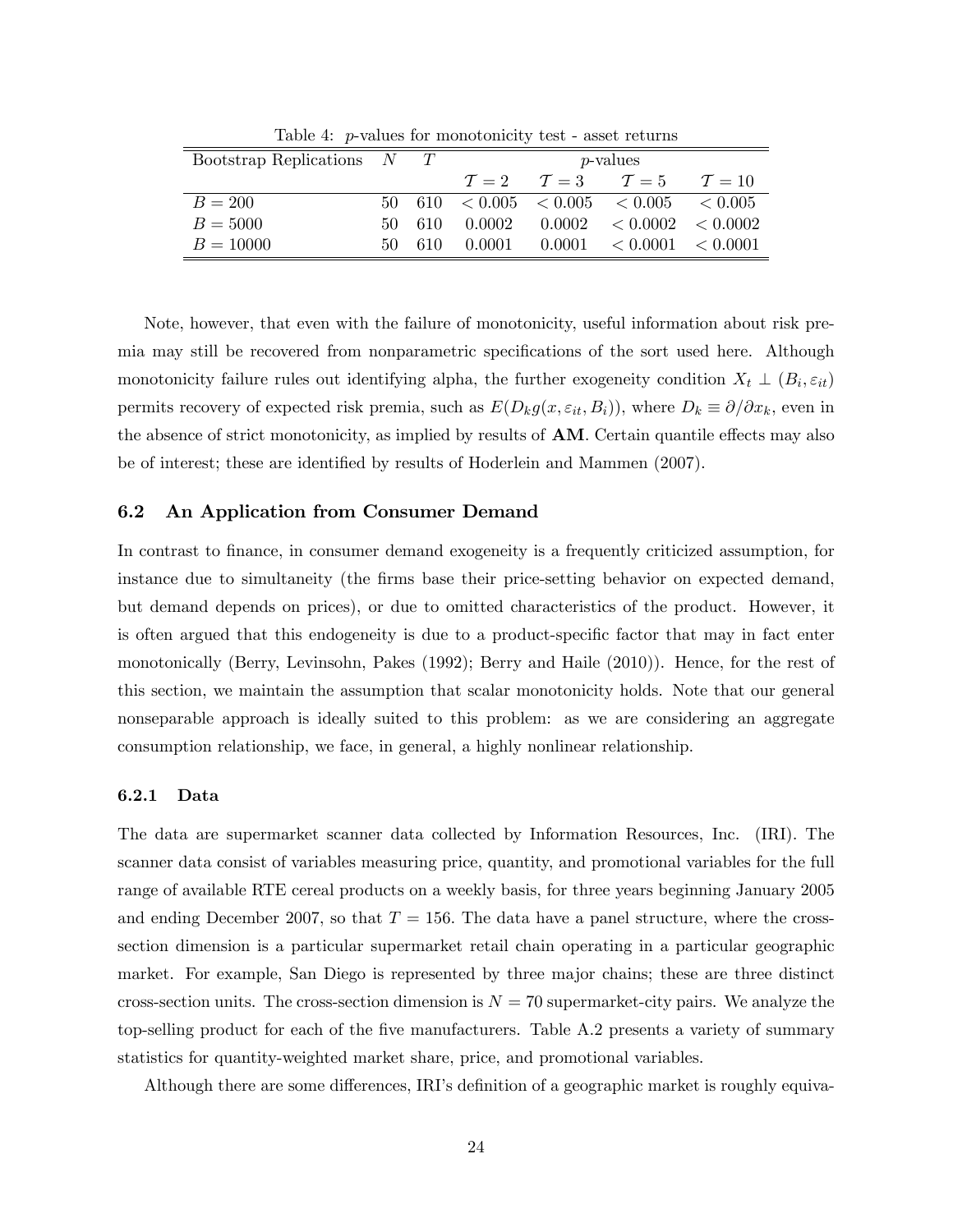| $10000$ $\mu$ ranged to $10000$ |    |     |                 |          |                                 |                  |
|---------------------------------|----|-----|-----------------|----------|---------------------------------|------------------|
| $\overline{\text{Product}}$     |    | T   | $p$ -values     |          |                                 |                  |
|                                 |    |     | $\mathcal{T}=2$ |          | $\mathcal{T}=3$ $\mathcal{T}=5$ | $\mathcal{T}=10$ |
| G MILLS CHEERIOS 15OZ           | 70 | 156 | 0.0002          | < 0.0001 | < 0.0001 < 0.0001               |                  |
| KELLOGG FROSTED FLAKES 20OZ     | 70 | 156 | < 0.0001        | 0.0001   | < 0.0001                        | < 0.0001         |
| POST HNY BNCHS OATS REG 16OZ    | 70 | 156 | 0.0004          | < 0.0001 | < 0.0001                        | < 0.0001         |
| QUAKER LIFE REGULAR 21OZ        | 70 | 156 | 0.0090          | 0.1834   | < 0.0001                        | $\leq 0.0001$    |
| STR BDS RAISIN BRAN 20OZ        | 70 | 156 | 0.0006          | 0.0005   | < 0.0001                        | < 0.0001         |

Table 5: p-values for endogeneity test - cereal

lent to the Census Bureau's metropolitan statistical area (MSA) or combined metropolitan statistical area (CMSA). This is convenient for merging income or demographics data with the scanner data. Here, we merge income data from the Bureau of Labor Statistics (BLS). Specifically, we obtain average weekly wage data for each geographic market from the BLSís Quarterly Census of Employment and Wages (QCEW) database. Wage data are collected quarterly, so although the scanner data contains data at a weekly frequency, the QCEW wage data is only updated quarterly. Although we could merge additional demographic information from the Census Bureau, due to the nonparametric setup, we focus only on those explanatory variables that have the strongest impact in Megerdichian's (2009) parametric study.

### 6.2.2 Results

In implementing the test, we have applied specifications nearly identical to those of the finance application. The dependent variable is quantity-weighted market share and the explanatory variables are: own price; price of the closest neighbor in product characteristic space; the quantity-weighted average price of all 150 cereals; promotions (an intensity index ranging between zero and one); and weekly wage. See Megerdichian (2009) for details about the data and construction of variables. Table 5 gives the test results.

As is obvious from these results, exogeneity is widely rejected. For all but one product the  $p$ -values are virtually zero. Only for "Quaker Life" do we have some evidence that endogeneity might not be an issue, though at higher values of  $\mathcal T$  we also obtain rejections. A Bonferroni-Hochberg test (Hochberg, 1988) of multiple hypotheses applied to all results in this row gives  $p < 0.0001$ . Assuming monotonicity and using our general nonparametric test, we conclude that endogeneity is indeed the issue the demand and IO literatures believe it to be. This simple model thus does not properly address confounding effects and the simultaneous structure typical in this literature. We leave a more elaborate approach, closer to the structural IO models now common in the literature, for future analysis.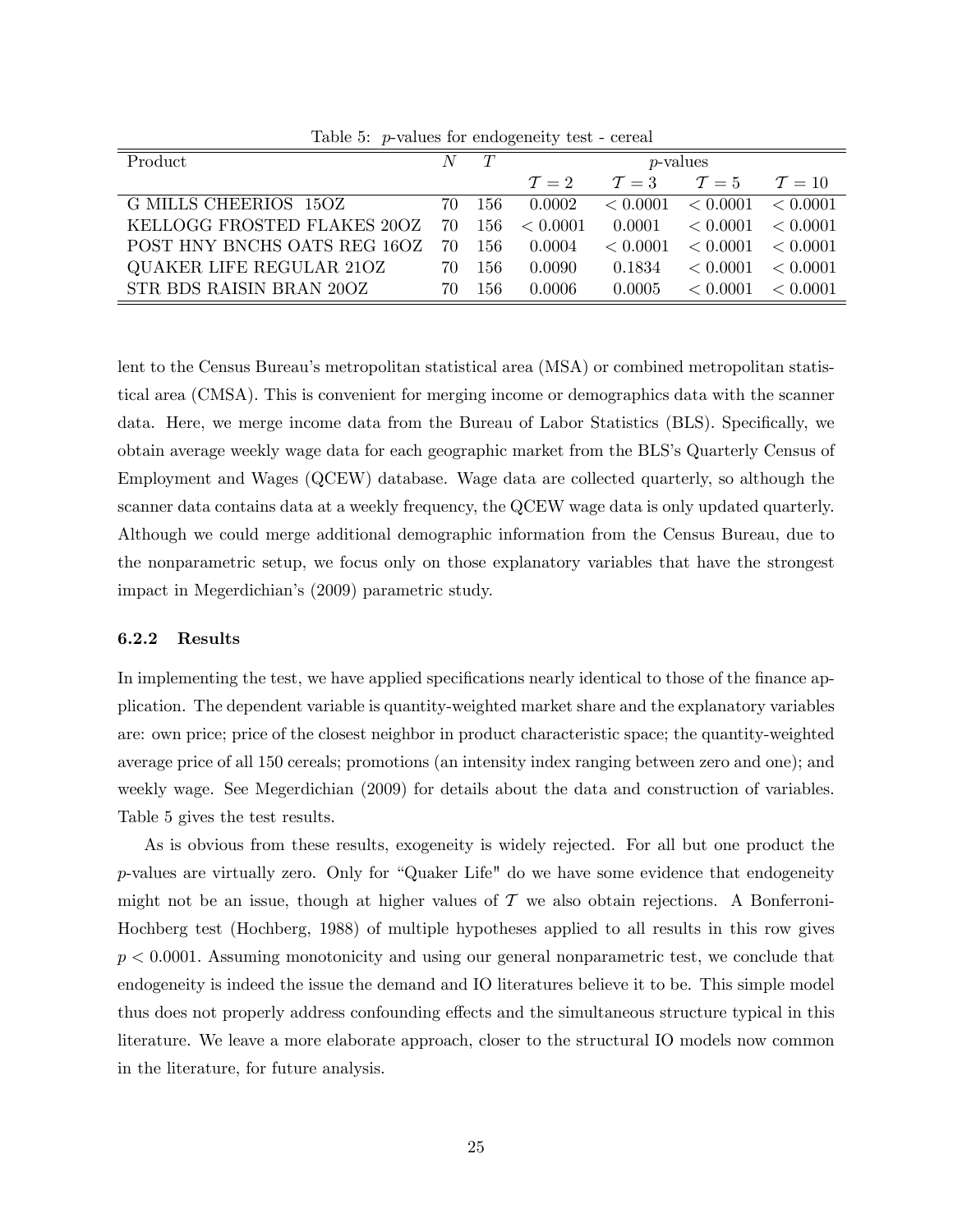## 7 Summary and Concluding Remarks

Monotonicity in a scalar unobservable is a crucial identifying assumption for an important class of nonparametric structural speciÖcations accommodating unobserved heterogeneity. Tests for this monotonicity have previously been unavailable. Here we propose and analyze tests for scalar monotonicity using panel data for structures with and without time-varying unobservables, either partially or fully nonseparable between observables and unobservables. Our nonparametric tests are computationally straightforward, have well behaved limiting distributions under the null, are consistent against relevant and precisely specified alternatives, and have standard local power properties. We provide straightforward bootstrap methods for inference. Some Monte Carlo experiments show that these reasonably control the level of the test, and that our tests have useful power. We apply our tests to study asset returns and demand for ready-to-eat cereals.

For clarity, and to maintain a manageable scope for the analysis here, we focus throughout on the strictly exogenous case. As we show, when exogeneity is not a maintained assumption, then our tests detect either non-monotonicity or exogeneity failure. Thus, it is important to explore whether rejection may be due to the latter failure. For this, one can relax exogeneity to conditional exogeneity, where one maintains that, e.g.,  $X_t$  is independent of A, given control variables,  $Z_t$  ( $X_t \perp A \mid Z_t$ ). The analysis of this case is rather more involved, but, as we show in Hoderlein, Su, and White (2010), analogous results and methods apply in this case as well. As in the analysis of this paper, we abstract there from panel dynamics. An interesting topic for further study is to examine whether and how tests for scalar monotonicity can be conducted in dynamic panel structures.

Another interesting topic for future research is to pursue our suggestions at the end of Section 4 about testing whether the structural function is partially nonseparable and refining estimation for the partially nonseparable case treated by E. Finally, there is a considerable variety of opportunities for applying these tests and their further extensions.

# 8 Mathematical Appendix

**Proof of Proposition 2.1** For all  $(x, y) \in \mathcal{X} \times \mathcal{Y}$ , we have

$$
F(y \mid x) \equiv P[Y \le y \mid X = x] = P[m(X, \varepsilon) \le y \mid X = x]
$$

$$
= P[m(x, \varepsilon) \le y] = \int_0^1 \mathbf{1} \{m(x, e) \le y\} de
$$

$$
= \lambda \{m_x^{-1}(-\infty, y]\},
$$

where  $\lambda$  denotes Lebesgue measure and  $m_x^{-1}(-\infty, y]$  is the preimage in I of the half-ray  $(-\infty, y]$ under  $m(x, \cdot)$ . The second line uses  $X \perp \varepsilon$  and  $\varepsilon \sim \mathbb{U}[0, 1]$ .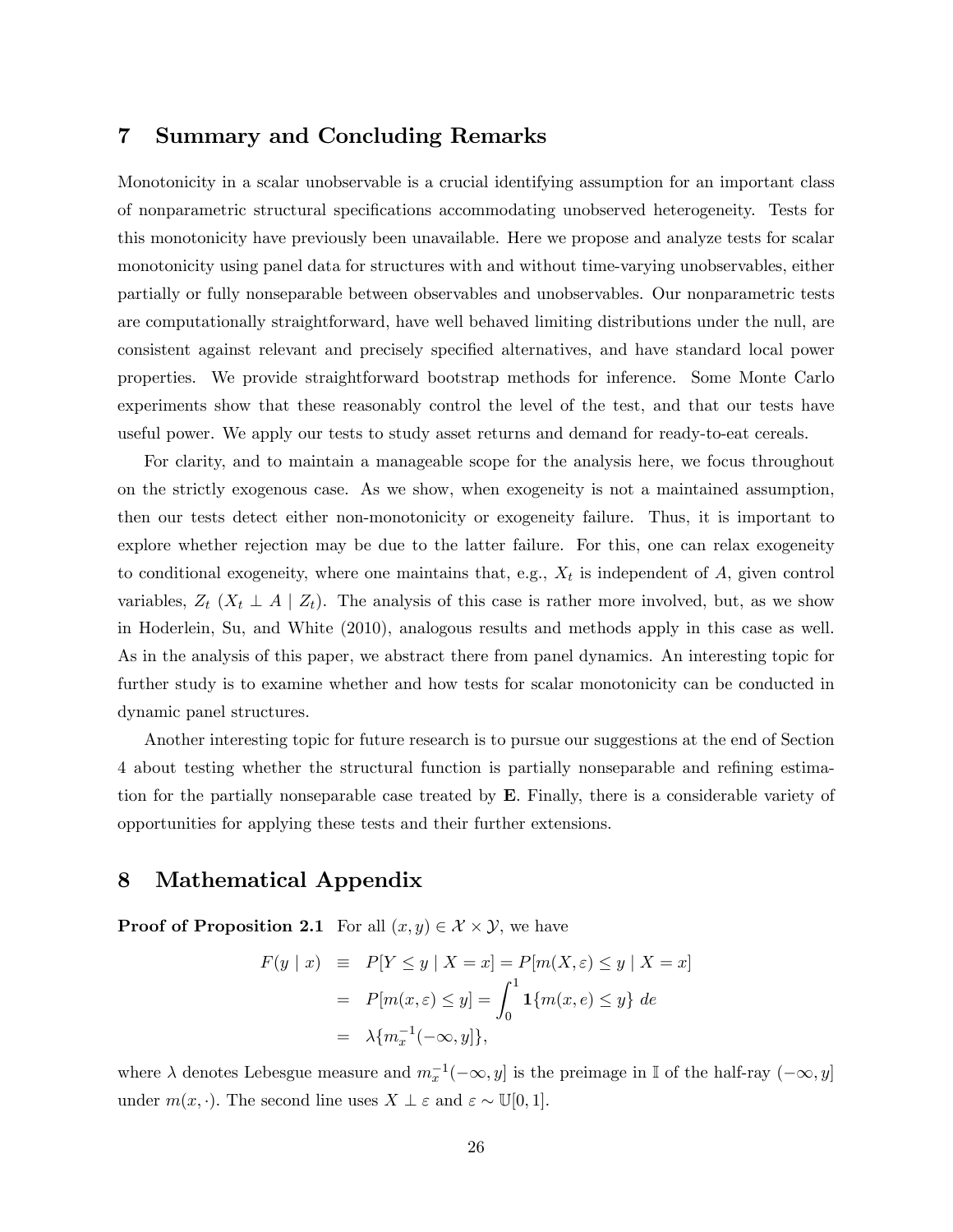Let x be given. If  $m(x, \cdot)$  is strictly increasing,  $m_x^{-1}(-\infty, y] = (0, m^{-1}(x, y))$  and  $F(y | x) =$  $m^{-1}(x, y)$  for all y. By our convention, this also covers  $m(x, \cdot)$  strictly decreasing.

Now suppose that  $m(x, \cdot)$  is not strictly increasing. First, suppose that  $m(x, \cdot)$  is invertible, and also suppose  $F(y | x) = m^{-1}(x, y)$  for all y. The monotonicity of  $F(\cdot | x)$  and the invertibility of  $m^{-1}(x, \cdot)$  imply that  $m^{-1}(x, \cdot)$  is strictly increasing. But this implies that  $m(x, \cdot)$  is strictly increasing, a contradiction, so  $F(y | x) \neq m^{-1}(x, y)$  for some y.

Finally, if  $m(x, \cdot)$  is not invertible, then  $m^{-1}(x, \cdot)$  is a correspondence, not a function. But  $F(\cdot | x)$  is a function, so  $F(y | x) = m^{-1}(x, y)$  cannot hold for all  $y \in \mathcal{Y}$ .

**Proof of Proposition 2.2** (*i*) The existence of the Borel isomorphism  $v : \mathbb{R}^{\ell} \to \mathbb{I}$  such that  $\epsilon \equiv v(U) \sim \mathbb{U}[0, 1]$  is a well known straightforward consequence of the Borel isomorphism theorem<sup>5</sup> (see, e.g., CSZ, p.417, or Dudley (2002, theorem 13.1.1)). It follows immediately that  $Y =$  $\phi(X,U) = \phi(X,v^{-1}[v(U)]) = \phi(X,v^{-1}(\varepsilon))$  a.s. (ii) If  $X \perp U$ , it follows from Dawid (1979, lemma 4.2(i)) and  $\varepsilon = v(U)$  that  $X \perp \varepsilon$ . Conversely, if  $X \perp \varepsilon$ , it follows from Dawid (1979, lemma 4.2(*i*)) and  $U = v^{-1}(\varepsilon)$  that  $X \perp U$ .

**Proof of Proposition 2.3** (i) Because V is nonatomic on  $\mathbb{I}$ , there exists a Borel isomorphism  $\varphi$  such that  $\varepsilon = \varphi(V)$  and  $\varepsilon \sim \mathbb{U}[0,1]$ . Thus,  $\varepsilon$  and  $m(X,\varepsilon) = g(X,\varphi^{-1}(\varepsilon))$  satisfy the conditions of Proposition 2.1, and the result follows.

(*ii*) Given A.1, we can apply Proposition 2.2 to verify that  $\phi(x, v^{-1}(\cdot))$  has the measurability properties required for  $g(x, v(x, \cdot))$ , and that  $V = v(U)$  is uniformly distributed on I, hence nonatomic. Accordingly, we take  $g(x, \cdot) = \phi(x, \nu^{-1}(\cdot))$ . Then for all  $(x, y) \in \mathcal{X} \times \mathcal{Y}$ ,

$$
F(y \mid x) \equiv P[Y \le y \mid X = x] = P[g(X, V) \le y \mid X = x]
$$
  
= 
$$
\int_0^1 \mathbf{1}\{g(x, v) \le y\} \, dF(v \mid x)
$$
  

$$
\equiv \mu[g_x^{-1}(-\infty, y] \mid x].
$$

As V is not independent of X, there exists  $\mathcal{X}^* \subset \mathcal{X}, P[X \in \mathcal{X}^*] > 0$ , such that for all  $x^* \in \mathcal{X}^*$ ,  $V \mid X = x^*$  is not  $\mathbb{U}[0,1]$ . Let any  $x^* \in \mathcal{X}^*$  be given. If  $g(x^*, \cdot)$  is strictly increasing, then for all  $y \in \mathcal{Y}, g_{x^*}^{-1}(-\infty, y] = (0, g^{-1}(x^*, y))$ . But  $F(\cdot | x^*) = \mu[(0, g^{-1}(x^*, \cdot)] | x^*] \neq g^{-1}(x^*, \cdot)$ , as  $\mu[\cdot | x^*]$ is not Lebesgue measure on I.

Next, suppose that  $g(x^*, \cdot)$  is not strictly increasing. First, suppose that  $g(x^*, \cdot)$  is invertible, and also suppose  $F(y \mid x^*) = g^{-1}(x^*, \cdot)$  for all y. The monotonicity of  $F(\cdot \mid x^*)$  and the invertibility of  $g^{-1}(x^*,\cdot)$  imply that  $g^{-1}(x^*,\cdot)$  is strictly increasing. But this implies that  $g(x^*,\cdot)$  is strictly increasing, a contradiction, so  $F(\cdot \mid x^*) \neq g^{-1}(x^*, \cdot)$ . Finally, if  $g(x^*, \cdot)$  is not invertible, then

<sup>5</sup>We thank Max Stinchcombe for pointing this out.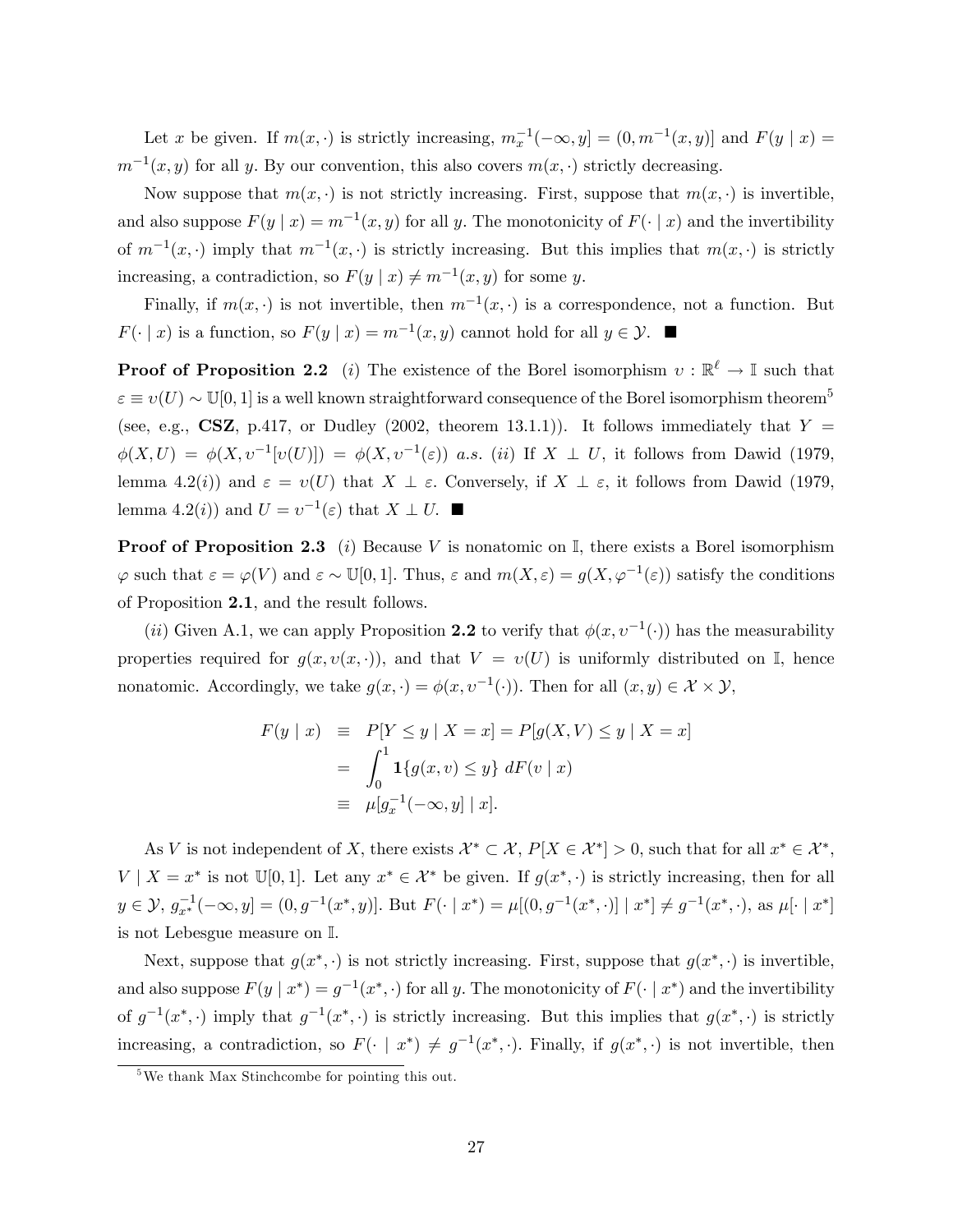$g^{-1}(x^*,\cdot)$  is a correspondence, not a function. But  $F(\cdot | x^*)$  is a function, so  $F(y | x^*) = g^{-1}(x^*,y)$ cannot hold for all  $y \in \mathcal{Y}$ .

For any Borel set G of  $\mathbb{R}^d$  we define  $P_t[G] \equiv P[X_t \in G]$ ,  $t = 1, ..., T$ . For any Borel set H of  $\times_{t=1}^T \mathbb{R}^d$ , we define  $P_{1,\dots,T}[H] \equiv P[(X_1,\dots,X_T) \in H]$ . The requirement imposed in (ii) below that the product measure  $P_1P_2 \cdots P_T$  is absolutely continuous  $(\ll)$  with respect to the joint measure  $P_{1,\dots,T}$  ensures that sets with positive  $P_1P_2\cdots P_T$  measure have positive  $P_{1,\dots,T}$  measure. This rules out extreme forms of dependence (e.g.,  $X_1 = X_2$  a.s.). In (ii), we also require that  $P[Y_t = h(B)] < 1$  for all measurable h,  $t = 1, ..., T$ , where B is a function only of A. This rules out the trivial case in which  $Y_1 = \cdots = Y_T \, a.s.$ 

**Theorem 8.1** Suppose Assumption B.0 holds. Let the  $X_t$ 's have common minimal support X, and write  $B \equiv \beta(A)$ .

(i) Suppose (a)  $g(X_t, \cdot)$  is strictly monotone a.s.,  $t = 1, ..., T$ ; and (b)  $X_t \perp B$ ,  $t = 1, ..., T$ . Then  $B = F(Y_t | X_t)$  a.s.,  $t = 1, ..., T$ .

(ii) Suppose that X contains at least two points, that  $P_1P_2 \cdots P_T \ll P_{1,\dots,T}$ , and that  $P[Y_t =$  $h(B) < 1$  for all measurable h,  $t = 1, \dots, T$ . Suppose either (i.a) or (i.b) does not hold. Then  $P[F_1(Y_1 | X_1) = \cdots = F_T(Y_T | X_T)] < 1.$ 

**Proof of Theorem 8.1** We give the proof for  $T = 2$ . The proof for  $T > 2$  is similar.

(*i*) Suppose (*a*) and (*b*) hold. Without loss of generality, we treat the case where  $g(X_t, \cdot)$  is strictly increasing a.s.; the strictly decreasing case is handled by replacing  $g(X_t, \cdot)$  with  $-g(X_t, \cdot)$ . Given (a) and (b), Proposition 2.3(i) applies, as the measurability of  $\beta$  and the nonatomicity of A ensure that  $B \equiv \beta(A)$  is nonatomic, and the other conditions hold by assumption. This gives  $g^{-1}(X_1,Y_1) = F_1(Y_1 | X_1)$  a.s. and  $g^{-1}(X_2,Y_2) = F_2(Y_2 | X_2)$  a.s. From (a), we have  $g^{-1}(X_1,Y_1) = B = g^{-1}(X_2,Y_2)$ , so

$$
F_1(Y_1 | X_1) = F_2(Y_2 | X_2) \quad a.s.
$$

Further,  $X_t \perp B$ ,  $t = 1, 2$ , ensures that for all  $(x, y) \in \mathcal{X} \times \mathcal{Y}$ ,

$$
F_1(y \mid x) = P[g(X_1, B) \le y \mid X_1 = x] = P[g(x, B) \le y]
$$
  
= 
$$
P[g(X_2, B) \le y \mid X_2 = x] = F_2(y \mid x),
$$

so  $F_1 = F_2 = F$ , say, which implies

$$
B = F(Y_1 | X_1) = F(Y_2 | X_2) \quad a.s.
$$

(ii.1) First suppose that strict monotonicity a.s. (i.e., (a)) holds, but (b) fails, so that  $(X_1, X_2) \not\perp$ B. Again we explicitly treat only the strictly increasing case. Then  $B = g^{-1}(X_1, Y_1) = g^{-1}(X_2, Y_2)$ .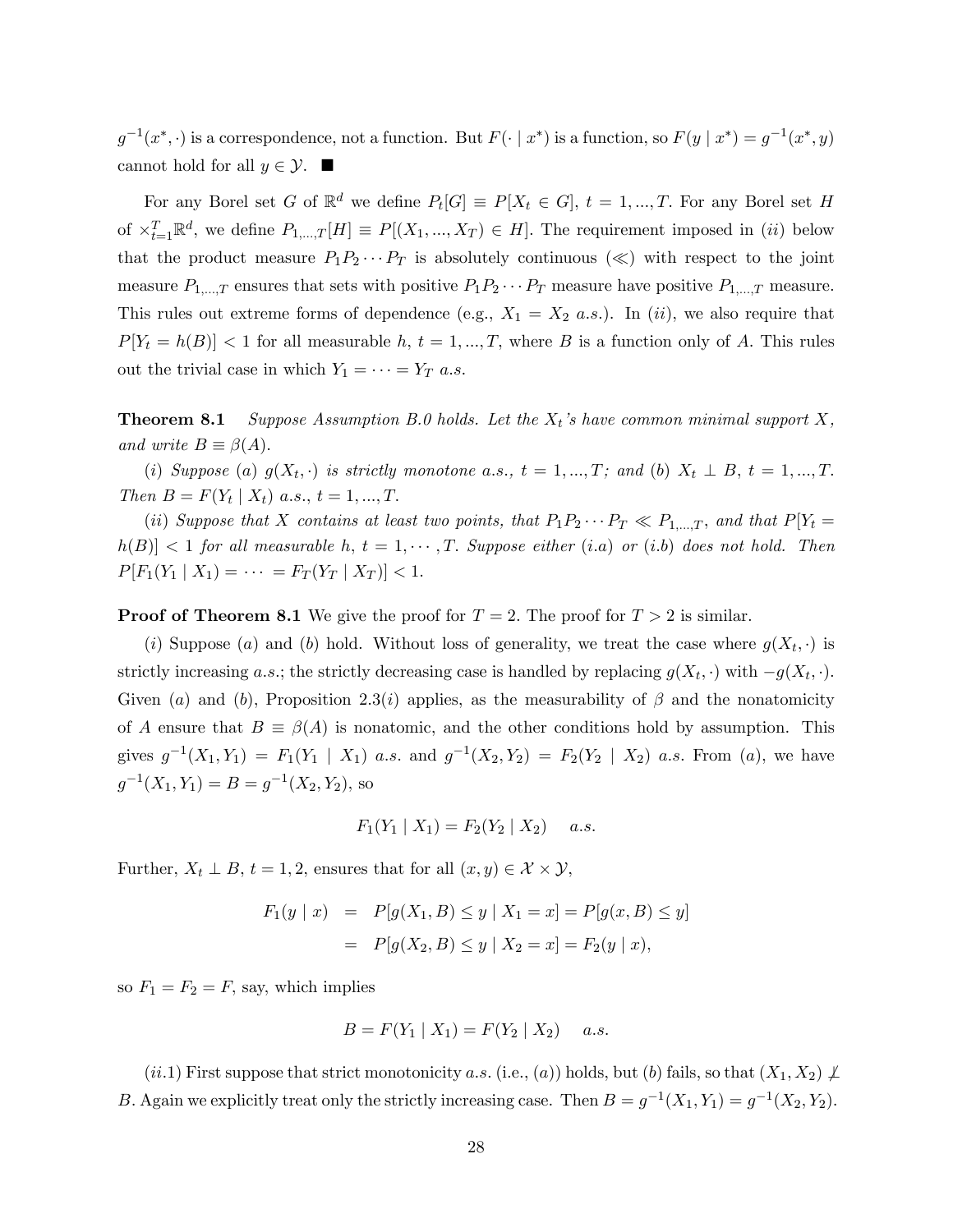By the the proof of Proposition  $2.3(ii)$ , we also have

$$
F_1(Y_1 | X_1) = \mu_1[(0, B] | X_1] = \int_0^B dF_1(b | X_1)
$$
  

$$
F_2(Y_2 | X_2) = \mu_2[(0, B] | X_2] = \int_0^B dF_2(b | X_2),
$$

where  $F_t(b \mid x)$  defines the conditional CDF of B given  $X_t = x$ . Letting  $F_{1,2}(b \mid x_1, x_2)$  define the conditional CDF of B given  $X_1 = x_1, X_2 = x_2$ , we have

$$
P[F_1(Y_1 | X_1) = F_2(Y_2 | X_2)] = P[ \mu_1[(0, B] | X_1] = \mu_2[(0, B] | X_2]
$$
  
= 1 - P[ \mu\_1[(0, B] | X\_1] \neq \mu\_2[(0, B] | X\_2] ]  
= 1 -  $\int_{\mathcal{X} \times \mathcal{X}} [\int_0^1 \mathbf{1}_{\{\mu_1[(0, b] | x_1] \neq \mu_2[(0, b] | x_2]\}} dF_{1,2}(b | x_1, x_2)] dF(x_1, x_2).$ 

The desired result follows if the integral in the expression above is positive.

To simplify notation, write

$$
\mu_B(x_1, x_2) \equiv \int_0^1 \mathbf{1}\{\mu_1[(0, b] \mid x_1] \neq \mu_2[(0, b] \mid x_2]\} \, dF_{1,2}(b \mid x_1, x_2),
$$

Then

$$
\int_{\mathcal{X}\times\mathcal{X}} \int_0^1 \mathbf{1}\{\mu_1[(0,b] \mid x_1] \neq \mu_2[(0,b] \mid x_2]\} \, dF_{1,2}(b \mid x_1, x_2) \, dF(x_1, x_2)
$$
\n
$$
= \int \mu_B(x_1, x_2) \, dP_{1,2}(x_1, x_2).
$$

The desired result follows from corollary 4.10 of Bartle (1966) (i.e., for integrable  $f \geq 0$ ,  $\int f$  $d\mu = 0$  iff  $f = 0$   $\mu - a.e.$ ), provided  $\mu_B(x_1, x_2)$  is positive on a set of positive  $P_{1,2}$ -measure.

To show this, let  $\mathcal{X}_t \equiv \{x \in \mathcal{X} : \mu_t[\cdot | x] \neq \lambda(\cdot)\}\$  and  $\mathcal{X}_t^c \equiv \mathcal{X} \setminus \mathcal{X}_t$ . By assumption,  $P_1[\mathcal{X}_1] > 0$ or  $P_2[\mathcal{X}_2] > 0$ . Without loss of generality, take  $P_2[\mathcal{X}_2] > 0$ ; then  $0 \le P_1[\mathcal{X}_1] \le 1$ . Two cases exhaust the possibilities: either  $P_1[\mathcal{X}_1] = P_2[\mathcal{X}_2] = 1$  or not. First, suppose not; we take  $P_1[\mathcal{X}_1^c] > 0$ . This covers the cases  $0 \le P_1[\mathcal{X}_1] < 1$  and  $0 < P_2[\mathcal{X}_2] \le 1$ . Then  $\mu_B(x_1, x_2) > 0$  on  $\mathcal{X}_1^c \times \mathcal{X}_2$ . (If not,  $x_2 \notin \mathcal{X}_2$ .) Because  $P_1P_2 \ll P_{1,2}$ ,  $P_1P_2(\mathcal{X}_1^c \times \mathcal{X}_2) = P_1(\mathcal{X}_1^c) P_2(\mathcal{X}_2) > 0$  implies  $P_{1,2}(\mathcal{X}_1^c \times \mathcal{X}_2) > 0$ , as was to be shown.

The remaining case is  $P_1[\mathcal{X}_1] = 1$  and  $P_2[\mathcal{X}_2] = 1$ , i.e.  $\mathcal{X}_1 = \mathcal{X}_2 = \mathcal{X}$ . Suppose  $\int \mu_B(x_1, x_2)$  $dP_{1,2}(x_1, x_2) = 0.$  Then by Bartle (1966, corollary 4.10),  $\mu_B(x_1, x_2) = 0$   $P_{1,2} - a.e.,$  which further implies  $\mu_1[(0,b] \mid x_1] = \mu_2[(0,b] \mid x_2]$  for almost all b,  $x_1$ , and  $x_2$ . Since X contains at least two points, this can only hold if there exists  $\mu_0$ , say, such that  $\mu_1[(0,b] \mid x_1] = \mu_2[(0,b] \mid x_2] = \mu_0[(0,b)],$ for almost all b,  $x_1$ , and  $x_2$ . If  $\mu_0 = \lambda$ , this is a contradiction. If  $\mu_0 \neq \lambda$ , a further monotone transformation of B can be applied without loss of generality to ensure  $\mu_0 = \lambda$ . But this is again a contradiction. Thus,  $\int \mu_B(x_1, x_2) dP_{1,2}(x_1, x_2) > 0.$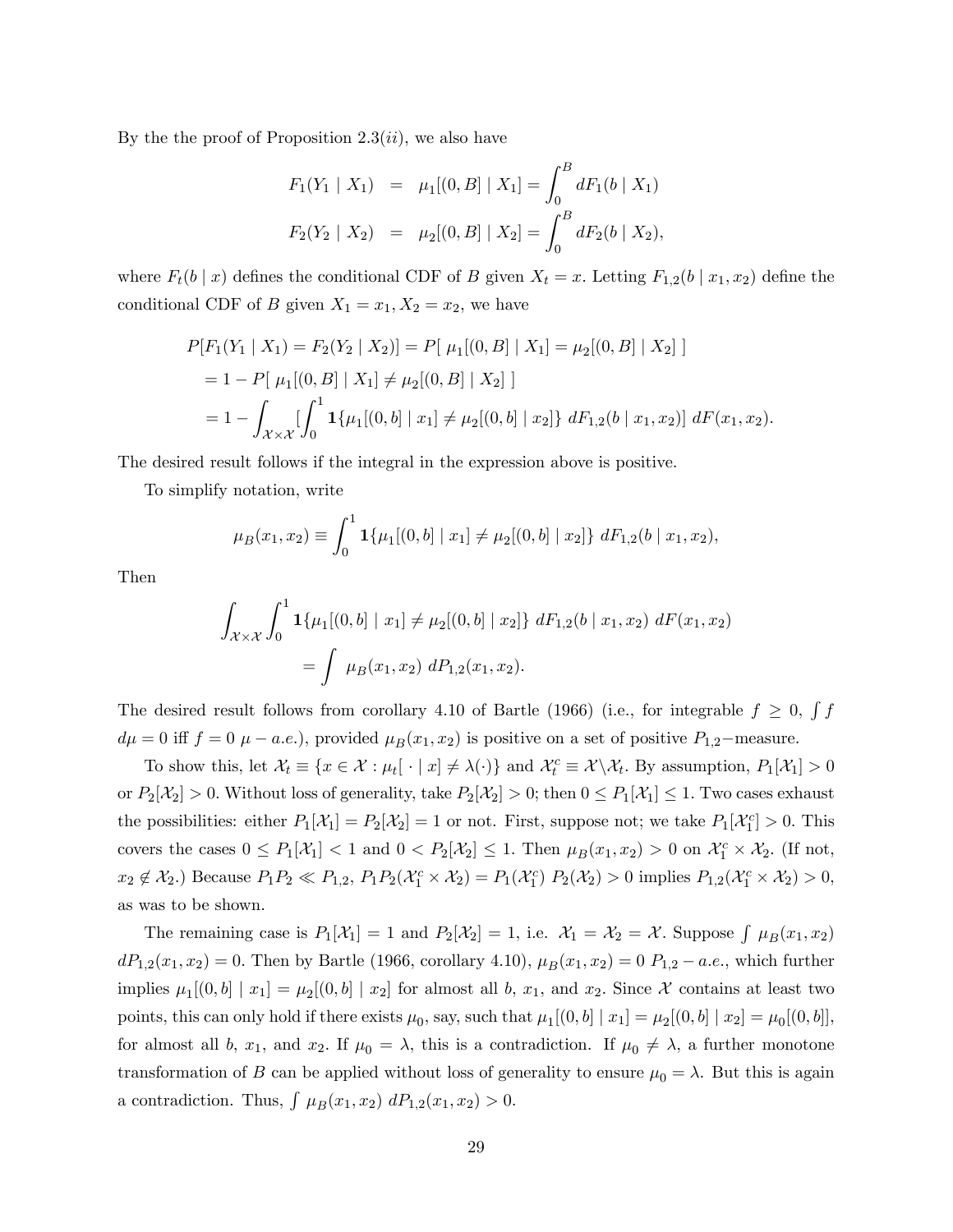$(ii.2)$  Now suppose that  $(a)$  fails. Since

$$
P[F_1(Y_1 | X_1) = F_2(Y_2 | X_2)] = 1 - P[F_1(Y_1 | X_1) \neq F_2(Y_2 | X_2)],
$$

the desired result follows if  $P[F_1(Y_1 | X_1) \neq F_2(Y_2 | X_2)] > 0$ .

From the proof of Proposition 2.3 $(ii)$ , we have

$$
F_t(Y_t | X_t) = \mu_t \{ g_{X_t}^{-1}(-\infty, Y_t] | X_t \} = \mu_t \{ g_{X_t}^{-1}(-\infty, g(X_t, B)] | X_t \}
$$
  

$$
\equiv c_t(X_t, B) \equiv C_t.
$$

Since (a) fails, there exists a set  $\mathcal{X}_0 \subset \mathcal{X}$  with  $P_1[\mathcal{X}_0] > 0$  or  $P_2[\mathcal{X}_0] > 0$  such that when  $X_t \in \mathcal{X}_0$ ,  $g(X_t, \cdot)$  is not strictly monotone. When  $P_t[X_0] > 0$ ,  $P[C_t = B \mid X_t \in X_0]$  is defined, and we have

$$
0 \le P[C_t = B \mid X_t \in \mathcal{X}_0] < 1.
$$

When  $P_t[\mathcal{X}_0^c] > 0$ ,  $P[C_t = B \mid X_t \in \mathcal{X}_0^c]$  is defined, and we have

$$
P[C_t = B \mid X_t \in \mathcal{X}_0^c] = 1.
$$

Without loss of generality, take  $P_2[\mathcal{X}_0] > 0$ ; then  $0 \leq P_1[\mathcal{X}_0] \leq 1$ . Two cases exhaust the possibilities: either  $P_1[\mathcal{X}_0] = P_2[\mathcal{X}_0] = 1$  or not. First, suppose not; we take  $P_1[\mathcal{X}_0^c] > 0$ . This covers the cases  $0 \leq P_1[\mathcal{X}_0] < 1$  and  $0 < P_2[\mathcal{X}_0] \leq 1.$  We have

$$
P[F(Y_1 | X_1) \neq F(Y_2 | X_2)] = P[C_1 \neq C_2]
$$
  
\n
$$
\geq P[(C_1 \neq C_2) \cap (X_1 \in \mathcal{X}_0^c) \cap (X_2 \in \mathcal{X}_0)]
$$
  
\n
$$
= P[(C_1 = B) \cap (B \neq C_2) \cap (X_1 \in \mathcal{X}_0^c) \cap (X_2 \in \mathcal{X}_0)].
$$

Now

$$
P_1 P_2 [(C_1 = B) \cap (B \neq C_2) \cap (X_1 \in \mathcal{X}_0^c) \cap (X_2 \in \mathcal{X}_0)]
$$
  
= 
$$
P_1 [(C_1 = B) \cap (X_1 \in \mathcal{X}_0^c)] P_2 [(B \neq C_2) \cap (X_2 \in \mathcal{X}_0)]
$$
  
= 
$$
P_1 [\mathcal{X}_0^c] P_2 [\mathcal{X}_0] (1 - P_2[B = C_2 \mid X_2 \in \mathcal{X}_0])
$$
  
> 0,

as  $P_1[\mathcal{X}_0^c] > 0$ ,  $P_2[\mathcal{X}_0] > 0$ , and  $P[B = C_2 | X_2 \in \mathcal{X}_0] < 1$ . Because  $P_1P_2 \ll P_{1,2}$ , it follows that  $P[(C_1 = B) \cap (X_1 \in \mathcal{X}_0^c) \cap (B \neq C_2) \cap (X_2 \in \mathcal{X}_0)] > 0$ . Thus,  $P[F(Y_1 | X_1) \neq F(Y_2 | X_2)] > 0$ , as was to be shown.

The remaining case is  $P_1[\mathcal{X}_0] = 1$  and  $P_2[\mathcal{X}_0] = 1$ , i.e.,  $\mathcal{X}_0 = \mathcal{X}$ . Again, we must show  $P[C_1 \neq C_2] > 0$ . Suppose not. Then for almost all b,  $x_1$ , and  $x_2$ , we have  $c_1(x_1, b) = c_2(x_2, b)$ .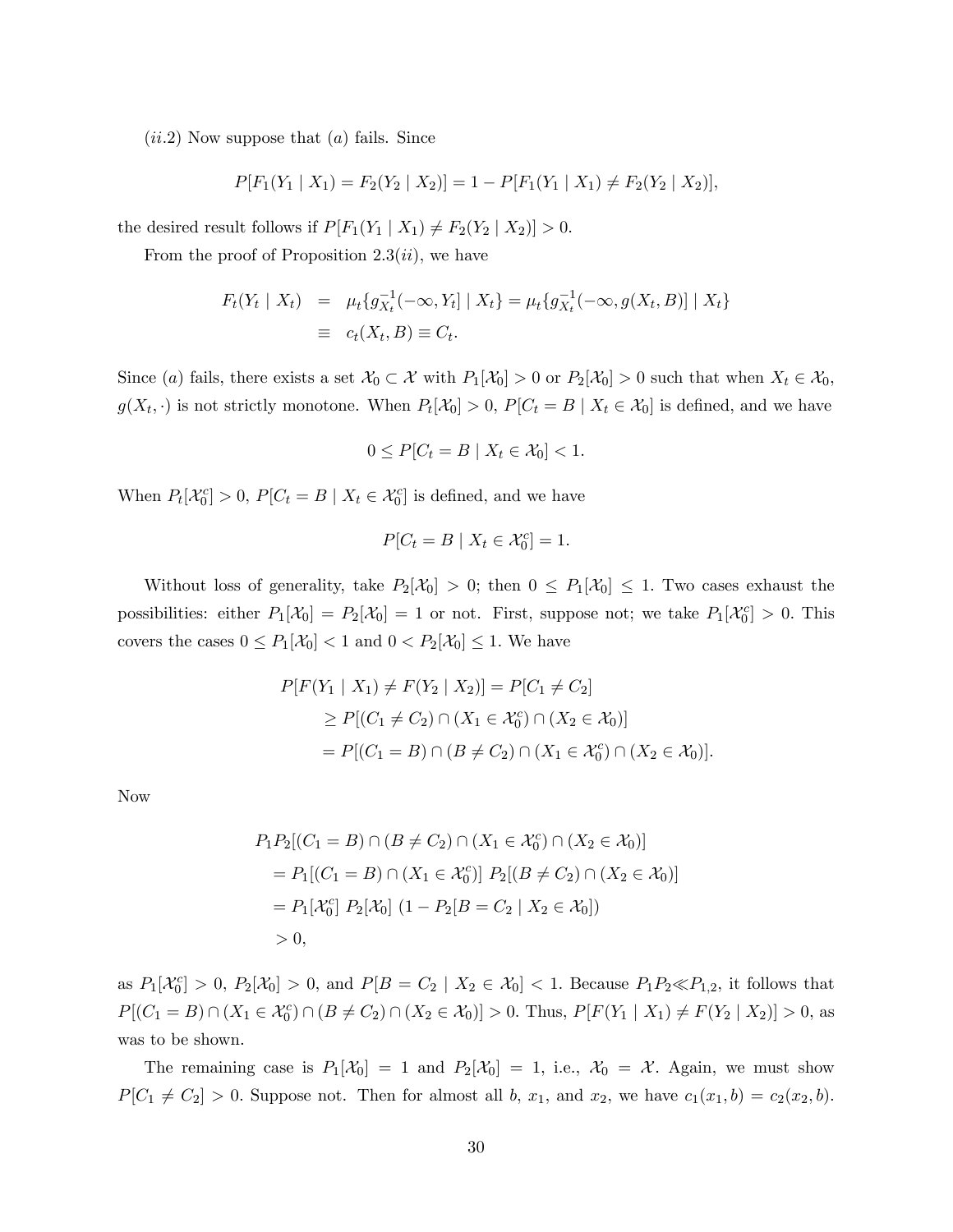Because  $\mathcal{X}_0 = \mathcal{X}$  contains at least two values, this can hold only if  $c_1(x_1, b) = c_2(x_2, b) = c_0(b)$ , say, for all  $(x_1, x_2, b) \in \mathcal{X} \times \mathcal{X} \times \mathcal{B}$ ,  $\mathcal{B} \equiv \text{supp}(B)$ . This can hold only if: (i)  $X_t \perp B$ ,  $t = 1, 2$ ; and, because for each  $x \in \mathcal{X}$ ,  $g(x, \cdot)$  is not strictly monotone, (ii)  $g(x, b) = g_0(b)$ , say, for all  $(x, b) \in \mathcal{X} \times \mathcal{B}$ , i.e.,  $P[Y_t = g_0(B)] = 1$ ,  $t = 1, 2$ . But this contradicts our assumption that there is no such  $g_0$ . Thus,  $P[C_1 \neq C_2] > 0$ , as was to be shown.

Let  $D^r F_t(y|x) \equiv \partial^{|\mathbf{r}|} F_t(y|x) / \partial^{r_1} x_1 \cdots \partial^{r_d} x_d$  for  $\mathbf{r} = (r_1, ..., r_d)$  with  $|\mathbf{r}| = p + 1$ . Let  $\Delta_{jt} (y, x) \equiv F_t (y|X_{jt}) - \sum_{0 \leq |j| \leq p} \frac{1}{j!} D^j F_t (y|x) (X_{jt} - x)^j = \sum_{|j|=p+1} \frac{1}{j!}$  $\frac{1}{j!} \int_0^1 D^j F_t(y|x+v(X_{jt}-x))$  $(1-v)^p dv (X_{jt} - x)^j$ , and  $\Delta_{jt,-i} \equiv \Delta_{jt} (Y_{it}, X_{it})$ . Recall  $\mathbf{S}_{Nt} (X_{it}) \equiv \frac{1}{N-1}$  $\frac{1}{N-1}\sum_{j\neq i}^N K_{ji,t} \mathbf{X}_{jt,-i}\,\mathbf{X}'_{jt,-i}.$ Define

$$
\mathbf{V}_{Nt} (Z_{it}) \equiv \frac{1}{N-1} \sum_{j \neq i}^{N} K_{ji,t} \mathbf{X}_{jt,-i} \mathbf{I}_{Y_{it}} (Z_{jt}) \text{ and}
$$
  

$$
\mathbf{B}_{Nt} (Z_{it}) \equiv \frac{1}{N-1} \sum_{j \neq i}^{N} K_{ji,t} \mathbf{X}_{jt,-i} \Delta_{jt,-i}.
$$

Similarly, let  $\tilde{\mathbf{S}}_{Nt}(x) \equiv \frac{1}{N}$  $\frac{1}{N}\sum_{j=1}^{N}K_{h}\left(X_{jt}-x\right)\mathbf{X}_{jt}\left(x\right)\mathbf{X}_{jt}\left(x\right)^{\prime},\ \tilde{\mathbf{V}}_{Nt}\left(y,x\right)\,\equiv\,\frac{1}{N}$  $\frac{1}{N}\sum_{j=1}^N K_h(X_{jt}$  $x)$ **X**<sub>jt</sub> (x)**I**<sub>y</sub> (Z<sub>jt</sub>), and **B**<sub>Nt</sub> (y, x)  $\equiv \frac{1}{N}$  $\frac{1}{N}\sum_{j=1}^{N}K_h(X_{jt}-x)$   $\mathbf{X}_{jt}(x) \Delta_{jt}(y,x)$ . Note that  $\bar{\mathbf{S}}_t(x)$  =  $E[\tilde{\mathbf{S}}_{Nt}(x)]$  and that  $\bar{\mathbf{S}}_t(X_{it})$  gives the expectation of  $\mathbf{S}_{Nt}(X_{it})$  with respect to all elements but  $X_{it}$ . Let  $\bar{\mathbf{B}}_t(x) \equiv E[\tilde{\mathbf{B}}_{Nt}(x)]$ . The following lemma establishes the consistency of  $\hat{F}_{Nt} (Y_{it} | X_{it})$ uniformly in  $(i, t)$ .

**Lemma 8.2** Suppose Assumptions B.1-B.5 hold. Then uniformly in  $(i, t)$  we have: (i)  $\hat{F}_{Nt}$   $(Y_{it}|X_{it})$  $-F_t(Y_{it}|X_{it}) = e'_1[\bar{\mathbf{S}}_t(X_{it})]^{-1}\mathbf{V}_{Nt}(Z_{it}) + e'_1[\bar{\mathbf{S}}_t(X_{it})]^{-1}\bar{\mathbf{B}}_t(Z_{it}) + O_P(\nu_N^2 + \nu_N h^{p+1});$  (ii)  $\hat{F}_{Nt}(Y_{it})$  $|X_{it}) - F_t (Y_{it}|X_{it}) = O_P (\nu_N + h^{p+1}).$ 

**Proof of Lemma 8.2** Let  $F_{Nt}(y|x)$  denote the version of the pth order local polynomial estimator of  $F_t(y \mid x)$  that uses all N observations  $\{X_{it}, Y_{it}\}_{i=1}^N$ , kernel K, and bandwidth h. Since  $[\tilde{\mathbf{S}}_{Nt}(x)]^{-1} \tilde{\mathbf{S}}_{Nt}(x) = [\mathbf{S}_{Nt}(X_{it})]^{-1} \mathbf{S}_{Nt}(X_{it}) = I_L$ , an  $L \times L$  identity matrix, we obtain the following standard bias and variance decompositions:

$$
\tilde{F}_{Nt}\left(y\mid x\right) - F_t\left(y\mid x\right) = e_1'\left[\tilde{\mathbf{S}}_{Nt}\left(x\right)\right]^{-1}\tilde{\mathbf{V}}_{Nt}\left(y,x\right) + e_1'\left[\tilde{\mathbf{S}}_{Nt}\left(x\right)\right]^{-1}\tilde{\mathbf{B}}_{Nt}\left(y,x\right),\tag{14}
$$

and

$$
\hat{F}_{Nt}(Y_{it} | X_{it}) - F_t(Y_{it} | X_{it}) = e'_1[\mathbf{S}_{Nt}(X_{it})]^{-1}\mathbf{V}_{Nt}(Z_{it}) + e'_1[\mathbf{S}_{Nt}(X_{it})]^{-1}\mathbf{B}_{Nt}(Z_{it}). \tag{15}
$$

By Theorems 2 and 4 in Masry  $(1996)$ ,<sup>6</sup>

$$
\tilde{\mathbf{S}}_{Nt}(x) = \bar{\mathbf{S}}_t(x) + O_P(\nu_N), \tilde{\mathbf{V}}_{Nt}(y, x) = O_P(\nu_N), \text{ and } \tilde{\mathbf{B}}_{Nt}(y, x) - \bar{\mathbf{B}}_t(y, x) = O_P(\nu_N h^{p+1}),
$$

<sup>&</sup>lt;sup>6</sup>The compact support of the kernel function K in Masry (1996) can be easily relaxed, following the line of proof in Hansen (2008, theorem 4).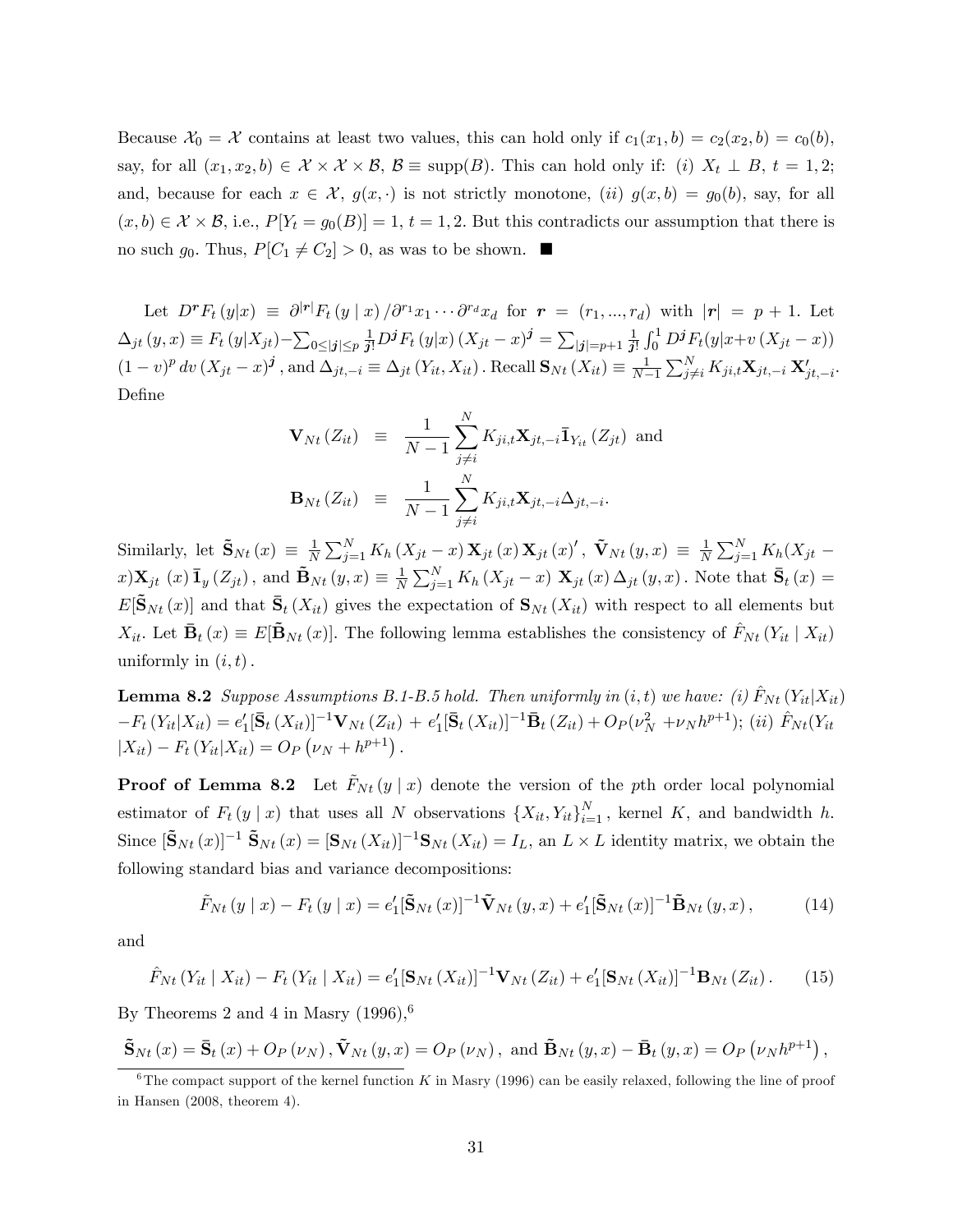where  $\nu_N \equiv N^{-1/2}h^{-d/2}\sqrt{\log N}$  and the probability orders hold uniformly in  $x \in \mathcal{X}_t$ . With this and Assumptions B.4-B.5, it is easy to show that  $\mathbf{S}_{Nt}(X_{it}) = \tilde{\mathbf{S}}_{Nt}(X_{it}) + O_P(N^{-1}h^{-d}) =$  $\bar{S}_t(X_{it}) + O_P(\nu_N)$  uniformly in  $(i, t)$ , as  $N^{-1}h^{-d} = o(\nu_N)$ . This implies

$$
\left[\mathbf{S}_{Nt}\left(X_{it}\right)\right]^{-1}=\left\{\bar{\mathbf{S}}_{t}\left(X_{it}\right)+\left[\mathbf{S}_{Nt}\left(X_{it}\right)-\bar{\mathbf{S}}_{t}\left(X_{it}\right)\right]\right\}^{-1}=\left[\bar{\mathbf{S}}_{t}\left(X_{it}\right)\right]^{-1}+O_{P}\left(\nu_{N}\right). \tag{16}
$$

**Proof.** By the same arguments as used in the proof of theorem 4.1 of Boente and Fraiman (1991), we can show that  $\tilde{\mathbf{V}}_{Nt} (y, x) = O_P (\nu_N)$  uniformly in  $(y, x)$  under Assumption B.3. It follows that

$$
\mathbf{V}_{Nt}\left(Y_{it}, X_{it}\right) = \tilde{\mathbf{V}}_{Nt}\left(Y_{it}, X_{it}\right) + O_P\left(N^{-1}h^{-d}\right) = O_P\left(\nu_N\right) \text{ uniformly in } (i, t). \tag{17}
$$

Similarly,

$$
\mathbf{B}_{Nt} \left( Y_{it}, X_{it} \right) - \bar{\mathbf{B}}_t \left( Y_{it}, X_{it} \right) = \tilde{\mathbf{B}}_{Nt} \left( Y_{it}, X_{it} \right) - \bar{\mathbf{B}}_t \left( Y_{it}, X_{it} \right) + O_P \left( N^{-1} h^{-d} \right)
$$

$$
= O_P \left( \nu_N h^{p+1} + N^{-1} h^{-d} \right). \tag{18}
$$

It follows that  $\hat{F}_{Nt} (Y_{it} | X_{it})-F_t (Y_{it} | X_{it}) = e'_1 [[\bar{S}_t (X_{it})]^{-1} + O_P (\nu_N)] \{V_{Nt} (X_{it}) + [\bar{B}_t (Y_{it}, X_{it})]$  $+O_P \left(\nu_N h^{p+1} + N^{-1} h^{-d}\right)\right] = e'_1 [\bar{\mathbf{S}}_t(X_{it})]^{-1} \mathbf{V}_{Nt}(Y_{it}, X_{it}) + e'_1 [\bar{\mathbf{S}}_t(X_{it})]^{-1} \bar{\mathbf{B}}_t(Y_{it}, X_{it}) + O_P(\nu_N^2) ]$  $+\nu_N h^{p+1}$ ). This proves (*i*). Noting that  $\bar{S}_t(X_{it})$  is p.d. a.s. and  $\bar{B}_t(y,x) = O(h^{p+1})$  uniformly in  $(y, x)$ , we obtain  $(ii)$ , given (17).

## Proof of Theorems 3.1 and 3.2

We only prove Theorem 3.2, as the proof of Theorem 3.1 is a special case. First, we decompose  $h^{d/2}D_N$  as follows:

$$
h^{d/2}D_N = h^{d/2} \sum_{i=1}^N \left[ \hat{F}_{N1}(Y_{i1} | X_{i1}) - \hat{F}_{N2}(Y_{i2} | X_{i2}) \right]^2
$$
  
\n
$$
= h^{d/2} \sum_{i=1}^N \left[ F_1(Y_{i1} | X_{i1}) - F_2(Y_{i2} | X_{i2}) \right]^2
$$
  
\n
$$
+ h^{d/2} \sum_{i=1}^N \left[ \hat{F}_{N1}(Y_{i1} | X_{i1}) - F_1(Y_{i1} | X_{i1}) - \hat{F}_{N2}(Y_{i2} | X_{i2}) + F_2(Y_{i2} | X_{i2}) \right]^2
$$
  
\n
$$
+ 2h^{d/2} \sum_{i=1}^N \left[ \hat{F}_{N1}(Y_{i1} | X_{i1}) - F_1(Y_{i1} | X_{i1}) - \hat{F}_{N2}(Y_{i2} | X_{i2}) + F_2(Y_{i2} | X_{i2}) \right]
$$
  
\n
$$
\times \left[ F_1(Y_{i1} | X_{i1}) - F_2(Y_{i2} | X_{i2}) \right]
$$
  
\n
$$
= D_{N1} + D_{N2} + 2D_{N3}.
$$

Under  $H_1(N^{-1/2}h^{-d/4})$ , we prove the theorem by showing that (i)  $D_{N1} \stackrel{P}{\rightarrow} \mu_0$ , (ii)  $D_{N2} - B_N \stackrel{d}{\rightarrow}$  $N(0, \sigma_0^2)$ , (iii)  $D_{N3} = o_P(1)$ , (iv)  $\hat{B}_N = B_N + o_P(1)$ , and (v)  $\hat{\sigma}_N^2 = \sigma_0^2 + o_P(1)$ . For (i),  $D_{N1} = N^{-1} \sum_{i=1}^{N} \delta_N(Z_i)^2 = \mu_0 + o_P(1)$  under  $H_1(N^{-1/2}h^{-d/4})$ . It remains to show  $(ii)-(iv)$ .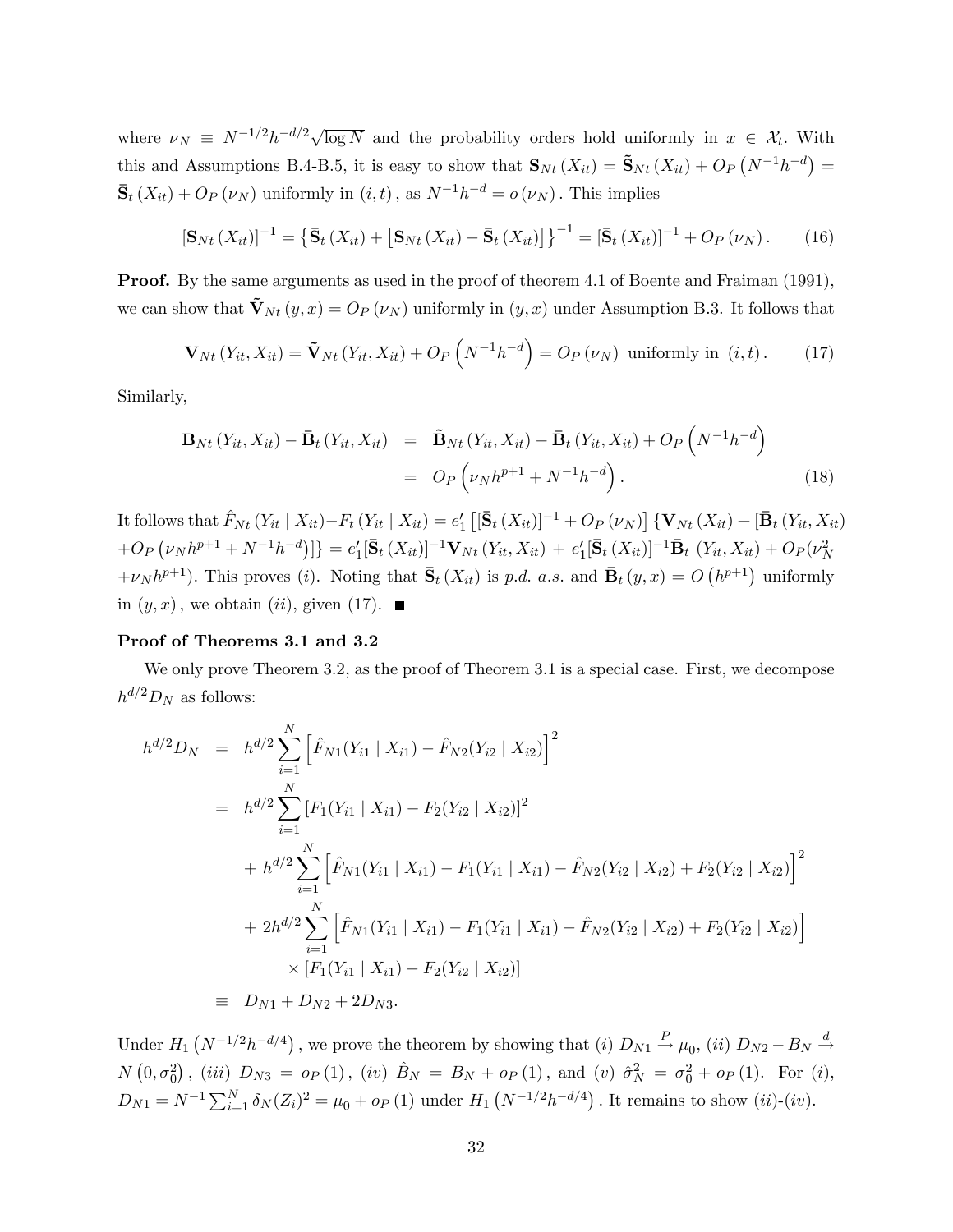To show  $(ii)$ , we first apply Lemma 8.2 to obtain

$$
D_{N2} = h^{d/2} \sum_{i=1}^{N} \{e'_1 [\bar{\mathbf{S}}_1(X_{i1})]^{-1} \mathbf{V}_{N1}(Z_{i1}) - e'_1 [\bar{\mathbf{S}}_2(X_{i2})]^{-1} \mathbf{V}_{N2}(Z_{i2})
$$
  
+  $e'_1 [\bar{\mathbf{S}}_1(X_{i1})]^{-1} \bar{\mathbf{B}}_1(Z_{i1}) - e'_1 [\bar{\mathbf{S}}_2(X_{i2})]^{-1} \bar{\mathbf{B}}_2(Z_{i2}) + O_P(\nu_N^2 + \nu_N h^{p+1}) \}^2$   
=  $h^{d/2} \sum_{i=1}^{N} \{e'_1 [\bar{\mathbf{S}}_1(X_{i1})]^{-1} \mathbf{V}_{N1}(Z_{i1}) - e'_1 [\bar{\mathbf{S}}_2(X_{i2})]^{-1} \mathbf{V}_{N2}(Z_{i2}) \}^2$   
+  $2h^{d/2} \sum_{i=1}^{N} \{e'_1 [\bar{\mathbf{S}}_1(X_{i1})]^{-1} \mathbf{V}_{N1}(Z_{i1}) - e'_1 [\bar{\mathbf{S}}_2(X_{i2})]^{-1} \mathbf{V}_{N2}(Z_{i2}) \} \times \{e'_1 [\bar{\mathbf{S}}_1(X_{i1})]^{-1} \bar{\mathbf{B}}_1(Z_{i1}) - e'_1 [\bar{\mathbf{S}}_2(X_{i2})]^{-1} \bar{\mathbf{B}}_2(Z_{i2}) \} + h^{d/2} \sum_{i=1}^{N} \{e'_1 [\bar{\mathbf{S}}_1(X_{i1})]^{-1} \bar{\mathbf{B}}_1(Z_{i1}) - e'_1 [\bar{\mathbf{S}}_2(X_{i2})]^{-1} \bar{\mathbf{B}}_2(Z_{i2}) \}^2$   
+  $Nh^{d/2} O_P(\nu_N^2 + \nu_N h^{p+1}) O_P(\nu_N + h^{p+1})$   
=  $D_{N21} + 2D_{N22} + D_{N23} + o_P(1)$  (19)

where the definitions of  $D_{N21}$ ,  $D_{N22}$ , and  $D_{N23}$  are self-evident. Using the notation defined above eq. (6), we have  $D_{N21} = \frac{h^{d/2}}{(N-1)}$  $\sqrt{(N-1)^2}$  $\sum_{i=1}^{N} \left[ \sum_{j \neq i}^{N} \zeta (Z_i, Z_j) \right]^2$ , where  $\zeta (Z_i, Z_j) \equiv \mathbf{K}_{1,X_{i1}} (X_{j1} - X_{i1}) \bar{\mathbf{1}}_{Y_{i1}}$  $(Z_{j1}) - \mathbf{K}_{2,X_{i2}} (X_{j2} - X_{i2}) \bar{\mathbf{1}}_{Y_{i2}} (Z_{j2})$ . Decompose

$$
D_{N21} = \frac{h^{d/2}}{(N-1)^2} \sum_{i=1}^{N} \sum_{j \neq i}^{N} \sum_{k \neq i,j}^{N} \varsigma(Z_i, Z_j) \varsigma(Z_i, Z_k) + \frac{h^{d/2}}{(N-1)^2} \sum_{i=1}^{N} \sum_{j \neq i}^{N} \varsigma(Z_i, Z_j)^2
$$
  
\n
$$
\equiv V_N + B_N, \text{ say.}
$$

Let  $\bar{\zeta}(Z_i, Z_j, Z_k) \equiv [\zeta(Z_i, Z_j) \, \zeta(Z_i, Z_k) + \zeta(Z_j, Z_i) \, \zeta(Z_j, Z_k) + \zeta(Z_k, Z_i) \, \zeta(Z_k, Z_j)]/3.$  Then

$$
V_N = \frac{h^{d/2}}{(N-1)^2} \sum_{i=1}^N \sum_{j \neq i}^N \sum_{k \neq i,j}^N \overline{\varsigma} (Z_i, Z_j, Z_k)
$$
  
= 
$$
\frac{6h^{d/2}}{(N-1)^2} \sum_{1 \leq i < j < k \leq N} \overline{\varsigma} (Z_i, Z_j, Z_k) = \frac{N (N-2)}{N-1} \overline{V}_N,
$$

where  $\bar{V}_N \equiv \frac{6h^{d/2}}{N(N-1)(l)}$  $N(N-1)(N-2)$  $\sum_{1 \leq i < j < k \leq N} \bar{\varsigma} (Z_i, Z_j, Z_k)$ . Note that for all  $i \neq j \neq k, \theta \equiv E [\bar{\varsigma} (Z_i, Z_j, Z_k)]$  $= 0, \, \bar{\zeta}_1(z) \equiv E[\bar{\zeta}(z, Z_j, Z_k)] = 0, \text{ and } \bar{\zeta}_2(z, \tilde{z}) \equiv E[\bar{\zeta}(z, \tilde{z}, Z_k)] = \frac{1}{3}E[\zeta(Z_k, z) \, \zeta(Z_k, \tilde{z})].$  Let  $\overline{\varsigma}_{3}(z,\widetilde{z},\overline{z}) \equiv \overline{\varsigma}(z,\widetilde{z},\overline{z}) - \overline{\varsigma}_{2}(z,\widetilde{z}) - \overline{\varsigma}_{2}(z,\overline{z}) - \overline{\varsigma}_{2}(\widetilde{z},\overline{z})$ . By the Hoeffding decomposition,

$$
\bar{V}_N = 3H_N^{(2)} + H_N^{(3)},
$$

where  $H_N^{(2)} \equiv \frac{2h^{d/2}}{N(N-1)}$  $N(N-1)$  $\sum_{1 \leq i < j \leq N} \bar{\varsigma}_2(Z_i, Z_j)$  and  $H_N^{(3)} \equiv \frac{6h^{d/2}}{N(N-1)(N-1)}$  $N(N-1)(N-2)$  $\sum_{1 \leq i < j < k \leq N} \overline{\varsigma}_3(Z_i, Z_j, Z_k).$ Noting that  $E[\bar{\varsigma}_3(z,\tilde{z},Z_i)] = 0$  and that  $\bar{\varsigma}_3$  is symmetric in its arguments by construction,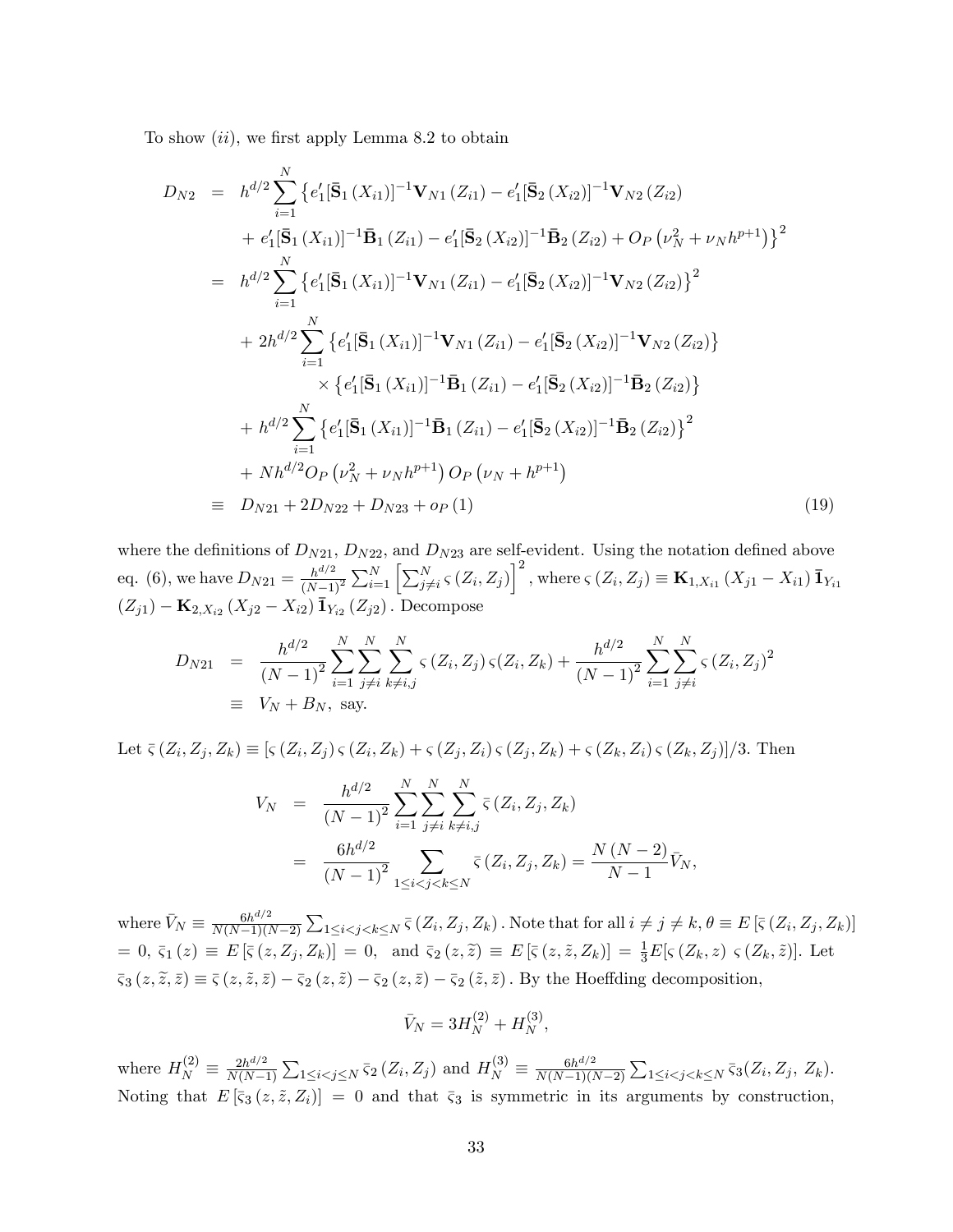it is straightforward to show that  $E[H_N^{(3)}]$  $\binom{[3]}{N} = 0$  and  $E[H_N^{(3)}]$  $[N^{(3)}]^2 = O(N^{-3}h^{-d})$ . Hence,  $H_N^{(3)} =$  $O_P(N^{-3/2}h^{-d/2}) = o_P(N^{-1})$  by the Chebyshev inequality. It follows that  $V_N = \frac{N(N-2)}{N-1}$  $\frac{(N-2)}{N-1}\bar{V}_N =$  ${1 + o(1)}$   $\mathcal{H}_N + o_P(1)$ , where

$$
\mathcal{H}_N \equiv \frac{2h^{d/2}}{N} \sum_{1 \leq i \leq j \leq N} 3 \overline{\varsigma}_2(Z_i, Z_j) = \frac{2h^{d/2}}{N} \sum_{1 \leq i < j \leq N} \int \varsigma(z, Z_i) \, \varsigma(z, Z_j) \, dF(z).
$$

Noting that  $\mathcal{H}_N$  is a second order degenerate U-statistic, we can easily verify that all the conditions of theorem 1 of Hall (1984) are satisfied and a central limit theorem applies to  $\mathcal{H}_N$ :

$$
\mathcal{H}_N \stackrel{d}{\rightarrow} N(0, \sigma_0^2),
$$

where the asymptotic variance of  $\mathcal{H}_N$  is given by  $\sigma_0^2 \equiv \lim_{N \to \infty} \sigma_N^2$  and

$$
\sigma_N^2 = 2h^d E_i E_j \left[ \int \varsigma(Z_i, z) \, \varsigma(Z_j, z) \, dF_Z(z) \right]^2
$$
  
= 
$$
2h^d E_i E_j \left[ \int \{ \mathbf{K}_{1, X_{i1}} (x_1 - X_{i1}) \, \mathbf{I}_{y_1} (Z_{i1}) - \mathbf{K}_{2, X_{i2}} (x_2 - X_{i2}) \, \mathbf{I}_{y_2} (Z_{i2}) \right\}
$$
  

$$
\times \left\{ \mathbf{K}_{1, X_{j1}} (x_1 - X_{j1}) \, \mathbf{I}_{y_1} (Z_{j1}) - \mathbf{K}_{2, X_{j2}} (x_2 - X_{j2}) \, \mathbf{I}_{y_2} (Z_{j2}) \right\} f_Z(z) \, dz \right]^2,
$$

where  $z = (y_1, x_1', y_2, x_2')'$  and  $E_i$  denotes expectation with respect to  $Z_i$ . By straightforward calculations, we can show that  $\sigma_N^2 = \sum_{t=1}^2 \sigma_{Nt}^2 + O(n^d)$  where for  $t = 1, 2$ ,

$$
\sigma_{Nt}^2 \equiv 2h^d E_i E_j \left[ \int \mathbf{K}_{t,X_{it}} \left( x_t - X_{it} \right) \bar{\mathbf{I}}_{y_t} \left( Z_{it} \right) \mathbf{K}_{t,X_{jt}} \left( x_t - X_{jt} \right) \bar{\mathbf{I}}_{y_t} \left( Z_{jt} \right) dF_{Z_t} \left( z_t \right) \right]^2.
$$

Using the notation above  $eq.(6)$ , we have

$$
\sigma_{N1}^{2} = 2h^{-3d}E_{i}E_{j}\int \left[e_{1}'[\bar{\mathbf{S}}_{1}(X_{i1})]^{-1}\overline{\mu}^{*}\left(\frac{x_{1}-X_{i1}}{h}\right)\bar{\mathbf{I}}_{y_{1}}(Z_{i1})\right] \times e_{1}'[\bar{\mathbf{S}}_{1}(X_{j1})]^{-1}\mu^{*}\left(\frac{x_{1}-X_{j1}}{h}\right)\bar{\mathbf{I}}_{y_{1}}(Z_{j1})f_{Z_{1}}(y_{1},x_{1})dy_{1}dx_{1}\right]^{2}
$$
\n
$$
\simeq 2h^{-3d}E_{i}E_{j}\int \left[e_{1}'[\bar{\mathbf{S}}_{1}(X_{i1})]^{-1}\mu^{*}(\tilde{x}_{1})\mu^{*}\left(\tilde{x}_{1}+\frac{X_{i1}-X_{j1}}{h}\right)'\left[\bar{\mathbf{S}}_{1}(X_{j1})\right]^{-1}e_{1}\right] \times \bar{\mathbf{I}}_{y_{1}}(Z_{i1})\bar{\mathbf{I}}_{y_{1}}(Z_{j1})f_{Z_{1}}(y_{1},X_{i1})dy_{1}d\tilde{x}_{1}\right]^{2}
$$
\n
$$
= 2h^{-d}E_{i}E_{j}[\int \int \left\{e_{1}'[\bar{\mathbf{S}}_{1}(X_{i1})]^{-1}\overline{\mu}^{*}\left(\frac{X_{j1}-X_{i1}}{h}\right)[\bar{\mathbf{S}}_{1}(X_{j1})]^{-1}e_{1}\right\}^{2}\bar{\mathbf{I}}_{y_{1}}(Z_{i1})\bar{\mathbf{I}}_{\tilde{y}_{1}}(Z_{i1})\right\} \times \bar{\mathbf{I}}_{y_{1}}(Z_{j1})\bar{\mathbf{I}}_{\tilde{y}_{1}}(Z_{j1})f_{Z_{1}}(y_{1},X_{i1})f_{Z_{1}}(\tilde{y}_{1},X_{i1})dy_{1}d\tilde{y}_{1}]
$$
\n
$$
= 2h^{-d}E_{i}E_{j}[\int \int \left\{e_{1}'[\bar{\mathbf{S}}_{1}(X_{i1})]^{-1}\overline{\mu}^{*}\left(\frac{X_{j1}-X_{i1}}{h}\right)[\bar{\mathbf{S}}_{1}(X_{j1})]^{-1}e_{1}\right\}^{2}\sigma_{1}^{2
$$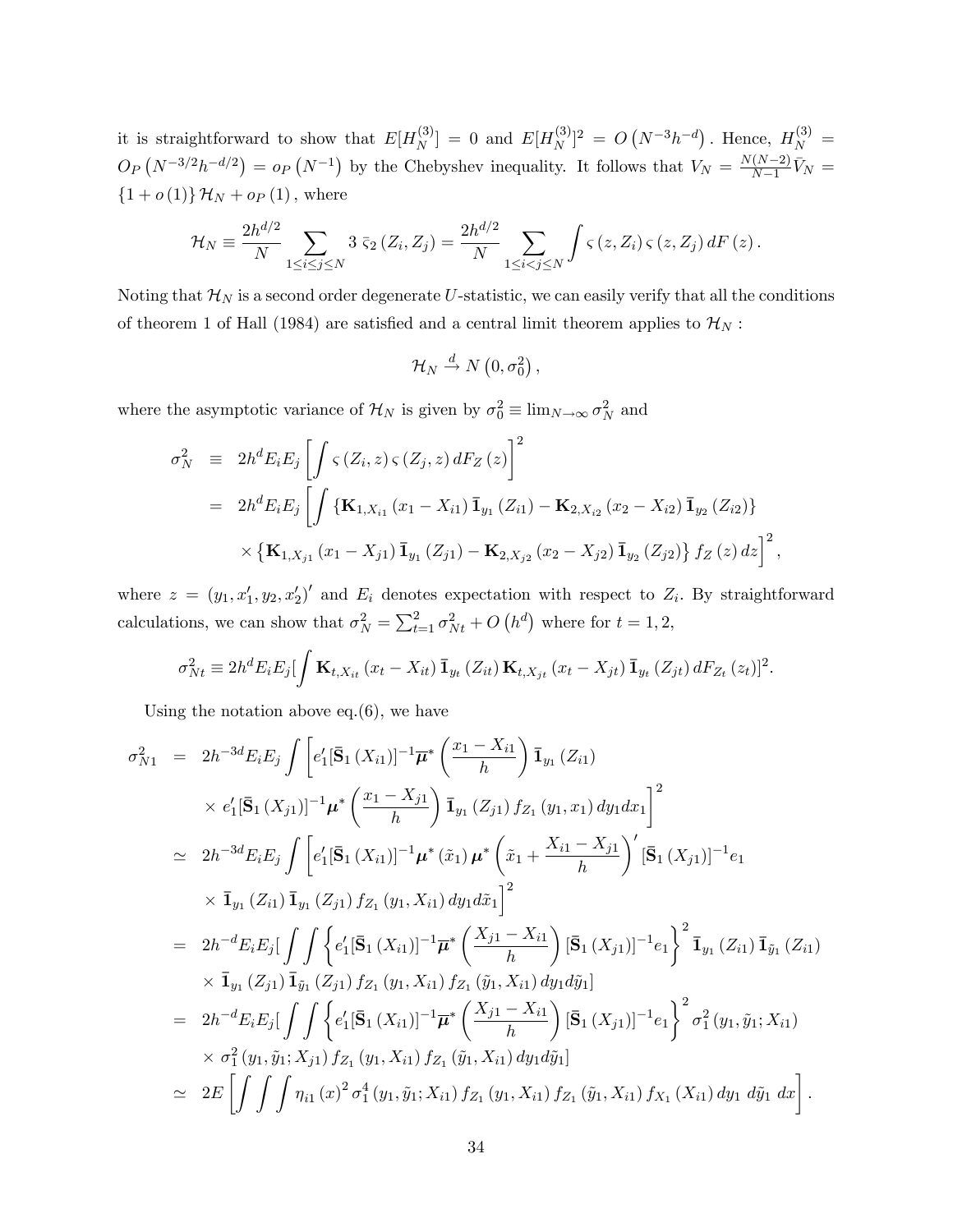Similarly,  $\sigma_{N2}^2 = 2E \left[ \int \int \int \eta_{i2}(x)^2 \sigma_2^4(y, \tilde{y}; X_{i2}) f_{Z_1}(y, X_{i2}) f_{Z_1}(\tilde{y}, X_{i2}) f_{X_2}(X_{i2}) dy dy \right] + o(1)$ . It follows that  $V_N \stackrel{d}{\rightarrow} N(0, \sigma_0^2)$  and

$$
D_{N21} - B_N \xrightarrow{d} N\left(0, \sigma_0^2\right). \tag{20}
$$

Let  $b(Z_i) \equiv e'_1 \left\{ [\bar{\mathbf{S}}_1(X_{i1})]^{-1} \bar{\mathbf{B}}_1(Z_{i1}) - [\bar{\mathbf{S}}_2(X_{i2})]^{-1} \bar{\mathbf{B}}_2(Z_{i2}) \right\}$ . Then  $D_{N22} = D_{N22,1} - D_{N22,2}$ , where  $D_{N22,1} \equiv h^{d/2} \sum_{i=1}^{N} e'_1 [\bar{\mathbf{S}}_t(X_{it})]^{-1} \mathbf{V}_{Nt}(Z_{it}) b(Z_i)$  for  $t = 1, 2$ . Write

$$
D_{n22,1} = N^{-1}h^{d/2} \sum_{i=1}^{N} \sum_{j \neq i}^{N} e'_1 [\bar{\mathbf{S}}_1(X_{i1})]^{-1} K_{ji,1} \mathbf{X}_{j1,-i} \bar{\mathbf{1}}_{Y_{i1}}(Z_{j1}) b(Z_i)
$$
  
+N<sup>-1</sup>h<sup>d/2</sup>  $\sum_{i=1}^{N} e'_1 [\bar{\mathbf{S}}_r(X_i)]^{-1} K_{ji,1} \mathbf{X}_{j1,-i} \bar{\mathbf{1}}_{Y_{i1}}(Z_{j1}) b(Z_i)$   
=  $D_{n22,1a} + D_{n22,1b}$ , say.

Noting that  $b(Z_i) = O_P(h^{p+1})$ , it is straightforward to show that  $D_{n22,1b} = O_P(h^{p+1-d/2})$  $o_P(1)$ . Noting that  $E(D_{N22,1a}) = 0$  and  $E(D_{N22,1a}^2) = O(Nh^{d+2(p+1)}) = o(1)$ , we have  $D_{N22,1a} =$  $o_P(1)$  by the Chebyshev inequality. Similarly, we can show that  $D_{N22,1b} = o_P(1)$  and thus  $D_{N22,1} = o_P(1)$ . By the same token,  $D_{N22,2} = o_P(1)$ . It follows that

$$
D_{N22} = o_P(1). \tag{21}
$$

By Lemma 8.2 and Assumption B.5, we have  $D_{N23} = Nh^{d/2}O_P(h^{2(p+1)}) = O_P(Nh^{2(p+1)+d/2})$  $= o_P(1)$ . This, in conjunction with (19), (20) and (21), implies that  $D_{N2} - B_N \stackrel{d}{\rightarrow} N(0, \sigma_0^2)$ .

Next, we show *(iii)*. By Lemma 8.2, under  $H_1(N^{-1/2}h^{-d/4})$  we have

$$
D_{N3} = N^{-1/2}h^{d/4} \sum_{i=1}^{N} \left\{ e_1' [\bar{\mathbf{S}}_1(X_{i1})]^{-1} \mathbf{V}_{N1}(Z_{i1}) - e_1' [\bar{\mathbf{S}}_2(X_{i2})]^{-1} \mathbf{V}_{N2}(Z_{i2}) \right\} \delta_N(Z_i)
$$
  
+  $N^{-1/2}h^{d/4} \sum_{i=1}^{N} \left\{ e_1' [\bar{\mathbf{S}}_1(X_{i1})]^{-1} \bar{\mathbf{B}}_1(Z_{i1}) - e_1' [\bar{\mathbf{S}}_2(X_{i2})]^{-1} \bar{\mathbf{B}}_2(Z_{i2}) \right\} \delta_N(Z_i)$   
+  $N^{1/2}h^{d/4} O_P(\nu_N^2 + \nu_N h^{p+1})$   
=  $D_{N31} + D_{N32} + o_P(1)$ , say.

For the first term, let  $D_{N31} = D_{N31a} + D_{N32b}$ , where  $D_{N31a} \equiv N^{-1/2}h^{d/4} \sum_{i=1}^{N} e'_1 [\bar{S}_1(X_{i1})]^{-1}$  ${\bf V}_{N1}(Z_{i1}) \, \delta_N(Z_i)$  and  $D_{N32b} \equiv N^{-1/2} h^{d/4} \sum_{i=1}^N e'_1 [\bar{\bf S}_2(X_{i2})]^{-1} {\bf V}_{N2}(Z_{i2}) \, \delta_N(Z_i)$ . By the leaveone-out property of our local polynomial estimator and since  $Z_i$  is IID, it is easy to show that  $E[D_{N31a}] = 0.$  Now, write  $E[D_{N31a}]^2 = d_{N1} + d_{N2}$ , where

$$
d_{N1} \equiv N^{-1}h^{d/2} \sum_{i=1}^{N} E\left[\{e'_1[\bar{\mathbf{S}}_1(X_{i1})]^{-1}\mathbf{V}_{N1}(Z_{i1})\}^2 \delta_N^2(Z_i)\right], \text{ and}
$$
  
\n
$$
d_{N2} \equiv N^{-1}h^{d/2} \sum_{i=1}^{N} \sum_{j \neq i}^{N} E\left\{e'_1[\bar{\mathbf{S}}_1(X_{i1})]^{-1}\mathbf{V}_{N1}(Z_{i1})\mathbf{V}_{N1}(Z_{j1})'\left[\bar{\mathbf{S}}_1(X_{j1})\right]^{-1}e_1\delta_N(Z_i)\delta_N(Z_j)\right\}.
$$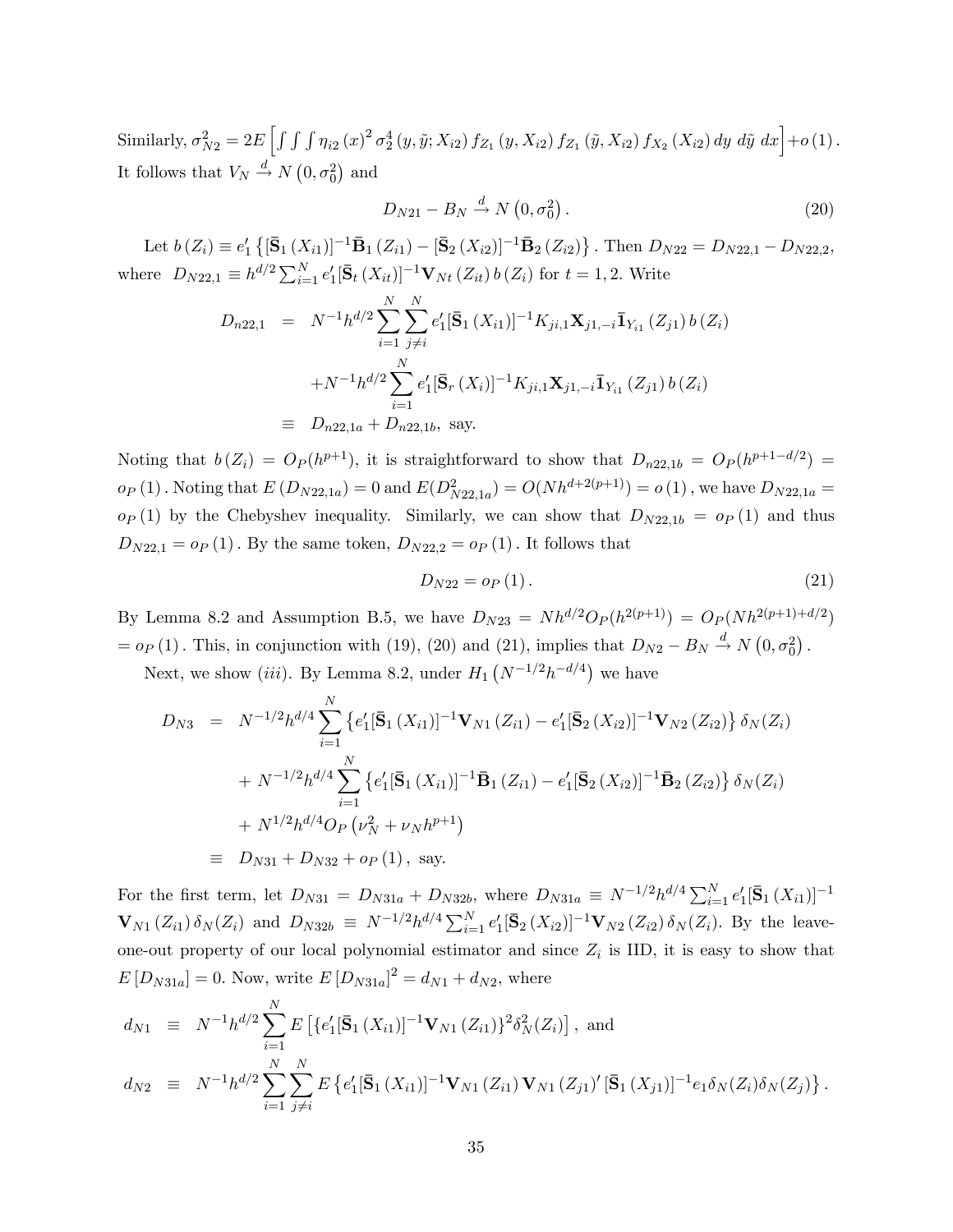For  $d_{N1}$ , we have

$$
d_{N1} = N^{-3}h^{d/2} \sum_{i=1}^{N} E\left[\left\{\sum_{k\neq i}^{N} \mathbf{K}_{1,X_{i1}}\left(X_{k1}-X_{i1}\right) \bar{\mathbf{1}}_{Y_{i1}}\left(Z_{k1}\right)\right\}^{2} \delta_{N}^{2}(Z_{i})\right]
$$
  
=  $N^{-3}h^{d/2} \sum_{i=1}^{N} \sum_{k\neq i}^{N} E\left[\left\{\mathbf{K}_{1,X_{i1}}\left(X_{k1}-X_{i1}\right) \bar{\mathbf{1}}_{Y_{i1}}\left(Z_{k1}\right)\right\}^{2} \delta_{N}^{2}(Z_{i})\right] = O\left(N^{-1}h^{-d/2}\right).$ 

Now  $d_{N2} = N^{-3}h^{d/2}\sum_{i=1}^{N}\sum_{j\neq i}^{N}\sum_{k\neq i}^{N}\sum_{l\neq j}^{N}E[\mathbf{K}_{1,X_{i1}}(X_{k1}-X_{i1})\bar{\mathbf{1}}_{Y_{i1}}(Z_{k1})\mathbf{K}_{1,X_{i1}}(X_{l1}-X_{j1})\bar{\mathbf{1}}_{Y_{j1}}$  $(Z_{l1}) \delta_N(Z_i) \delta_N(Z_j)$ . Noting that the term with all four indices  $(i, j, k, l)$  distinct vanishes in the last expression, it is is straightforward to show that  $d_{N2} = O(h^{d/2})$ . Hence,  $E[D_{N31a}]^2 =$  $O(N^{-1}h^{-d/2} + h^{d/2}) = o(1)$  and  $D_{N31a} = o_P(1)$  by the Chebyshev inequality. Similarly  $D_{N31b} =$  $o_P(1)$ . It follows that  $D_{N31} = o_P(1)$ . Noting that  $\bar{\mathbf{B}}_t(y, x) = O(h^{p+1})$  uniformly in  $(y, x)$ , we have

$$
D_{N32} = N^{-1/2} h^{d/4} \sum_{i=1}^{N} \left\{ e'_1 [\bar{\mathbf{S}}_1(X_{i1})]^{-1} \bar{\mathbf{B}}_1(Z_{i1}) - e'_1 [\bar{\mathbf{S}}_2(X_{i2})]^{-1} \bar{\mathbf{B}}_2(Z_{i2}) \right\} \delta_N(Z_i)
$$
  
\n
$$
\leq N^{1/2} h^{d/4} \max_{t \in \{1,2\}} \sup_x |e'_1 [\bar{\mathbf{S}}_t(x)]^{-1} \bar{\mathbf{B}}_t(y,x) | N^{-1} \sum_{i=1}^{N} |\delta_N(Z_i)|
$$
  
\n
$$
= N^{1/2} h^{d/4} O(h^{p+1}) O_P(1) = O_P\left(N^{1/2} h^{p+1+d/4}\right) = o_P(1).
$$

Consequently,  $D_{N3} = o_P(1)$ .

We now show (iv). Noting that  $a^2 - b^2 = (a - b)^2 + 2(a - b)b$ , we have  $\hat{B}_N - B_N =$  $d_{N3} + 2d_{N4}$ , where  $d_{N3} \equiv \frac{h^{d/2}}{(N-1)}$  $(N-1)^2$  $\sum_{i=1}^{N} \sum_{j \neq i}^{N} \left\{ \hat{\alpha}_{ij,1} - \hat{\alpha}_{ij,2} \right\}^2$ ,  $d_{N4} \equiv \frac{h^{d/2}}{(N-1)}$  $\overline{(N-1)^2}$  $\sum_{i=1}^{N} \sum_{j\neq i}^{N} [\hat{\alpha}_{ij,1} \hat{\alpha}_{ij,2}$ [K<sub>1,X<sub>i1</sub></sub> (X<sub>j1</sub> - X<sub>i1</sub>)  $\bar{\mathbf{I}}_{Y_{i1}}(Z_{j1})$  - K<sub>2,X<sub>i2</sub></sub> (X<sub>j2</sub> - X<sub>i2</sub>)  $\bar{\mathbf{I}}_{Y_{i2}}(Z_{j2})$ ], and  $\hat{\alpha}_{ij,t} = e'_1[\mathbf{S}_{Nt}(X_{it})]^{-1}$  $K_{ji,t} \mathbf{X}_{jt,-i} \hat{\mathbf{1}}_{Y_{it}} (Z_{jt}) - \mathbf{K}_{t,X_{it}} (X_{jt} - X_{it}) \overline{\mathbf{1}}_{Y_{it}} (Z_{jt})$ . Noting that  $[\mathbf{S}_{Nt} (X_{it})]^{-1} = [\overline{\mathbf{S}}_{t} (X_{it})]^{-1} +$  $O_P(\nu_N)$  and  $\hat{\mathbf{1}}_y (Z_{it}) - \bar{\mathbf{1}}_y (Z_{it}) = F_t (y | X_{it}) - \hat{F}_{Nt} (y | X_{it}) = O_P (\nu_N + h^{p+1})$  uniformly in  $(i, t)$  and y, we have  $\hat{\alpha}_{ij,t} = e'_1 [\bar{S}_t(X_{it})]^{-1} K_{ji,t} \mathbf{X}_{jt,-i} \{\hat{\mathbf{1}}_{Y_{it}}(Z_{jt}) - \bar{\mathbf{1}}_{Y_{it}}(Z_{jt})\} + O_P(\nu_N)$ . It follows that

$$
|d_{N3}| \leq O_P\left(\nu_N^2 + h^{2(p+1)}\right) \max_{t \in \{1,2\}} \sup_x \left\| [\bar{\mathbf{S}}_t(x)]^{-1} \right\|^2 \frac{h^{d/2}}{(N-1)^2} \sum_{t=1}^2 \sum_{i=1}^N \sum_{j \neq i}^N \left\{ \|K_{ji,t} \mathbf{X}_{jt,-i} \|\right\}^2
$$
  
=  $O_P\left(h^{-d/2}\left(\nu_N^2 + h^{2(p+1)}\right)\right) = o_P(1),$ 

and

$$
|d_{N4}| \leq O_P(\nu_N + h^{p+1}) \max_{t \in \{1,2\}} \sup_x \left\| [\bar{\mathbf{S}}_t(x)]^{-1} \right\| \frac{h^{d/2}}{(N-1)^2} \sum_{t=1}^2 \sum_{s=1}^2 \sum_{i=1}^N \sum_{j \neq i}^N \left\| K_{ji,t} \mathbf{X}_{jt,-i} \right\|
$$
  
 
$$
\times \left| \mathbf{K}_{s,X_{is}} \left( X_{js} - X_{is} \right) \right|
$$
  
=  $O_P\left( h^{-d/2} \left( \nu_N + h^{p+1} \right) \right) = o_P(1).$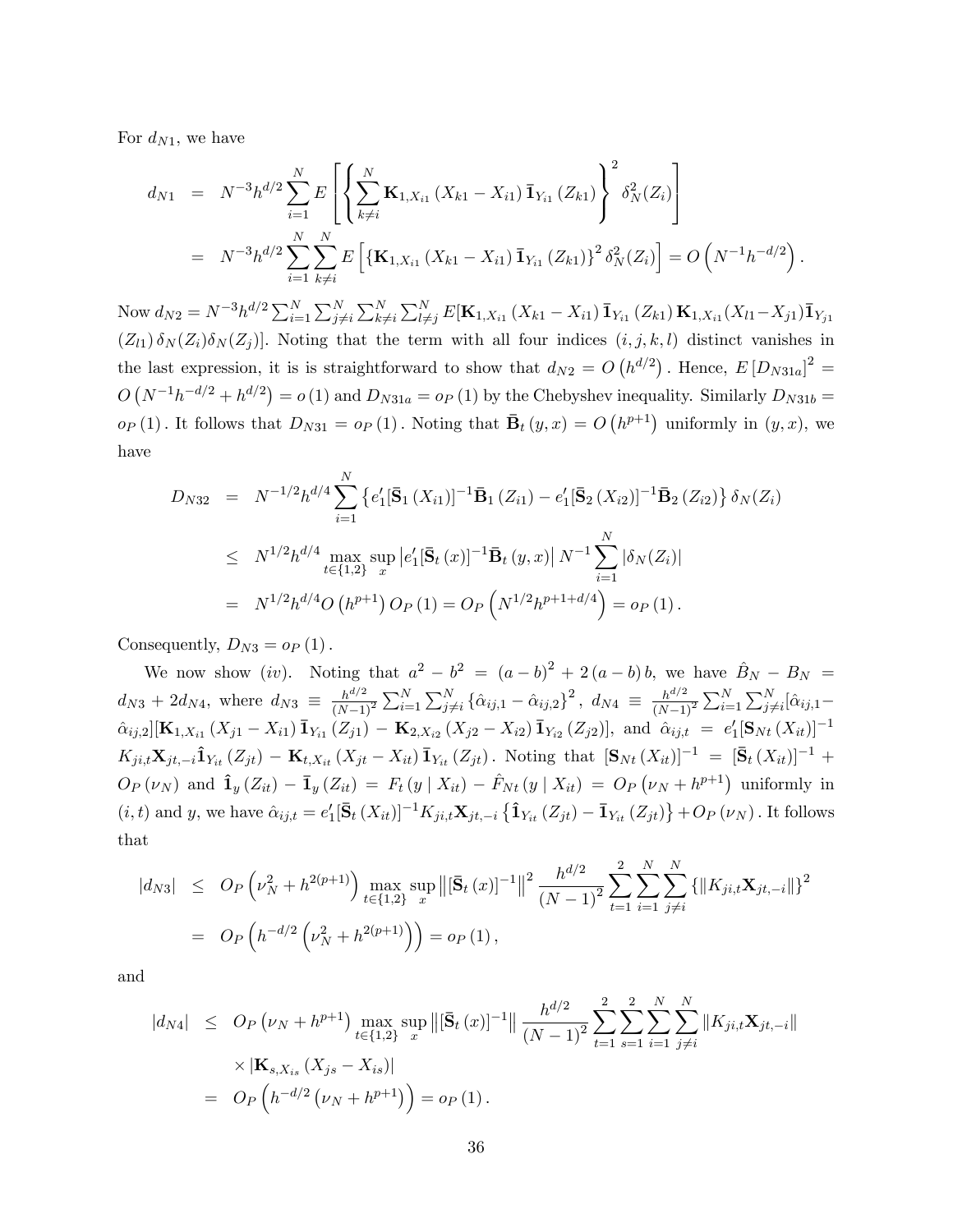Consequently,  $B_N - B_N = o_P (1)$ .

Lastly, to show  $(v)$  we define

$$
\bar{\sigma}_{Nt}^{2} = \frac{2h^{d}}{N_{2}} \sum_{i \neq j} \left[ \int \mathbf{K}_{t,X_{it}}(x_{t} - X_{it}) \mathbf{I}_{y_{t}}(Z_{it}) \mathbf{K}_{t,X_{jt}}(x_{t} - X_{jt}) \mathbf{I}_{y_{t}}(Z_{jt}) f_{Z_{t}}(z_{t}) dz_{t} \right]^{2},
$$
\n
$$
\tilde{\sigma}_{Nt}^{2} = \frac{2h^{d}}{N_{2}} \sum_{i \neq j} \left[ \frac{1}{N} \sum_{l=1}^{N} e_{1}'[\mathbf{S}_{Nt}(X_{lt})]^{-1} K_{il,t} \mathbf{X}_{it,-l} \mathbf{I}_{Y_{lt}}(Z_{it}) e_{1}'[\mathbf{S}_{Nt}(X_{lt})]^{-1} K_{jl,t} \mathbf{X}_{jt,-l} \mathbf{I}_{Y_{lt}}(Z_{jt}) \right]^{2},
$$
\n
$$
\hat{\sigma}_{Nt}^{2} = \frac{2h^{d}}{N_{2}} \sum_{i \neq j} \left[ \frac{1}{N} \sum_{l=1}^{N} e_{1}'[\mathbf{S}_{Nt}(X_{lt})]^{-1} K_{il,t} \mathbf{X}_{it,-l} \hat{\mathbf{1}}_{Y_{lt}}(Z_{it}) e_{1}'[\mathbf{S}_{Nt}(X_{lt})]^{-1} K_{jl,t} \mathbf{X}_{jt,-l} \hat{\mathbf{1}}_{Y_{lt}}(Z_{jt}) \right]^{2},
$$

where  $z_t = (y_t, x'_t)$ ,  $N_2 \equiv N(N-1)$ , and  $\sum_{i \neq j} \equiv \sum_{i=1}^N \sum_{j \neq i}^N$ . By the uniform consistency of  $\hat{F}_{Nt}$ , we have  $\hat{\sigma}_{Nt}^2 = \hat{\sigma}_{Nt}^2 + o_P (1)$ . By (16) and the law of large numbers for U-statistics, we can show that  $\tilde{\sigma}_{Nt}^2 = \overline{\sigma}_{Nt}^2 + o_P(1) = \sigma_{Nt}^2 + o_P(1)$ . The result then follows by noticing that  $\hat{\sigma}_N^2 = \sum_{t=1}^T \hat{\sigma}_{Nt}^2$  and  $\sum_{t=1}^T \sigma_{Nt}^2 = \sigma_0^2 + o(1)$ .

## Proof of Theorem 3.3

Using the notation defined in the proof of Theorem 3.2, we again write  $N^{-1}D_N = N^{-1}h^{-d/2}(D_{N1})$  $+D_{N2}+2D_{N3}$ ). Under the alternative, it is easy to show that  $N^{-1}h^{-d/2}D_{N1} = E[F_1(Y_{i1}|X_{i1}) F_2(Y_{i2} | X_{i2})]^2 + o_P(1)$ ,  $N^{-1}h^{-d/2}D_{N2} = O_P(\nu_N^2 + h^{2(p+1)}) = o_P(1)$ , and  $N^{-1}h^{-d/2}D_{N3} =$  $O_P(p \ ( \nu_N + h^{p+1}) = o_P(1)$ . On the other hand,  $N^{-1} h^{d/2} \hat{B}_N = O_P(N^{-1}) = o_P(1)$  and  $\hat{\sigma}_N^2 =$  $\sigma_0^2 + o_P(1)$ . It follows that  $N^{-1}h^{d/2}J_N = (N^{-1}h^{d/2}D_N - N^{-1}h^{d/2} \times \hat{B}_N)/\sqrt{\hat{\sigma}_N^2} \stackrel{P}{\to} E[F_1(Y_{i1}|X_{i1}) F_2(Y_{i2}|X_{i2})^2/\sigma_0$ , and the conclusion follows.

For the next result, let  $F_X$  denote the CDF of the random variable X, and let  $\mathbb{R}^+ \equiv [0,\infty)$ . Part (i) shows that strict monotonicity of  $g(x, \cdot)$  is preserved by weighted averaging over x. Part (ii) shows that strict monotonicity of the weighted average can also occur when departures from strict monotonicity of  $g(x, \cdot)$  are sufficiently mild. Together, results (ii.1) and (ii.2) show that when one weighting function places zero weight on the region where strict monotonicity of  $g(x, \cdot)$  fails, there is another weighting function that can detect sufficient departures from strict monotonicity.

**Lemma 8.3** Let  $g : \mathbb{R}^d \times \mathbb{I} \to \mathbb{R}$  be measurable, let X be a random element of  $\mathbb{R}^d$ , and suppose that  $E[g(X, b)] < \infty$  for all  $b \in \mathbb{I}$ . Let  $w : \mathcal{X} \to \mathbb{R}^+$  be a bounded measurable function with  $\int w(x)$  $dF_X(x) = 1.$ 

(i) If  $g(X, \cdot)$  is strictly increasing a.s., then  $\bar{g}_w(\cdot)$  is strictly increasing, where  $\bar{g}_w(\cdot) \equiv \int g(x, \cdot)$  $w(x) dF_X(x)$ .

(ii) If  $g(X, \cdot)$  is not strictly increasing a.s., there exists a set  $\mathcal{X}^*, P[X \in \mathcal{X}^*] > 0$ , such that for each  $x \in \mathcal{X}^*, g(x, \cdot)$  is not strictly increasing. Let  $\mathcal{X}^*_{w} \equiv \mathcal{X}^* \cap \mathcal{X}_w$ , where  $\mathcal{X}_w \equiv \{x \in \mathcal{X} : w(x) > 0\}.$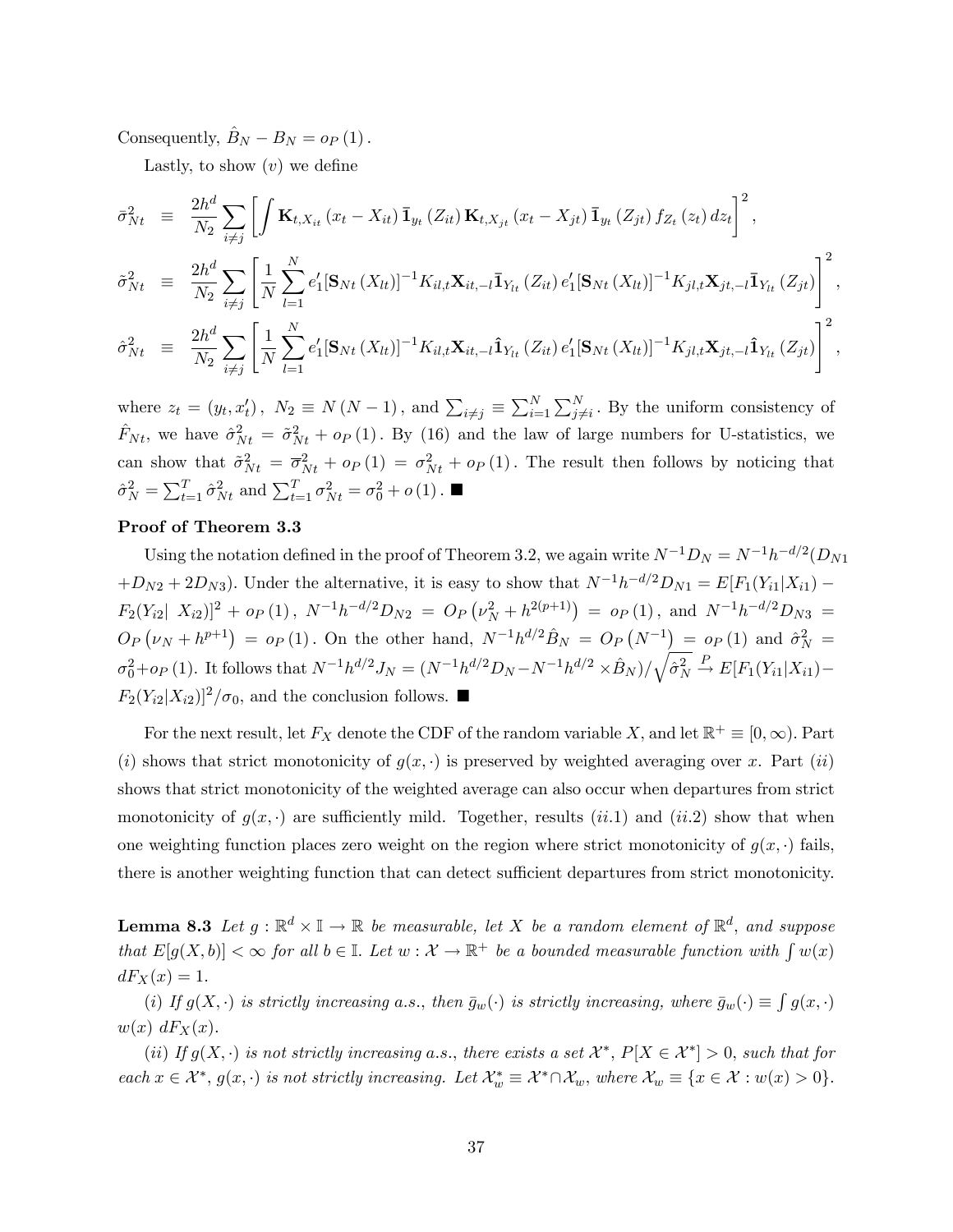(1) Suppose  $P[X \in \mathcal{X}_w^*] > 0$ . Then  $\bar{g}_w(\cdot)$  is not strictly increasing if and only if there exist  $0 \leq b_1^* < b_2^* \leq 1$  such that

$$
\int [g(x, b_2^*) - g(x, b_1^*)] w(x) \mathbf{1}\{x \in \mathcal{X}_w^*\} dF_X(x)
$$
  

$$
\leq -\int [g(x, b_2^*) - g(x, b_1^*)] w(x) \mathbf{1}\{x \notin \mathcal{X}_w^*\} dF_X(x).
$$

(2) Suppose  $P[X \in \mathcal{X}_w^*]=0$ . Then  $\bar{g}_w(\cdot)$  is strictly increasing. Further,  $P[X \in \mathcal{X}_w]<1$ so  $P[X \notin \mathcal{X}_{w}^{*}] > 0$ , and, with  $\tilde{\mathcal{X}}_{w} \equiv \mathcal{X} \setminus \mathcal{X}_{w}$  and  $\tilde{\mathcal{X}}_{w}^{*} \equiv \mathcal{X}^{*} \cap \tilde{\mathcal{X}}_{w}$ , we have  $P[X \in \tilde{\mathcal{X}}_{w}^{*}] > 0$ . Then there exists a bounded measurable function  $\tilde{w}$  :  $\mathcal{X} \to \mathbb{R}^+$  with  $\int \tilde{w}(x) dF_X(x) = 1$  and  $\mathcal{X}_w = \mathcal{X}_{\tilde{w}} \equiv \{x \in \mathcal{X} : \tilde{w}(x) > 0\}.$  Let

$$
\bar{g}_{\tilde{w}}(\cdot) \equiv \int g(x, \cdot) \ \tilde{w}(x) \ dF_X(x).
$$

Then  $\bar{g}_{\tilde{w}}(\cdot)$  is not strictly increasing if and only if there exist  $0 \leq b_1^* < b_2^* \leq 1$  such that

$$
\int [g(x, b_2^*) - g(x, b_1^*)] \tilde{w}(x) \mathbf{1}\{x \in \tilde{\mathcal{X}}_w^*\} dF_X(x)
$$
  

$$
\leq -\int [g(x, b_2^*) - g(x, b_1^*)] \tilde{w}(x) \mathbf{1}\{x \notin \tilde{\mathcal{X}}_w^*\} dF_X(x).
$$

**Proof of Lemma 8.3** (*i*) Under the conditions given,  $\int g(x, b) w(x) dF_X(x) < \infty$  for all  $b \in \mathbb{I}$ . If  $g(X, \cdot)$  is strictly increasing a.s., then for all  $0 \le b_1 < b_2 \le 1$ ,

$$
\bar{g}_w(b_2) - \bar{g}_w(b_1) = \int g(x, b_2) w(x) dF_X(x) - \int g(x, b_1) w(x) dF_X(x)
$$
  
= 
$$
\int [g(x, b_2) - g(x, b_1)] w(x) dF_X(x)
$$
  
> 0,

where the inequality follows from corollary 4.10 of Bartle (1966) as  $[g(x, b_2) - g(x, b_1)] w(x)$  is positive on a set of positive measure.

 $(ii)(1)$  By assumption,  $g(X, \cdot)$  is not strictly increasing a.s., so there exists  $\mathcal{X}^*, P[X \in \mathcal{X}^*] > 0$ , such that for each  $x \in \mathcal{X}^*$ ,  $g(x, \cdot)$  is not strictly increasing. Further, with  $\mathcal{X}^*_{w} \equiv \mathcal{X}^* \cap \mathcal{X}_{w}$ , we assume  $P[X \in \mathcal{X}_{w}^{*}] > 0$ . Then for the given  $0 \leq b_{1}^{*} < b_{2}^{*} \leq 1$ ,

$$
\bar{g}_w(b_2^*) - \bar{g}_w(b_1^*) = \int [g(x, b_2^*) - g(x, b_1^*)] w(x) dF_X(x)
$$
  
\n
$$
= \int [g(x, b_2^*) - g(x, b_1^*)] w(x) \mathbf{1}\{x \in \mathcal{X}_w^*\} dF_X(x)
$$
  
\n
$$
+ \int [g(x, b_2^*) - g(x, b_1^*)] w(x) \mathbf{1}\{x \notin \mathcal{X}_w^*\} dF_X(x)
$$
  
\n
$$
\leq 0,
$$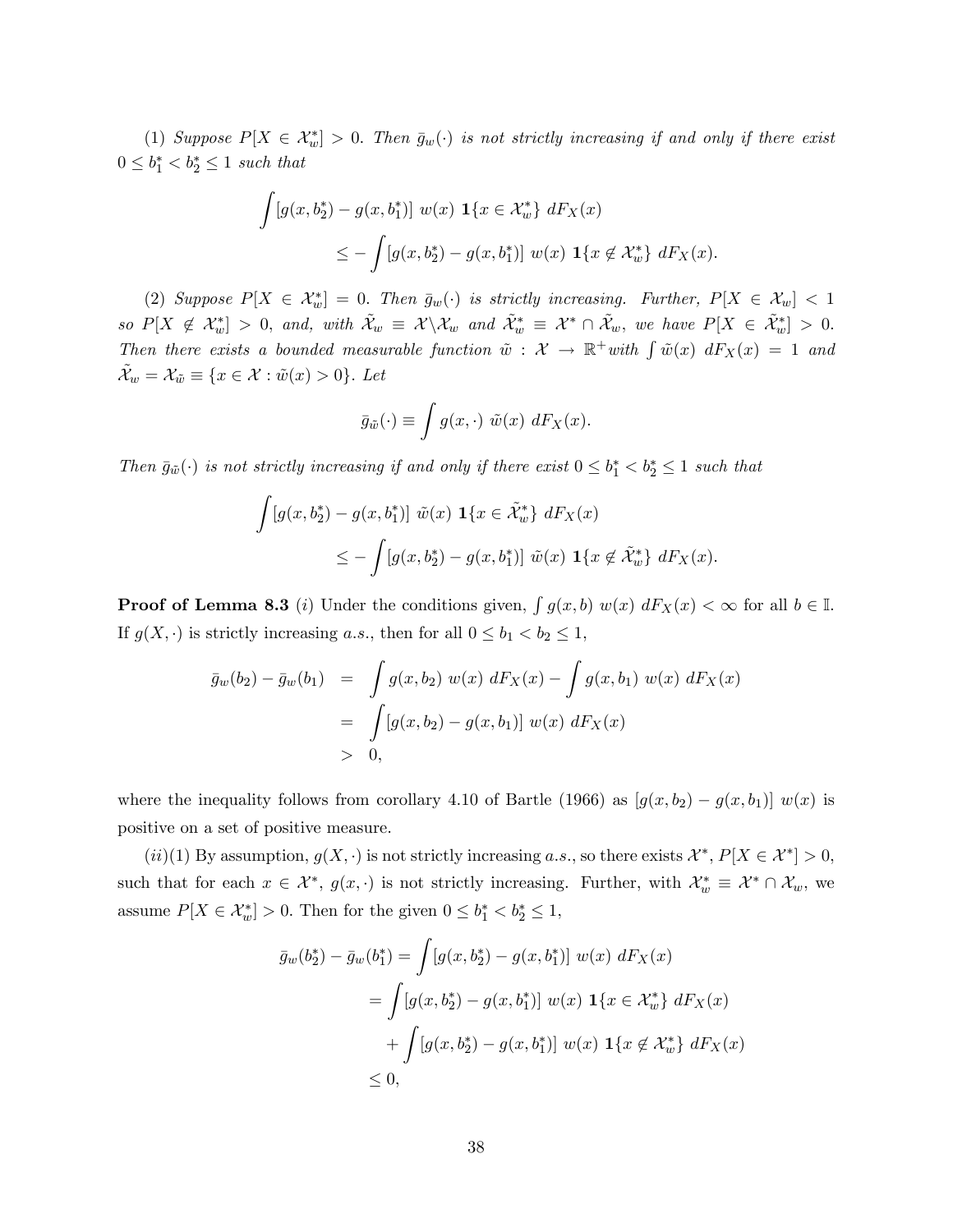where the final inequality follows from the assumed properties of g. This implies that  $\bar{g}_w$  is not strictly increasing. Conversely, if there exist no such  $b_1^*, b_2^*$ , then for all  $0 \le b_1 < b_2 \le 1$ ,  $\bar{g}_w(b_2) - \bar{g}_w(b_1) > 0$ , so  $\bar{g}_w$  is strictly increasing. (2) If  $P[X \in \mathcal{X}_w^*] = 0$ , then the argument of part (i) gives that  $\bar{g}_w$  is strictly increasing. Further,  $p_w \equiv P[X \in \mathcal{X}_w] < 1$ , as otherwise it must be that  $P[X \in \mathcal{X}^*] = 0$ , violating our assumption. Then  $1 - p_w = P[X \notin \mathcal{X}_w] > 0$ , and we can let  $\tilde{w}(x) \equiv \mathbf{1}\{x : x \in \tilde{\mathcal{X}}_w\}/(1 - p_w)$ . This choice for  $\tilde{w}$  is measurable, bounded, and  $\int \tilde{w}(x)$  $dF_X(x) = 1$ , ensuring that  $\bar{g}_{\tilde{w}}$  is well defined, that  $\tilde{\mathcal{X}}_w = \mathcal{X}_{\tilde{w}} \equiv \{x \in \mathcal{X} : \tilde{w}(x) > 0\}$ , and that  $P[X \in \tilde{\mathcal{X}}_w^*] > 0$ . For the given  $0 \le b_1^* < b_2^* \le 1$ , the argument of part (1) now applies to give that  $\bar{g}_{\tilde{\omega}}$  is not strictly increasing. The converse argument is also identical to part (1).

For the next result, we impose Assumption C.0 and write  $B \equiv \beta(A)$ . For convenience, let  $\{X_t, \varepsilon_t\}$  be identically distributed. For succinctness in what follows, we drop the t subscript. Provided the necessary moments exist, we have

$$
\tilde{Y}_{\tau} \equiv E(Y \ w_{\tau}(X) \mid B) = \bar{g}_{\tau}(B) + \bar{\varepsilon}_{\tau}(B), \quad \text{where now}
$$
\n
$$
\bar{g}_{\tau}(B) \equiv E(g(X, B) \ w_{\tau}(X) \mid B) \quad \text{and} \quad \bar{\varepsilon}_{\tau}(B) \equiv E(\varepsilon \ w_{\tau}(X) \mid B).
$$

We let  $\tilde{F}_{\tau}$  denote the CDF of  $\tilde{Y}_{\tau}$ . Note that for simplicity, we defined  $\bar{g}_{\tau}$  in the text in a manner that incorporated  $X \perp B$ ; here  $\bar{g}_{\tau}$  explicitly does not rely on this.

In part (i) of the next result, we assume  $X \perp B$  and  $\varepsilon \perp B \mid w_{\tau}(X)$  for all  $\tau \in \{1, ..., T\}$ , ensuring that  $\tilde{\varepsilon}_{\tau} = \bar{\varepsilon}_{\tau}(B)$  is constant. We define the function  $\bar{\gamma}_{\tau} : \mathbb{I} \to \mathbb{I}$  as

$$
\bar{\gamma}_{\tau}(b) \equiv P[\bar{g}_{\tau}(B) \le \bar{g}_{\tau}(b)], \qquad b \in \mathbb{I}.
$$

This quantifies the departure of  $\bar{g}_{\tau}$  from monotonicity. When  $\bar{g}_{\tau}$  is strictly monotone,  $\bar{\gamma}_{\tau}(b) = b$ . Otherwise,  $\bar{\gamma}_{\tau}$  exhibits variations reflecting those of  $\bar{g}_{\tau}$ . Part (i) of the next result shows that a test of  $H_0$  has power if and only if there exists  $\tau^*$  such that  $\lambda[b]: \bar{\gamma}_1(b) = \bar{\gamma}_{\tau^*}(b)] < 1$ , where  $\lambda$ denotes Lebesgue measure. This holds with  $\mathcal{T} = 2$  when  $\bar{g}_1$  is strictly monotone and  $\bar{g}_2$  is not strictly monotone on a set of positive  $\lambda$ -measure. Equivalently, the test has no power if and only if all the  $\bar{\gamma}_{\tau}$ 's coincide, except possibly on a set of  $\lambda$ –measure zero. This occurs when all  $\bar{g}_{\tau}$ 's are strictly monotone. It also occurs when  $g(x, \cdot)$  does not depend on x, a case ruled out in Theorem 8.1. Other examples exist, but these are exceptional; we conjecture that they are shy.

In part (ii), we drop the requirements that  $X \perp B$  and  $\varepsilon \perp B \mid w_\tau(X)$ . Now we write

$$
\tilde{Y}_{\tau} = \tilde{g}_{\tau}(B) \equiv \bar{g}_{\tau}(B) + \bar{\varepsilon}_{\tau}(B),
$$

and we define the functions  $\tilde{\gamma}_{\tau} : \mathbb{I} \to \mathbb{I}$  as

$$
\tilde{\gamma}_{\tau}(b) \equiv P[\tilde{g}_{\tau}(B) \le \tilde{g}_{\tau}(b)], \qquad b \in \mathbb{I}.
$$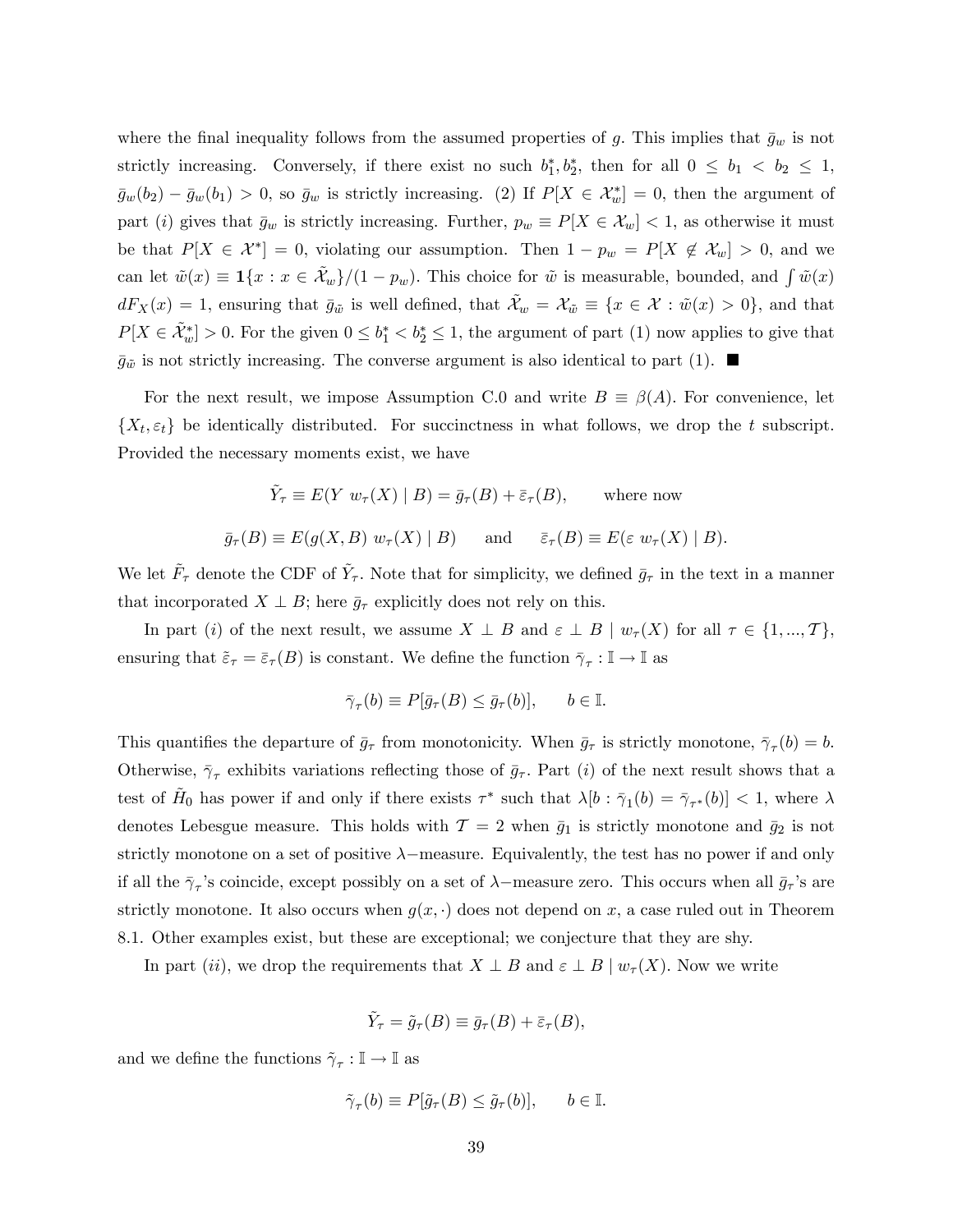Here,  $\tilde{\gamma}_{\tau}$  measures the departure of  $\tilde{g}_{\tau}$  from monotonicity. Non-monotonicity may come from  $\bar{g}_{\tau}$ , from  $\bar{\varepsilon}_{\tau}$ , or both.

Thus, maintaining  $X \perp B$  and  $\varepsilon \perp B \mid w_\tau(X)$  enables study of the monotonicity of the  $\bar{g}_{\tau}$ 's in isolation. Dropping this introduces generic non-monotonicity into  $\tilde{g}_{\tau}$ , as  $\bar{\varepsilon}_{\tau}$  is then no longer constant and is thus generically non-monotonic. (Recall the shyness of monotone functions.) Further, the failure of  $X \perp B$  generally introduces non-monotonicity into  $\bar{g}_{\tau}$ . For example, take  $w_{\tau}(X) = 1$ , and suppose that  $g(X, B) = X + B$  and that  $X \not\perp B$  holds because  $X = -B^2 + \eta$ , where  $\eta \perp B$ . (This choice is illustrative, as the relation between X and B is generically nonmonotonic.) Then

$$
\bar{g}_{\tau}(B) \equiv E(g(X, B) w_{\tau}(X) | B) = E(X + B | B) = E(-B^2 + \eta + B | B)
$$
  
= B(1 - B) + E(\eta).

Thus, although  $g(x, \cdot)$  is monotone for each x,  $\bar{g}_{\tau}$  is not monotone. Of course, if we instead have  $X = B + \eta$ , then  $\bar{g}_{\tau}(B) = 2B + E(\eta)$ , so the failure of  $X \perp B$  is not guaranteed to induce non-monotonicity in  $\bar{g}_{\tau}$ . Such cases are exceptional, however. Moreover, when  $X \not\perp B$ , the role of  $w_{\tau}(X)$  in defining  $\bar{g}_{\tau}(B)$  further reinforces its generic non-monotonicity.

**Theorem 8.4** Suppose Assumption C.0 holds with  $\{X_t, \varepsilon_t\}$  identically distributed. For  $\mathcal{T} \geq 2$ , let  $w_{\tau} : \mathcal{X} \to \mathbb{R}^+, \tau = 1, ..., T$  be as in Lemma 8.3. Suppose that  $E(g(X, b)) < \infty$  for each  $b \in \mathbb{I}$ and that  $E(\varepsilon) < \infty$ .

(i) Suppose  $X \perp B$  and  $\varepsilon \perp B \mid w_{\tau}(X), \tau = 1, ..., T$ . Then  $P[\tilde{F}_1(\tilde{Y}_1) = \cdots = \tilde{F}_T(\tilde{Y}_T)] = 1$  if and only if  $\lambda[b : \bar{\gamma}_1(b) = \bar{\gamma}_\tau(b)] = 1$  for all  $\tau$ .

(ii)  $P[\tilde{F}_1(\tilde{Y}_1) = \cdots = \tilde{F}_{\tilde{T}}(\tilde{Y}_{\tilde{T}})] = 1$  if and only if  $\lambda[b : \tilde{\gamma}_1(b) = \tilde{\gamma}_\tau(b)] = 1$  for all  $\tau$ .

**Proof of Theorem 8.4** (i) We have

$$
P[\tilde{F}_1(\tilde{Y}_1) = \cdots = \tilde{F}_{\mathcal{T}}(\tilde{Y}_{\mathcal{T}})] = P[\bigcap_{\tau=2}^{\mathcal{T}} \{\tilde{F}_1(\tilde{Y}_1) = \tilde{F}_{\tau}(\tilde{Y}_{\tau})\}],
$$

so the implication rule gives

$$
1 - P[\tilde{F}_1(\tilde{Y}_1) = \cdots = \tilde{F}_{\mathcal{T}}(\tilde{Y}_{\mathcal{T}})] \leq \sum_{\tau=2}^{\mathcal{T}} P[\tilde{F}_1(\tilde{Y}_1) \neq \tilde{F}_{\tau}(\tilde{Y}_{\tau})].
$$

The first result follows by showing that  $\lambda[b : \bar{\gamma}_1(b) = \bar{\gamma}_\tau(b)] = 1$  implies  $P[\tilde{F}_1(\tilde{Y}_1) \neq \tilde{F}_\tau(\tilde{Y}_\tau)] = 0$ , so that  $P[\tilde{F}_1(\tilde{Y}_1) = \cdots = \tilde{F}_T(\tilde{Y}_T)] = 1$ . Now

$$
P[\tilde{F}_1(\tilde{Y}_1)=\tilde{F}_\tau(\tilde{Y}_\tau)]=\int_0^1 \mathbf{1}\{\tilde{F}_1(\bar{g}_1(b)+\tilde{\varepsilon}_1)=\tilde{F}_\tau(\bar{g}_\tau(b)+\tilde{\varepsilon}_\tau)\} db.
$$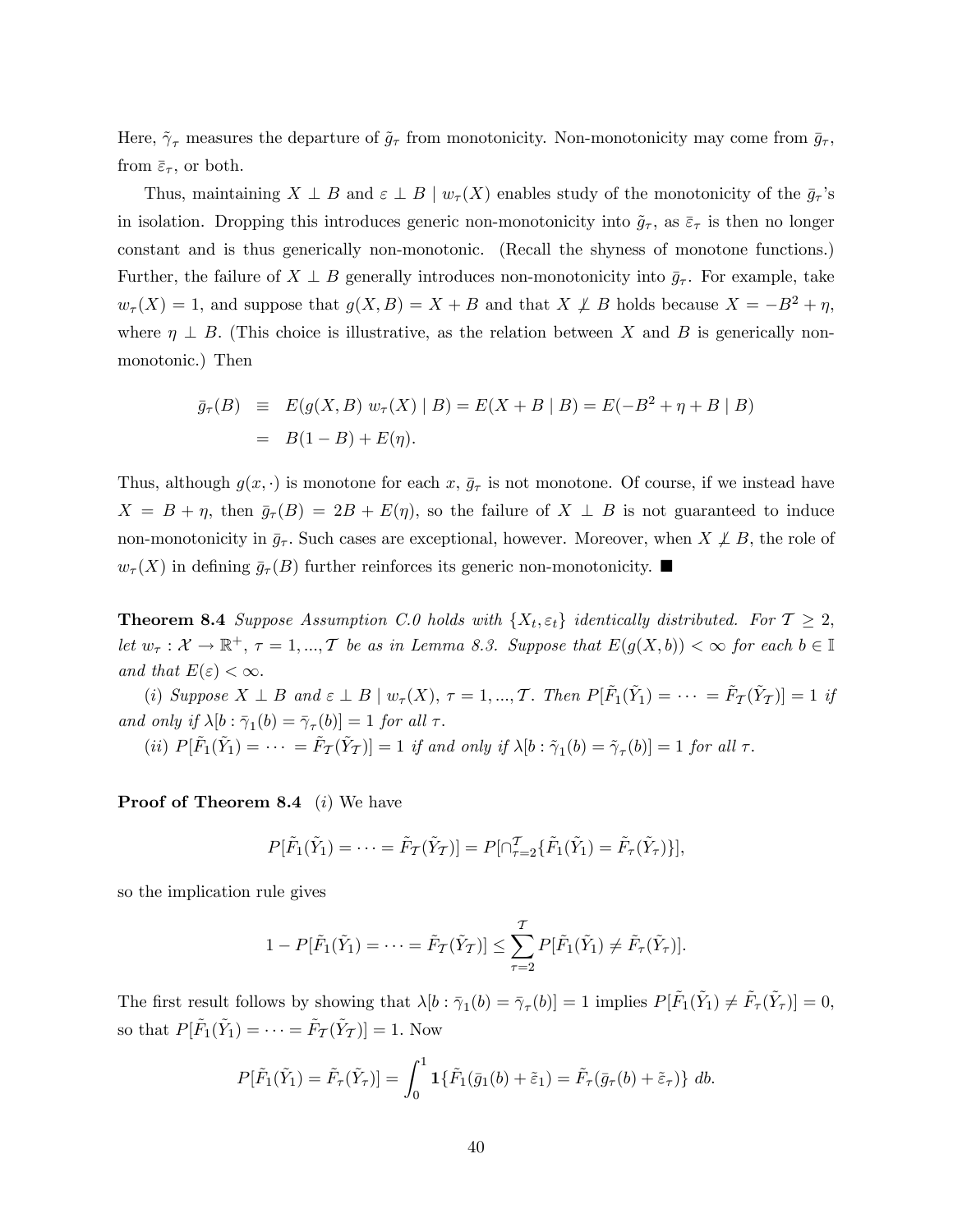Given  $X \perp B$  and  $\varepsilon \perp B \mid w_\tau(X), \, \tilde{\varepsilon}_\tau$  is constant. It follows that

$$
\tilde{F}_{\tau}(\bar{g}_{\tau}(b) + \tilde{\varepsilon}_{\tau}) = P[\bar{g}_{\tau}(B) + \tilde{\varepsilon}_{\tau} \leq \bar{g}_{\tau}(b) + \tilde{\varepsilon}_{\tau}] = \bar{\gamma}_{\tau}(b).
$$

Thus, for all  $\tau$ ,

$$
P[\tilde{F}_1(\tilde{Y}_1) = \tilde{F}_{\tau}(\tilde{Y}_{\tau})] = \int_0^1 \mathbf{1}\{\bar{\gamma}_1(b) = \bar{\gamma}_{\tau}(b)\} \ db = \lambda[b : \bar{\gamma}_1(b) = \bar{\gamma}_{\tau}(b)] = 1,
$$

where the final equality holds by assumption. It follows that  $P[\tilde{F}_1(\tilde{Y}_1) = \tilde{F}_{\tau}(\tilde{Y}_{\tau})] = 1$ , so  $P[\tilde{F}_1(\tilde{Y}_1) \neq \tilde{F}_{\tau}(\tilde{Y}_{\tau})] = 0$ , as was to be shown.

For the converse, suppose  $\lambda[b : \bar{\gamma}_1(b) = \bar{\gamma}_{\tau^*}(b)] < 1$ . We have

$$
P[\tilde{F}_1(\tilde{Y}_1) = \cdots = \tilde{F}_T(\tilde{Y}_T)] = 1 - P[\cup_{\tau=2}^T \{\tilde{F}_1(\tilde{Y}_1) \neq \tilde{F}_\tau(\tilde{Y}_\tau)\}].
$$

Now

$$
P[\cup_{\tau=2}^{\mathcal{T}}\{\tilde{F}_1(\tilde{Y}_1)\neq \tilde{F}_{\tau}(\tilde{Y}_{\tau})\}] \ge P[\tilde{F}_1(\tilde{Y}_1)\neq \tilde{F}_{\tau^*}(\tilde{Y}_{\tau^*})] = 1 - \lambda[b:\bar{\gamma}_1(b) = \bar{\gamma}_{\tau^*}(b)].
$$

But  $\lambda[b : \bar{\gamma}_1(b) = \bar{\gamma}_{\tau^*}(b)] < 1$ , so  $1 - \lambda[b : \bar{\gamma}_1(b) = \bar{\gamma}_{\tau^*}(b)] > 0$ , implying  $P[\tilde{F}_1(\tilde{Y}_1) = \cdots =$  $\tilde{F}_T(\tilde{Y}_T)] < 1.$ 

(*ii*) Identical to (*i*), replacing  $\bar{\gamma}_{\tau}$  with  $\tilde{\gamma}_{\tau}$  and dropping  $\tilde{\varepsilon}_{\tau}$ .

**Lemma 8.5** Suppose Assumptions C.1(ii), C.2, and C.3(i) hold. Then for  $\tau = 1, 2, ..., T$ , (i)  $E(\bar{Y}_{T,\tau,i}-\tilde{Y}_{\tau,i})^2 = O(T^{-1})$ ; and (ii)  $E|\tilde{F}_{T\tau}(\tilde{Y}_{\tau,i}) - \tilde{F}_{\tau}(\tilde{Y}_{\tau,i})| = O(T^{-1/2})$ .

**Proof of Lemma 8.5** Noting that  $\tilde{Y}_{\tau,i} = E[Y_{it}w_{\tau}(X_{it})|B_i] = E[g(X_{it}, B_i)w_{\tau}(X_{it})|B_i] +$  $E\left[\varepsilon_{it}w_{\tau}\left(X_{it}\right)|B_{i}\right]\equiv\overline{g}_{\tau}\left(B_{i}\right)+\overline{\varepsilon}_{\tau}\left(B_{i}\right),$  we have  $\overline{Y}_{T,\tau,i}-\widetilde{Y}_{\tau,i}=T^{-1}\sum_{t=1}^{T}\left[g\left(X_{it},B_{i}\right)w_{\tau}\left(X_{it}\right)-\overline{g}_{\tau}\left(B_{i}\right)\right]$  $+T^{-1}\sum_{t=1}^{T}[\varepsilon_{it}w_{\tau}(X_{it})-\overline{\varepsilon}_{\tau}(B_i)]\equiv \alpha_{NT1}+\alpha_{NT2}$ , say. Let  $\zeta_{i,t}\equiv g(X_{it},B_i) w_{\tau}(X_{it})-\overline{g}_{\tau}(B_i)$ . Then  $E[\alpha_{NT1}] = 0$ , and  $E[\alpha_{NT1}^2] = T^{-1}E[\zeta_{i,t}]^2 + 2T^{-1}\sum_{s=1}^T \text{Cov}(\zeta_{i,1}, \zeta_{i,1+s}) = O(T^{-1})$  as  $\sum_{s=1}^{T}$ Cov  $(\zeta_{i,1}, \zeta_{i,1+s}) \leq ||\zeta_{i,1}||_2^2$  $\sum_{2+\gamma}^2 \sum_{s=1}^{\infty} \alpha(s)^{\gamma/(2+\gamma)} < \infty$  by the Davydov inequality and Assumptions C.1(*ii*) and C.2. Similarly,  $E\left[\alpha_{NT2}^2\right] = O_P(T^{-1})$ . Thus (*i*) follows.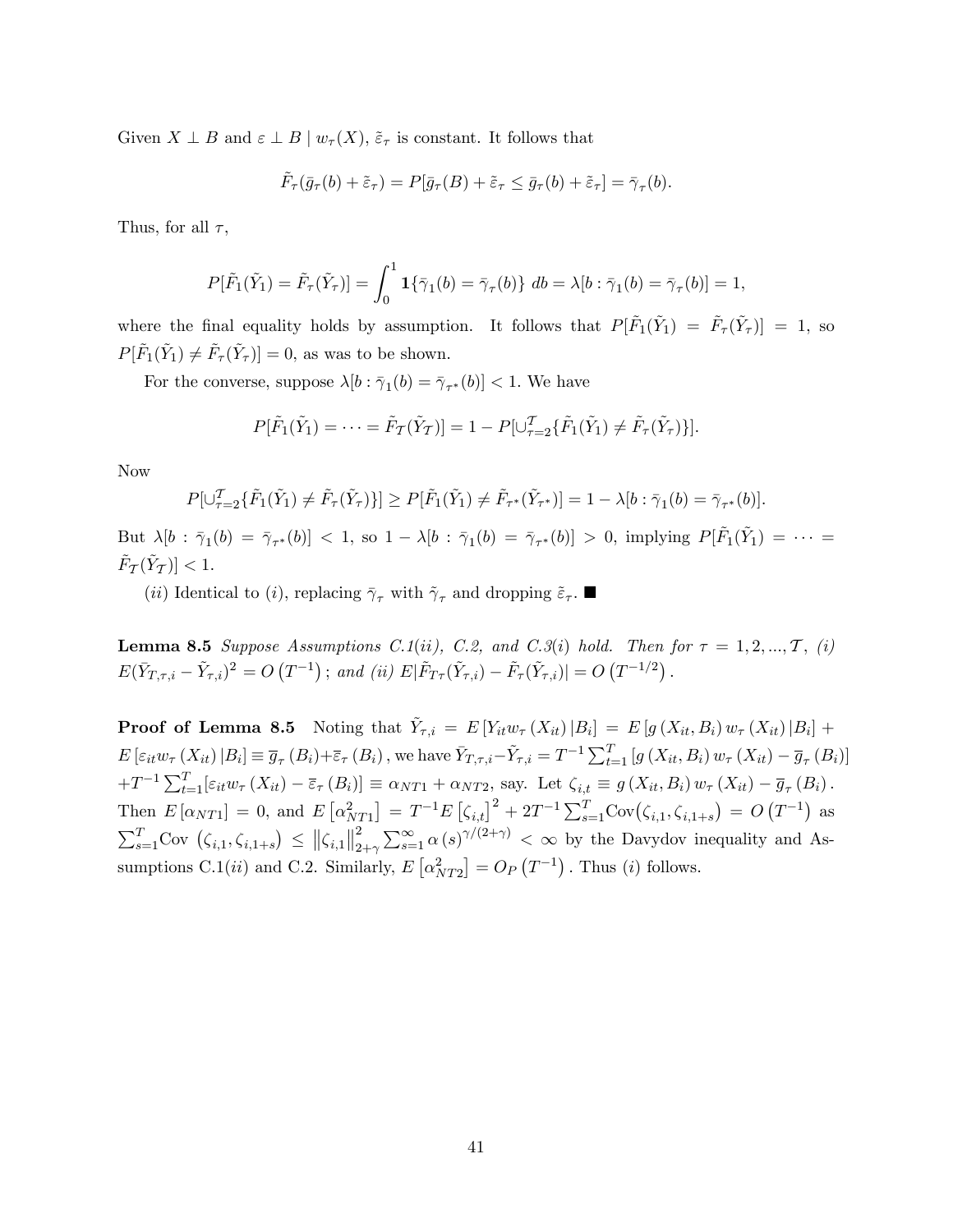For  $(ii)$ , we have

$$
E\left|\tilde{F}_{T\tau}(\tilde{Y}_{\tau,i}) - \tilde{F}_{\tau}(\tilde{Y}_{\tau,i})\right| = \int \left|\tilde{F}_{\tau}(y) - \tilde{F}_{T\tau}(y)\right| \tilde{f}_{\tau}(y) dy
$$
  
\n
$$
= \int \left|E\left[\mathbf{1}\left\{\tilde{Y}_{\tau,i} \leq y\right\} - \mathbf{1}\left\{\bar{Y}_{T,\tau,i} \leq y\right\}\right]\right| \tilde{f}_{\tau}(y) dy
$$
  
\n
$$
\leq \int E\left|\mathbf{1}\left\{\tilde{Y}_{\tau,i} - y \leq 0\right\} - \mathbf{1}\left\{\tilde{Y}_{\tau,i} - y \leq \tilde{Y}_{\tau,i} - \bar{Y}_{T,\tau,i}\right\}\right| \tilde{f}_{\tau}(y) dy
$$
  
\n
$$
\leq \int E\left[\mathbf{1}\left\{|y - \tilde{Y}_{\tau,i}| \leq |\tilde{Y}_{\tau,i} - \bar{Y}_{T,\tau,i}|\right\}\right] \tilde{f}_{\tau}(y) dy
$$
  
\n
$$
= E\left[\tilde{F}_{\tau}\left(\tilde{Y}_{\tau,i} + |\tilde{Y}_{\tau,i} - \bar{Y}_{T,\tau,i}|\right) - \tilde{F}_{\tau}\left(\tilde{Y}_{\tau,i} - |\tilde{Y}_{T,\tau,i}|\right)\right]
$$
  
\n
$$
= 2E\left[\tilde{f}_{\tau}(\tilde{Y}_{\tau,i}^{*})|\tilde{Y}_{\tau,i} - \bar{Y}_{T,\tau,i}|\right]
$$
  
\n
$$
\leq C\left[E(\tilde{Y}_{\tau,i} - \bar{Y}_{T,\tau,i})^{2}\right]^{1/2} = O(T^{-1/2}),
$$

where the first and second inequalities follow from the triangle inequality and the fact  $1 \{z < 0\}$  $1\{z < a\} \leq 1\{|z| < |a|\}$ , respectively; the third equality holds by the Fubini theorem; the next inequality holds by the mean value theorem, where  $\tilde{Y}^*_{\tau,i}$  lies between  $\tilde{Y}_{\tau,i} - |\tilde{Y}_{\tau,i} - \bar{Y}_{T,\tau,i}|$  and  $\tilde{Y}_{\tau,i} + |\tilde{Y}_{\tau,i} - \bar{Y}_{T,\tau,i}|$ ; the last inequality follows from Assumption C.3(*i*) and the Jensen inequality; and the last equality follows from  $(i)$ .

## Proof of Theorems 4.1 and 4.2

We only prove Theorem 4.2. For notational simplicity, we only prove the case where  $\mathcal{T} = 2$ . Let  $\tilde{F}_{T\tau}$  and  $\tilde{f}_{T\tau}$  denote the CDF and PDF of  $\bar{Y}_{T,\tau,i}$ ,  $\tau = 1,2$ , respectively. Let  $\bar{F}_{N,T,\tau}(y) \equiv$ 1  $\frac{1}{N} \sum_{i=1}^{N} \mathbf{1} \{ \tilde{Y}_{\tau,i} \leq y \}.$  Define

$$
\tilde{D}_{NT} \equiv \sum_{i=1}^{N} \left[ \tilde{F}_{N,T,1}(\tilde{Y}_{1,i}) - \tilde{F}_{N,T,2}(\tilde{Y}_{2,i}) \right]^2 \quad \text{and} \quad \bar{D}_{NT} \equiv \sum_{i=1}^{N} \left[ \bar{F}_{N,T,1}(\tilde{Y}_{1,i}) - \bar{F}_{N,T,2}(\tilde{Y}_{2,i}) \right]^2.
$$

We prove Theorem 4.2 by showing that (i)  $\hat{D}_{NT} - \tilde{D}_{NT} = o_P (1)$ ; (ii)  $\tilde{D}_{NT} - \bar{D}_{NT} = o_P (1)$ ; and (*iii*)  $\bar{D}_{NT} - \hat{B}_{NT} - \mu \xrightarrow{d} \sum_{j=1}^{\infty} \lambda_j (\mathcal{Z}_j^2 - 1)$  under  $\tilde{H}_1 (N^{-1/2})$ .

For (*i*), noting that  $a^2 - b^2 = (a - b)^2 + 2(a - b)b$ , we have

$$
\hat{D}_{NT} - \tilde{D}_{NT} = \sum_{i=1}^{N} \left[ \hat{F}_{N,T,1}(\bar{Y}_{T,1,i}) - \hat{F}_{N,T,1}(\tilde{Y}_{1,i}) - \hat{F}_{N,T,2}(\bar{Y}_{T,2,i}) + \hat{F}_{N,T,2}(\tilde{Y}_{2,i}) \right]^2
$$
  
+2
$$
\sum_{i=1}^{N} \left[ \hat{F}_{N,T,1}(\bar{Y}_{T,1,i}) - \hat{F}_{N,T,1}(\tilde{Y}_{1,i}) - \hat{F}_{N,T,2}(\bar{Y}_{T,2,i}) + \hat{F}_{N,T,2}(\tilde{Y}_{2,i}) \right]
$$
  

$$
\times \left[ \hat{F}_{N,T,1}(\tilde{Y}_{1,i}) - \hat{F}_{N,T,2}(\tilde{Y}_{2,i}) \right]
$$
  

$$
\equiv \hat{\vartheta}_{NT1} + 2\hat{\vartheta}_{NT2}
$$
, say.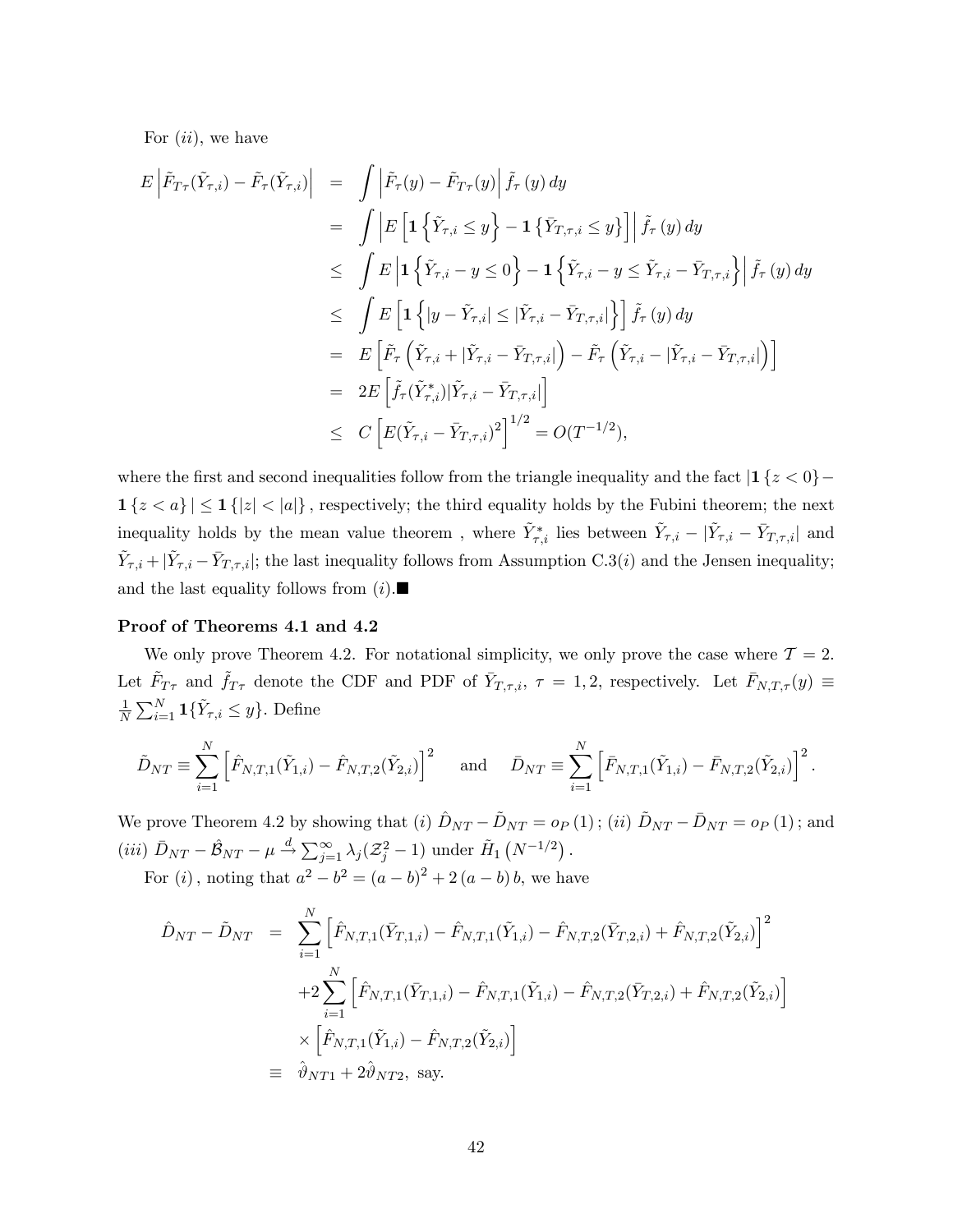By the  $c_r$  inequality,

$$
\hat{\vartheta}_{NT1} \leq 2 \sum_{\tau=1}^{2} \sum_{i=1}^{N} \left[ \frac{1}{N} \sum_{j=1}^{N} \left[ 1 \{ \bar{Y}_{T,\tau,j} \leq \bar{Y}_{T,\tau,i} \} - 1 \{ \bar{Y}_{T,\tau,j} \leq \tilde{Y}_{\tau,i} \} \right] \right]^{2}
$$
\n
$$
\leq 4 \sum_{\tau=1}^{2} \sum_{i=1}^{N} \left[ \frac{1}{N} \sum_{j=1}^{N} \left[ 1 \{ \bar{Y}_{T,\tau,j} \leq \bar{Y}_{T,\tau,i} \} - \tilde{F}_{T\tau} \left( \bar{Y}_{T,\tau,i} \right) - 1 \{ \bar{Y}_{T,\tau,j} \leq \tilde{Y}_{\tau,i} \} + \tilde{F}_{T\tau}(\tilde{Y}_{\tau,i}) \right] \right]^{2}
$$
\n
$$
+ 4 \sum_{\tau=1}^{2} \sum_{i=1}^{N} \left[ \tilde{F}_{T\tau} \left( \bar{Y}_{T,\tau,i} \right) - \tilde{F}_{T\tau}(\tilde{Y}_{\tau,i}) \right]^{2}.
$$

The first term in the last expression is  $o_P(1)$  because by the stochastic equicontinuity (SE) of the empirical process

$$
\eta_{NT}(\cdot) \equiv N^{-1/2} \sum_{j=1}^{N} [\mathbf{1} \{ \bar{Y}_{T,\tau,j} \leq \cdot \} - \tilde{F}_{T\tau}(\cdot)] \tag{22}
$$

and Lemma 8.5(*i*),  $N^{-1/2} \sum_{j=1}^{N} [\mathbf{1} \{ \bar{Y}_{T,\tau,j} \leq \bar{Y}_{T,\tau,i} \} - \tilde{F}_{T\tau}(\bar{Y}_{T,\tau,i}) - \mathbf{1} \{ \bar{Y}_{T,\tau,j} \leq \tilde{Y}_{\tau,i} \} + \tilde{F}_{T\tau}(\tilde{Y}_{\tau,i})] =$  $o_P(1)$  uniformly in i. The second term is  $o_P(1)$  because by Lemma 8.5(ii) and Assumption C.5,  $\sum_{i=1}^{N} [\tilde{F}_{T\tau}(\bar{Y}_{T,\tau,i}) - \tilde{F}_{T\tau}(\tilde{Y}_{\tau,i})]^2 = \sum_{i=1}^{N} \tilde{f}_{T\tau}(\tilde{Y}_{\tau,i}^*)^2 (\bar{Y}_{T,\tau,i} - \tilde{Y}_{\tau,i})^2 \leq C \sum_{i=1}^{N} (\bar{Y}_{T,\tau,i} - \tilde{Y}_{\tau,i})^2 =$  $O_P(NT^{-1}) = o_P(1)$ , provided  $\tilde{f}_{T\tau}$  is uniformly bounded for sufficiently large T, where  $\tilde{Y}_{\tau,i}^*$  lies between  $\tilde{Y}_{\tau,i}$  and  $\bar{Y}_{T,\tau,i}$ . By the strong law of large number for strong mixing processes (e.g., Corollary 3.48 of White (2001)),  $\bar{Y}_{T,\tau,i} - \tilde{Y}_{\tau,i} = o_{a.s.}(1)$  under Assumptions C.1(*ii*) and C.2. This implies that as  $T \to \infty$ , the limiting support of  $\bar{Y}_{T,\tau,i}$  will coincide with that of  $\tilde{Y}_{\tau,i}$ . By the continuity of  $\bar{g}_{\tau}$  in Assumption C.3(*ii*), the support of  $\tilde{Y}_{\tau,i}$  is compact. This implies that for sufficiently large T, with probability 1 the support of  $\bar{Y}_{T,\tau,i}$  is also compact, so that  $\tilde{f}_{T\tau}$  is uniformly continuous on this support and must be bounded.

Let  $\beta_{1\tau, i j} = \mathbf{1} \{ \bar{Y}_{T,\tau, j} \leq \bar{Y}_{T,\tau, i} \} - \tilde{F}_{T\tau} \left( \bar{Y}_{T,\tau, i} \right) - \mathbf{1} \{ \bar{Y}_{T,\tau, j} \leq \tilde{Y}_{\tau, i} \} + \tilde{F}_{T\tau} (\tilde{Y}_{\tau, i}) \text{ and } \beta_{2\tau, i} =$  $\tilde{F}_{T\tau}(\bar{Y}_{T,\tau,i}) - \tilde{F}_{T\tau}(\tilde{Y}_{\tau,i})$  for  $\tau = 1, 2$  and  $i, j = 1, ..., N$ . Let  $\beta_{3,ij} = \mathbf{1}\{\bar{Y}_{T,1,j} \leq \tilde{Y}_{1,i}\} - \tilde{F}_{T1}(\tilde{Y}_{1,i})$  $1{\{\bar{Y}_{T,2,j} \le \tilde{Y}_{2,i}\}} + \tilde{F}_{T2}(\tilde{Y}_{2,i}), \text{ and } \beta_{4,i} = \tilde{F}_{T1}(\tilde{Y}_{1,i}) - \tilde{F}_{T2}(\tilde{Y}_{2,i}).$  Analogously to the proof of Lemma 8.5 and by the triangle and  $c_r$  inequalities, we can show that uniformly in  $i, j = 1, ..., N$ ,

$$
E|\beta_{1\tau,ij}| \le E|\mathbf{1}\{\bar{Y}_{T,\tau,j} \le \bar{Y}_{T,\tau,i}\} - \mathbf{1}\{\bar{Y}_{T,\tau,j} \le \tilde{Y}_{\tau,i}\}| + E|\tilde{F}_{T\tau}\left(\bar{Y}_{T,\tau,i}\right) - \tilde{F}_{T\tau}(\tilde{Y}_{\tau,i})| = O(T^{-1/2}), \tag{23}
$$

and

$$
E(\beta_{4,i}^2) \leq 4 \sum_{\tau=1}^2 E\{[\tilde{F}_{T\tau}(\tilde{Y}_{\tau,i}) - \tilde{F}_{\tau}(\tilde{Y}_{\tau,i})]^2\} + 2E\{[\tilde{F}_1(\tilde{Y}_{1,i}) - \tilde{F}_2(\tilde{Y}_{2,i})]^2\}
$$
  
=  $O(T^{-1} + N^{-1})$  under  $\tilde{H}_1(N^{-1/2})$ . (24)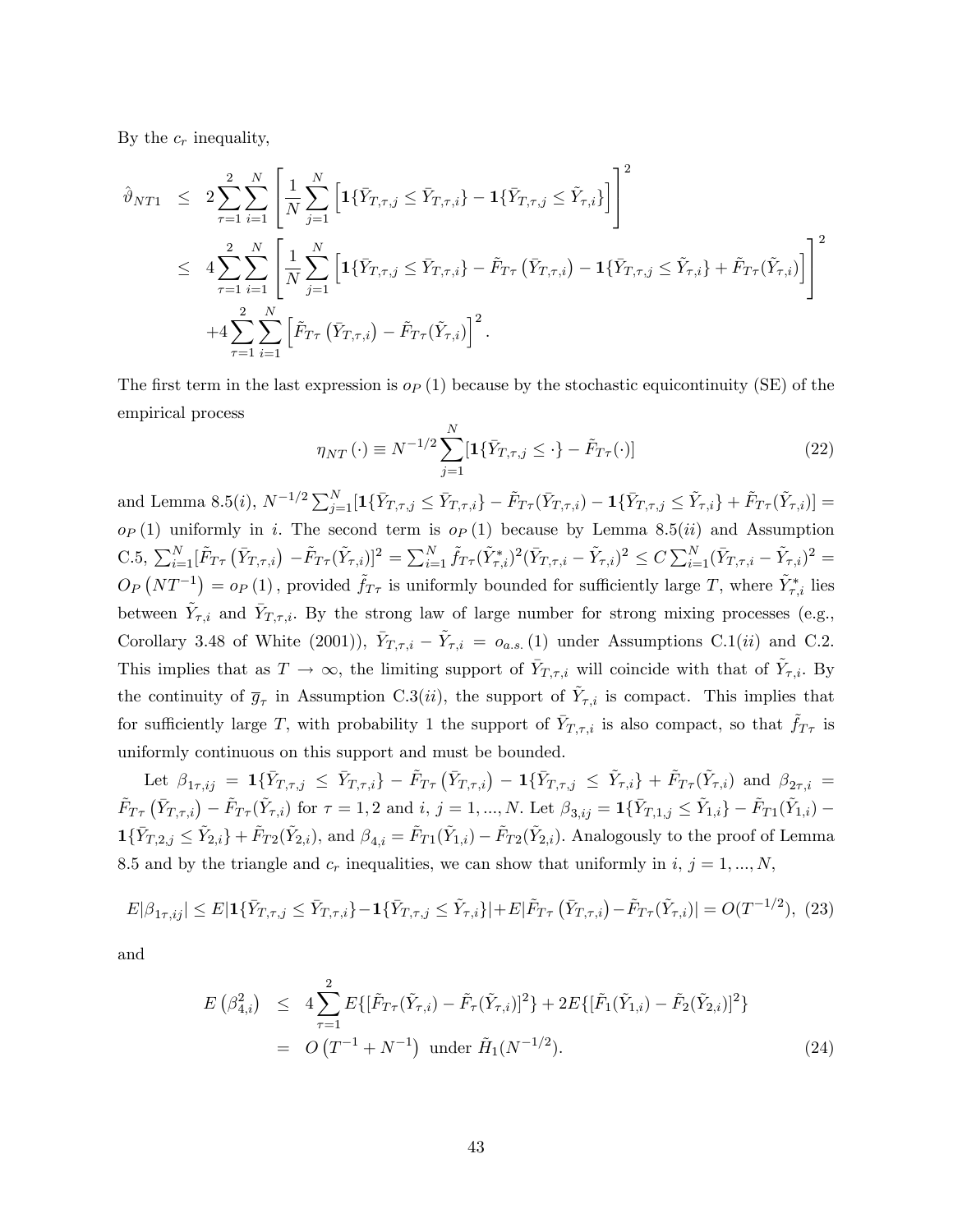Now decompose  $\hat{\vartheta}_{NT2}$  as follows

$$
\hat{\vartheta}_{NT2} = N^{-2} \sum_{i=1}^{N} \sum_{j=1}^{N} \sum_{k=1}^{N} (\beta_{11,ij} - \beta_{12,ij} + \beta_{21,i} - \beta_{22,i}) (\beta_{3,ik} - \beta_{4,i})
$$
  
\n
$$
= N^{-2} \sum_{i=1}^{N} \sum_{j=1}^{N} \sum_{k=1}^{N} (\beta_{11,ij} - \beta_{12,ij}) \beta_{3,ik} + N^{-1} \sum_{i=1}^{N} \sum_{k=1}^{N} (\beta_{21,i} - \beta_{22,i}) \beta_{3,ik}
$$
  
\n
$$
-N^{-1} \sum_{i=1}^{N} \sum_{j=1}^{N} (\beta_{11,ij} - \beta_{12,ij}) \beta_{4,i} - \sum_{i=1}^{N} (\beta_{21,i} - \beta_{22,i}) \beta_{4,i}
$$
  
\n
$$
\equiv \hat{\vartheta}_{NT2,1} + \hat{\vartheta}_{NT2,2} - \hat{\vartheta}_{NT2,3} - \hat{\vartheta}_{NT2,4}, \text{ say.}
$$

Let  $\hat{\vartheta}_{NT2,1\tau} = N^{-2} \sum_{i=1}^{N} \sum_{j=1}^{N} \sum_{k=1}^{N} \beta_{1\tau,ij} \beta_{3,ik}$  for  $\tau = 1,2$ . It is easy to show that  $\hat{\vartheta}_{NT2,1\tau} =$  $\theta_{NT2,1\tau} + o_P(1)$  under  $\tilde{H}_1(N^{-1/2})$  , where  $\theta_{NT2,1\tau} = N^{-2} \sum_{i=1}^N \sum_{j \neq i}^N \sum_{k \neq j,i}^N \beta_{1\tau,ij} \beta_{3,ik}$ . Note that  $E(\theta_{NT2.1\tau}) = 0$ , and

$$
E[\theta_{NT2,1\tau}^2] = N^{-4} \sum_{i=1}^N \sum_{j \neq i}^N \sum_{k \neq j,i}^N \sum_{i'=1}^N \sum_{j' \neq i'}^N \sum_{k \neq j',i'}^N E\left[\beta_{1\tau,ij}\beta_{3,ik}\beta_{1\tau,i'j'}\beta_{3,i'k'}\right].
$$

If there are five or six distinct indices among  $\{i, j, k, i', j', k'\}$ , then the corresponding terms in the above summation drop out. For all other cases, it is straightforward to bound  $|E[\beta_{1\tau,ij}\beta_{3,ik}\beta_{1\tau,i'j'}\rangle]$  $\beta_{3,i'k'}$ ] by a proportion of  $E|\beta_{1\tau,ij}| = O(T^{-1/2})$  by the uniform boundedness of  $\beta_{1\tau,ij}$  and  $\beta_{3,ik'}$ and (23). It follows that  $E[\theta_{NT2,1\tau}^2] = O(T^{-1/2} + N^{-1})$  and  $\hat{\vartheta}_{NT2,1\tau} = o_P(1)$ . Then  $\hat{\vartheta}_{NT2,1} =$  $\hat{\vartheta}_{NT2,11} - \hat{\vartheta}_{NT2,12} = o_P (1)$ . Similarly, we can show that  $\hat{\vartheta}_{NT2,2} = o_P (1)$ .

Let  $\hat{\vartheta}_{NT2,3\tau} = N^{-1} \sum_{i=1}^{N} \sum_{j=1}^{N} \beta_{1\tau,ij} \beta_{4,i}$  for  $\tau = 1,2$ . Then we can show that  $\hat{\vartheta}_{NT2,3\tau} =$  $\theta_{NT2,3\tau} + O_P(N^{-1/2})$  under  $H_1(N^{-1/2})$ , where  $\theta_{NT2,3\tau} = N^{-1} \sum_{i=1}^{N} \sum_{j \neq i}^{N} \beta_{1\tau,ij} \beta_{4,i}$ . Note that  $E[\theta_{NT2,3\tau}] = 0$  and

$$
E[\theta_{NT2,3\tau}^{2}] = N^{-2} \sum_{i=1}^{N} \sum_{i'\neq i}^{N} \sum_{j\neq i,i'}^{N} E\left[\beta_{1\tau,ij}\beta_{4,i}\beta_{1\tau,i'j}\beta_{4,i'}\right]
$$
  
+N^{-2} \sum\_{i=1}^{N} \sum\_{j\neq i}^{N} E\left[\beta\_{1\tau,ij}\beta\_{4,i}\beta\_{1\tau,ji}\beta\_{4,j} + (\beta\_{1\tau,ij}\beta\_{4,i})^{2}\right]

:

It is straightforward to show that the last term is  $O(T^{-1/2})$  under  $H_1(N^{-1/2})$ . We can bound the first term by

$$
N^{-2} \sum_{i=1}^{N} \sum_{i' \neq i}^{N} \sum_{j \neq i, i'}^{N} \left[ E(\beta_{1\tau, ij}^2 \beta_{1\tau, i'j}^2) \right]^{1/2} \left[ E(\beta_{4,i}^2) E(\beta_{4,i'}^2) \right]^{1/2}
$$
  
 
$$
\leq CN \sup_{i,j} \left\{ E \left| \beta_{1\tau, ij} \right| \right\}^{1/2} E(\beta_{4,1}^2) = O(N) O(T^{-1/4}) O(T^{-1} + N^{-1}) = o(1).
$$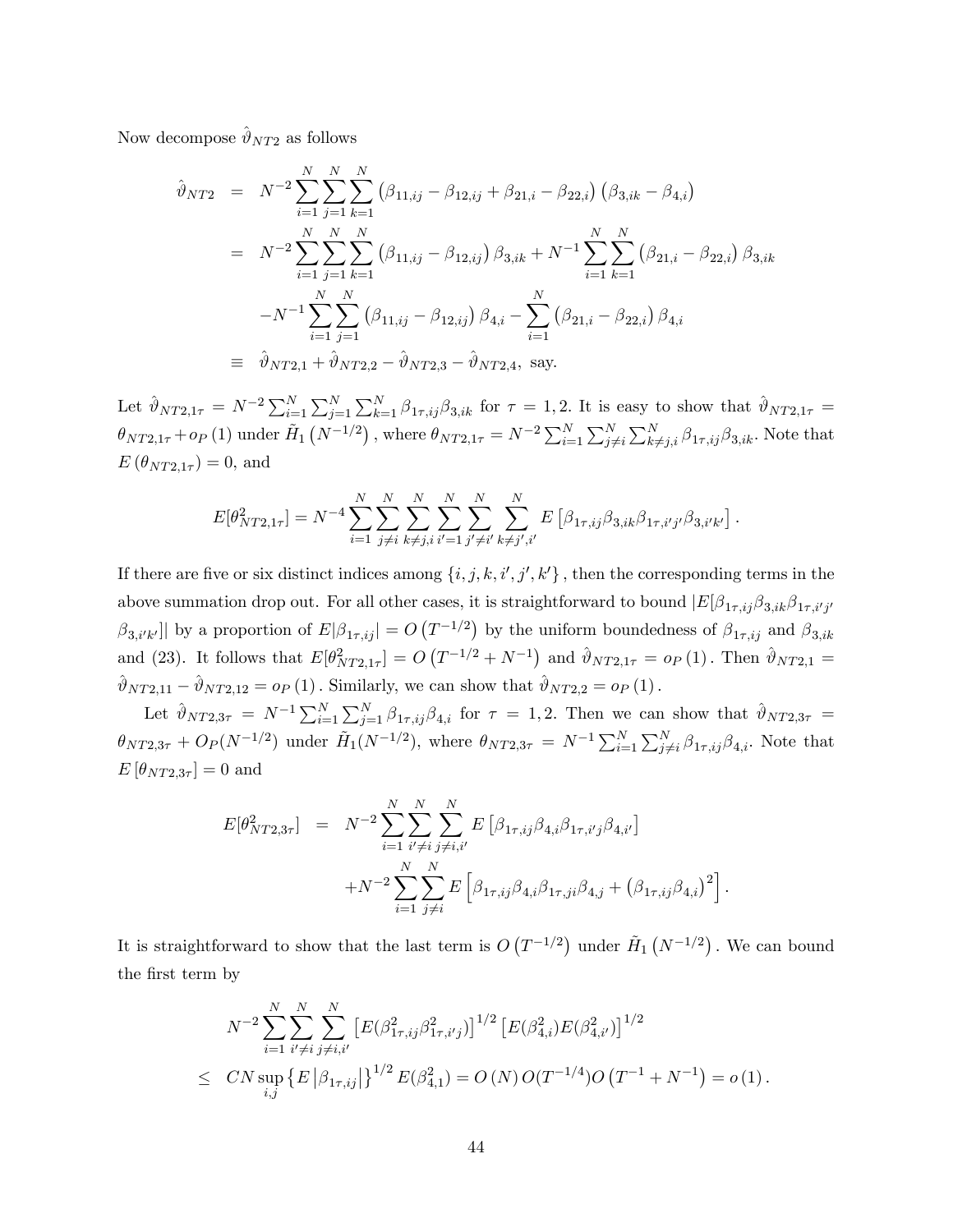It follows that  $\theta_{NT2,3\tau} = o_P (1)$  and  $\hat{\vartheta}_{NT2,3\tau} = \hat{\vartheta}_{NT2,31} - \hat{\vartheta}_{NT2,32} = o_P (1)$ . Similarly,

$$
E|\hat{\vartheta}_{NT2,4}| \leq \sum_{i=1}^{N} E |(\beta_{21,i} - \beta_{22,i}) \beta_{4,i}| \leq N \left\{ E (\beta_{21,i} - \beta_{22,i})^2 \right\}^{1/2} \left\{ E (\beta_{4,i}^2) \right\}^{1/2}
$$
  
=  $N O(T^{-1/2}) O(T^{-1/2} + N^{-1/2}) = o(1).$ 

Consequently  $\hat{\vartheta}_{NT2,4} = o_P (1)$ . Thus,  $\hat{\vartheta}_{NT2} = o_P (1)$ .

For  $(ii)$ , decompose  $\tilde{D}_{NT} - \bar{D}_{NT}$  as follows:

$$
\tilde{D}_{NT} - \bar{D}_{NT} = \sum_{i=1}^{N} \left[ \hat{F}_{N,T,1}(\tilde{Y}_{1,i}) - \bar{F}_{N,T,1}(\tilde{Y}_{1,i}) - \hat{F}_{N,T,2}(\tilde{Y}_{2,i}) + \bar{F}_{N,T,2}(\tilde{Y}_{2,i}) \right]^2
$$
  
+2
$$
\sum_{i=1}^{N} \left[ \hat{F}_{N,T,1}(\tilde{Y}_{1,i}) - \bar{F}_{N,T,1}(\tilde{Y}_{1,i}) - \hat{F}_{N,T,2}(\tilde{Y}_{2,i}) + \bar{F}_{N,T,2}(\tilde{Y}_{2,i}) \right]
$$
  

$$
\times \left[ \bar{F}_{N,T,1}(\tilde{Y}_{1,i}) - \bar{F}_{N,T,2}(\tilde{Y}_{2,i}) \right]
$$
  

$$
\equiv \tilde{\vartheta}_{NT1} + 2\tilde{\vartheta}_{NT2}, \text{ say.}
$$

Note that  $\tilde{\vartheta}_{NT1} \leq 2 \sum_{\tau=1}^{2} \sum_{i=1}^{N} \left[ N^{-1} \sum_{j=1}^{N} [\mathbf{1} \{ \bar{Y}_{T,\tau,j} \leq \tilde{Y}_{\tau,i} \} - \mathbf{1} \{ \tilde{Y}_{\tau,j} \leq \tilde{Y}_{\tau,i} \} ] \right]^2 = 2 \sum_{\tau=1}^{2} \vartheta_{\tau}$  $+O_P\left(N^{-1}\right)$ , where  $\vartheta_{\tau} = N^{-2}\sum_{i=1}^N\left[\sum_{j\neq i}^N[{\bf 1}\{\bar{Y}_{T,\tau,j}\leq \tilde{Y}_{\tau,i}\} - {\bf 1}\{\tilde{Y}_{\tau,j}\leq \tilde{Y}_{\tau,i}\}]\right]^2$ . Further,

$$
\vartheta_{\tau} = N^{-2} \sum_{i=1}^{N} \sum_{j \neq i}^{N} \sum_{k \neq i,j}^{N} [\mathbf{1} \{\bar{Y}_{T,\tau,j} \leq \tilde{Y}_{\tau,i}\} - \mathbf{1} \{\tilde{Y}_{\tau,j} \leq \tilde{Y}_{\tau,i}\}] [\mathbf{1} \{\bar{Y}_{T,\tau,k} \leq \tilde{Y}_{\tau,i}\} - \mathbf{1} \{\tilde{Y}_{\tau,k} \leq \tilde{Y}_{\tau,i}\}]
$$

$$
+ N^{-2} \sum_{i=1}^{N} \sum_{j \neq i}^{N} [\mathbf{1} \{\bar{Y}_{T,\tau,j} \leq \tilde{Y}_{\tau,i}\} - \mathbf{1} \{\tilde{Y}_{\tau,j} \leq \tilde{Y}_{\tau,i}\}]^{2} = \vartheta_{\tau 1} + \vartheta_{\tau 2}, \text{ say.}
$$

By the proof of Lemma 8.5(ii), we can show that  $E(\vartheta_{\tau1}) = O(N/T) = o(1)$  and  $E(\vartheta_{\tau2}) =$  $O(T^{-1/2}) = o(1)$ . It follows that  $E |\vartheta_{\tau}| = E(\vartheta_{\tau 1}) + E(\vartheta_{\tau 2}) = o(1)$ . So  $\vartheta_{\tau} = o_P(1)$  by the Markov inequality, and  $\tilde{\vartheta}_{NT1} = o_P(1)$ . Analogous to the determination of the probability order of  $\hat{\vartheta}_{NT2}$ , we can show that  $\tilde{\vartheta}_{NT2} = o_P (1)$ . Consequently,  $\tilde{D}_{NT} - \bar{D}_{NT} = o_P (1)$ .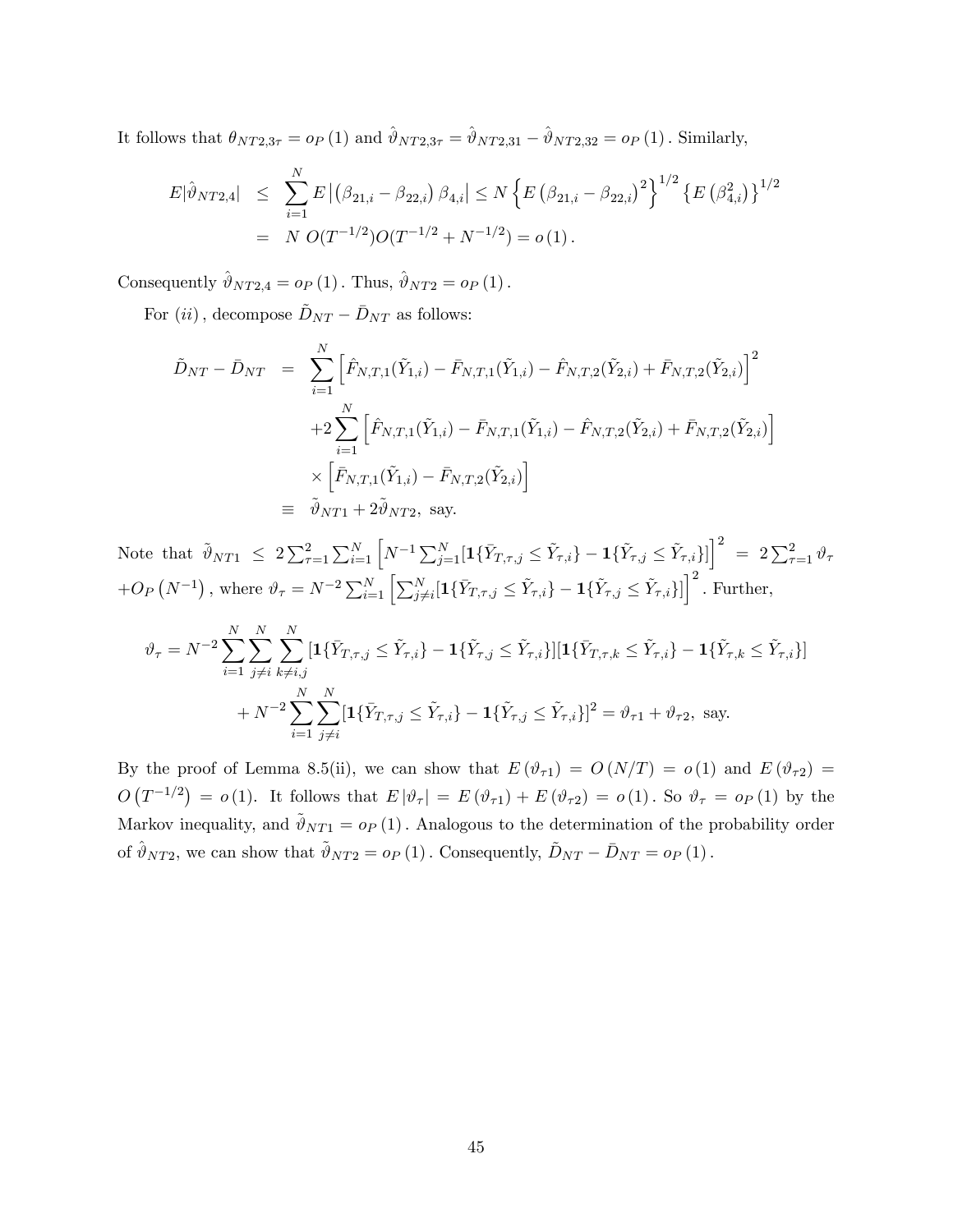Now, we show  $(iii)$ . Decompose  $\bar{D}_{NT}$  as follows

$$
\begin{split}\n\bar{D}_{NT} &= \sum_{i=1}^{N} \left[ \bar{F}_{N,T,1}(\tilde{Y}_{1,i}) - \bar{F}_{N,T,2}(\tilde{Y}_{2,i}) \right]^2 \\
&= \sum_{i=1}^{N} \left\{ \left[ \bar{F}_{N,T,1}(\tilde{Y}_{1,i}) - \tilde{F}_{1}(\tilde{Y}_{1,i}) - \bar{F}_{N,T,2}(\tilde{Y}_{2,i}) + \tilde{F}_{2}(\tilde{Y}_{2,i}) \right] + \left[ \tilde{F}_{1}(\tilde{Y}_{1,i}) - \tilde{F}_{2}(\tilde{Y}_{2,i}) \right] \right\}^2 \\
&= \sum_{i=1}^{N} \left[ \tilde{F}_{1}(\tilde{Y}_{1,i}) - \tilde{F}_{2}(\tilde{Y}_{2,i}) \right]^2 \\
&+ \sum_{i=1}^{N} \left[ \bar{F}_{N,T,1}(\tilde{Y}_{1,i}) - \tilde{F}_{1}(\tilde{Y}_{1,i}) - \bar{F}_{N,T,2}(\tilde{Y}_{2,i}) + \tilde{F}_{2}(\tilde{Y}_{2,i}) \right]^2 \\
&+ 2 \sum_{i=1}^{N} \left[ \bar{F}_{N,T,1}(\tilde{Y}_{1,i}) - \tilde{F}_{1}(\tilde{Y}_{1,i}) - \bar{F}_{N,T,2}(\tilde{Y}_{2,i}) + \tilde{F}_{2}(\tilde{Y}_{2,i}) \right] \left[ \tilde{F}_{1}(\tilde{Y}_{1,i}) - \tilde{F}_{2}(\tilde{Y}_{2,i}) \right] \\
&= \bar{D}_{NT1} + \bar{D}_{NT2} + 2\bar{D}_{NT3}.\n\end{split} \tag{25}
$$

By the weak law of large numbers,  $\bar{D}_{NT1} \stackrel{P}{\rightarrow} \mu$  under  $\tilde{H}_1(N^{-1/2})$ . Let  $\xi_i \equiv (\tilde{Y}_{1,i}, \tilde{Y}_{2,i})'$  and  $\psi\left(\xi_i,\xi_j\right) \equiv \mathbf{1}\{\tilde{Y}_{1,j} \leq \tilde{Y}_{1,i}\} - \tilde{F}_1(\tilde{Y}_{1,i}) - \mathbf{1}\{\tilde{Y}_{2,j} \leq \tilde{Y}_{2,i}\} + \tilde{F}_2(\tilde{Y}_{2,i}).$  Then

$$
\bar{D}_{NT2} = N^{-2} \sum_{i=1}^{N} \left[ \sum_{j=1}^{N} \psi \left( \xi_{T,i}, \xi_{T,j} \right) \right]^2
$$
\n
$$
= N^{-2} \sum_{i=1}^{N} \sum_{j \neq i}^{N} \sum_{k \neq j,i}^{N} \psi \left( \xi_{T,i}, \xi_{T,j} \right) \psi \left( \xi_{T,i}, \xi_{T,k} \right) + N^{-2} \sum_{i=1}^{N} \sum_{j \neq i}^{N} \psi \left( \xi_{T,i}, \xi_{T,j} \right)^2
$$
\n
$$
+ 2N^{-2} \sum_{i=1}^{N} \sum_{j \neq i}^{N} \psi \left( \xi_{T,i}, \xi_{T,i} \right) \psi \left( \xi_{T,i}, \xi_{T,j} \right) + N^{-2} \sum_{i=1}^{N} \psi \left( \xi_{T,i}, \xi_{T,i} \right)^2
$$
\n
$$
\equiv V_{NT} + \mathcal{B}_{NT} + 2R_{NT1} + R_{NT2}, \text{ say.}
$$

Let  $\bar{\psi}(\xi_i, \xi_j, \xi_k) \equiv [\psi(\xi_i, \xi_j) \psi(\xi_i, \xi_k) + \psi(\xi_j, \xi_i) \psi(\xi_j, \xi_k) + \psi(\xi_k, \xi_i) \psi(\xi_k, \xi_j)]/3$ . Then

$$
V_{NT} = 6N^{-2} \sum_{1 \le i < j < k \le N} \bar{\psi} \left( \xi_i, \xi_j, \xi_k \right) = \frac{(N-1)(N-2)}{N} \bar{V}_{NT},
$$

where  $\bar{V}_{NT} \equiv \frac{6}{N(N-1)}$  $N(N-1)(N-2)$  $\sum_{1 \leq i < j < k \leq N} \bar{\psi} (\xi_i, \xi_j, \xi_k)$ . By the Hoeffding decomposition,  $\bar{V}_{NT}$  =  $3H_{NT}^{(2)} + H_{NT}^{(3)}$ , where

$$
H_{NT}^{(2)} \equiv \frac{2}{N(N-1)} \sum_{1 \le i < j \le N} \bar{\psi}_2 \left( \xi_i, \xi_j \right), \ H_{NT}^{(3)} \equiv \frac{6}{N(N-1)(N-2)} \sum_{1 \le i < j < k \le N} \bar{\psi}_3 \left( \xi_i, \xi_j, \xi_k \right),
$$

 $\bar{\psi}_2 (\xi_i, \xi_j) \equiv \frac{1}{3}$  $\frac{1}{3}\int \psi(\xi,\xi_i)\,\psi\left(\xi,\xi_j\right)\tilde{F}\left(d\xi\right),\,\bar{\psi}_3\left(\xi_i,\xi_j,\xi_k\right)\,\equiv\,\bar{\psi}\left(\xi_i,\xi_j,\xi_k\right)\,-\,\bar{\psi}_2\left(\xi_i,\xi_j\right)\,-\,\bar{\psi}_2\left(\xi_i,\xi_k\right)$  $-\bar{\psi}_2(\xi_j, \xi_k)$ , and  $\tilde{F}$  denotes the CDF of  $\xi_i$ . It is standard to show that  $H_{NT}^{(3)} = O_P(N^{-3/2})$ .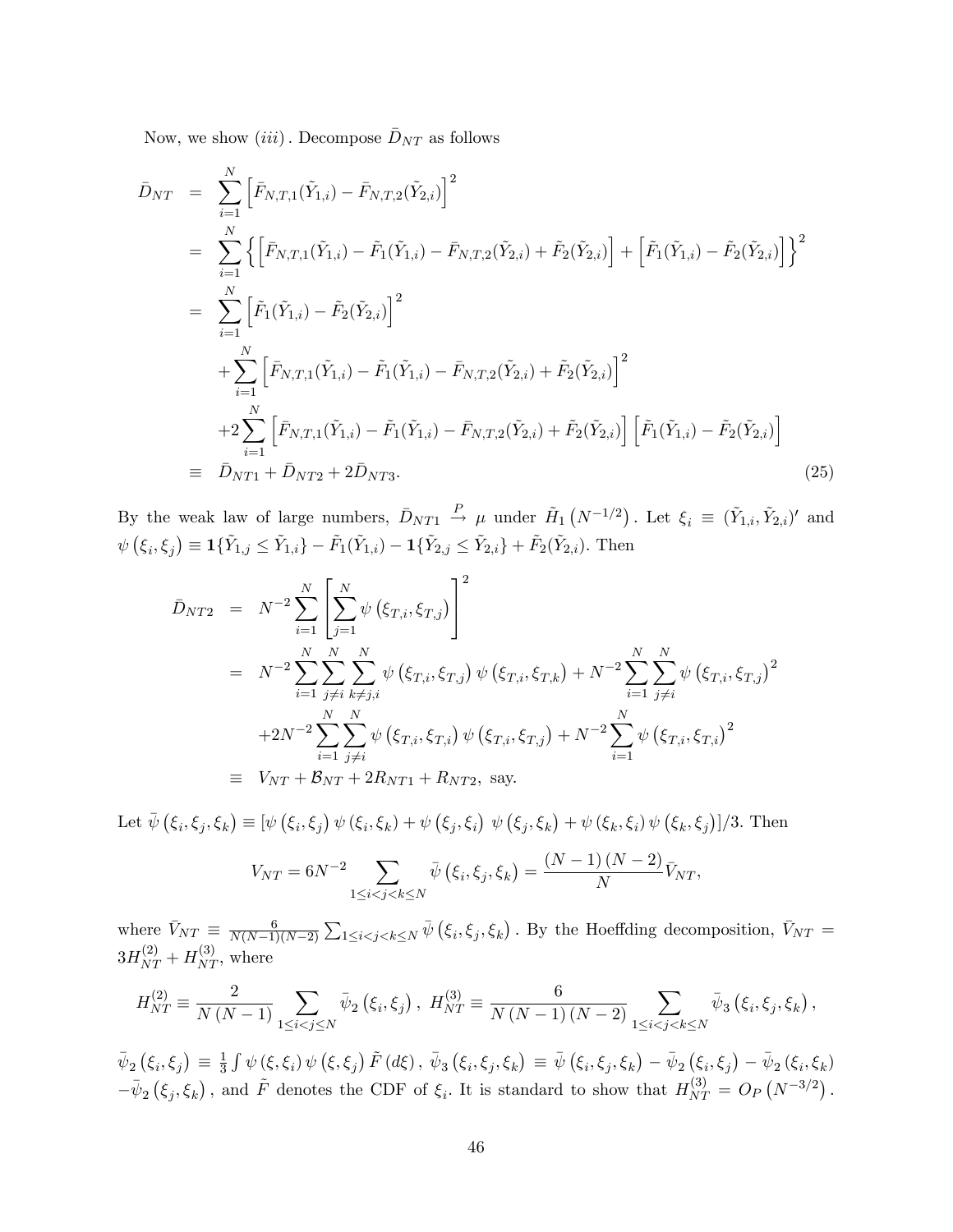Thus,  $V_{NT} = \{1 + o(1)\} \mathcal{H}_{NT} + O_P(N^{-1/2}),$  where

$$
\mathcal{H}_{NT} \equiv \frac{2}{N} \sum_{1 \le i < j \le N} \int \psi \left( \xi, \xi_i \right) \psi \left( \xi, \xi_j \right) \tilde{F} \left( d\xi \right)
$$

is a second order degenerate U-statistic. By Serfling  $(1980, p.194)$  or Proposition 5.2 of Chen and White (1998),  $\mathcal{H}_{NT} \stackrel{d}{\rightarrow} \sum_{j=1}^{\infty} \lambda_j (\mathcal{Z}_j^2 - 1)$  where  $\{\mathcal{Z}_j\}$  is a sequence of IID  $N(0, 1)$  random variables, and  $\{\lambda_j\}$  is the sequence of nonzero eigenvalues for  $\int \psi(\xi, u) \psi(\xi, v) \tilde{F}(d\xi)$ . Next,  $R_{NT1} = N^{-2} \sum_{i=1}^{N} \sum_{j \neq i}^{N} \psi(\xi_i, \xi_i) \psi(\xi_i, \xi_j) = O_P(T^{-1/2}), \text{ and } R_{NT2} = N^{-2} \sum_{i=1}^{N} \psi(\xi_i, \xi_i)^2 =$  $O_P(N^{-1}T^{-1}) = o_P(1)$ . Consequently  $\bar{D}_{NT2} - B_{NT} \xrightarrow{d} \sum_{j=1}^{\infty} \lambda_j$  $\mathcal{Z}_j^2-1\Big).$ 

Letting  $\chi(\xi_i, \xi_j) = [\mathbf{1}\{\tilde{Y}_{1,j} \leq \tilde{Y}_{1,i}\} - \tilde{F}_1(\tilde{Y}_{1,i}) - \mathbf{1}\{\tilde{Y}_{2,j} \leq \tilde{Y}_{2,i}\} + \tilde{F}_2(\tilde{Y}_{2,i})] \delta_{N,1,2}(\tilde{Y}_{1,i}, \tilde{Y}_{2,i}),$  we have

$$
\bar{D}_{NT3} = N^{-3/2} \sum_{i=1}^{N} \sum_{j \neq i}^{N} \chi(\xi_i, \xi_j) + N^{-3/2} \sum_{i=1}^{N} \chi(\xi_i, \xi_i).
$$

It is easy to show that the second term is  $O_P(N^{-1/2})$ . Let  $R_N = N^{-3/2} \sum_{i=1}^N \sum_{j \neq i}^N \chi(\xi_i, \xi_j)$ . Then  $E(R_N) = 0$  and by the Hölder and  $c_r$  inequalities,

$$
E(R_N^2) = N^{-3} \sum_{i=1}^N \sum_{i'=1}^N \sum_{j\neq i,i'}^N E[\chi(\xi_i, \xi_j) \chi(\xi_{i'}, \xi_j)] + O(N^{-1})
$$
  
\n
$$
\leq N^{-2} \sum_{i=1}^N \sum_{j\neq i}^N E[\chi(\xi_i, \xi_j)^2] + O(N^{-1})
$$
  
\n
$$
\leq 2N^{-2} \sum_{i=1}^N \sum_{j\neq i}^N E\left\{ \left[ \mathbf{1} \{\tilde{Y}_{1,j} \leq \tilde{Y}_{1,i} \} - \mathbf{1} \{\tilde{Y}_{2,j} \leq \tilde{Y}_{2,i} \} \right]^2 \delta_{N,1,2}^2(\tilde{Y}_{1,i}, \tilde{Y}_{2,i}) \right\}
$$
  
\n
$$
+ 2N^{-2} \sum_{i=1}^N \sum_{j\neq i}^N E\left\{ \left[ \tilde{F}_1(\tilde{Y}_{1,i}) - \tilde{F}_2(\tilde{Y}_{2,i}) \right]^2 \delta_{N,1,2}^2(\tilde{Y}_{1,i}, \tilde{Y}_{2,i}) \right\} + O(N^{-1})
$$
  
\n
$$
\equiv 2R_{N1} + 2R_{N2} + O(N^{-1}), \text{ say.}
$$

By the dominated convergence theorem (DCT),  $R_{N2} = o(1)$  as  $[\tilde{F}_1(\tilde{Y}_{1,i}) - \tilde{F}_2(\tilde{Y}_{2,i})]^2 \delta_{N,1,2}^2(\tilde{Y}_{1,i}, \tilde{Y}_{2,i}) \rightarrow$ 0 a.s. under  $\tilde{H}_1(N^{-1/2})$  . For  $R_{N1}$ , we have

$$
R_{N1} \leq E \left[ \left| \mathbf{1} \{\tilde{Y}_{1,2} \leq \tilde{Y}_{1,1} \} - \mathbf{1} \{\tilde{Y}_{2,2} \leq \tilde{Y}_{2,1} \} | \delta_{N,1,2}^2(\tilde{Y}_{1,1}, \tilde{Y}_{2,1}) \right] \right]
$$
  
\n
$$
= E \left[ \left| \mathbf{1} \{\tilde{F}_1(\tilde{Y}_{1,2}) \leq \tilde{F}_1(\tilde{Y}_{1,1}) \} - \mathbf{1} \{\tilde{F}_2(\tilde{Y}_{2,2}) \leq \tilde{F}_2(\tilde{Y}_{2,1}) \} | \delta_{N,1,2}^2(\tilde{Y}_{1,1}, \tilde{Y}_{2,1}) \right] \right]
$$
  
\n
$$
\leq E \left[ \mathbf{1} \{ |\tilde{F}_1(\tilde{Y}_{1,2}) - \tilde{F}_1(\tilde{Y}_{1,1}) | \leq |\alpha_N| \} \delta_{N,1,2}^2(\tilde{Y}_{1,1}, \tilde{Y}_{2,1}) \right]
$$
  
\n
$$
\to 0,
$$

where  $\alpha_N = \tilde{F}_1(\tilde{Y}_{1,2}) - \tilde{F}_2(\tilde{Y}_{2,2}) - \tilde{F}_1(\tilde{Y}_{1,1}) + \tilde{F}_2(\tilde{Y}_{2,1}) = N^{-1/2} [\delta_{N,1,2}(\tilde{Y}_{1,2}, \tilde{Y}_{2,2}) + \delta_{N,1,2}(\tilde{Y}_{1,1}, \tilde{Y}_{2,1})];$ the third line follows from the fact that  $|1\{z \le 0\} - 1\{z \le a\}| \le 1\{|z| \le |a|\}$ ; and the last line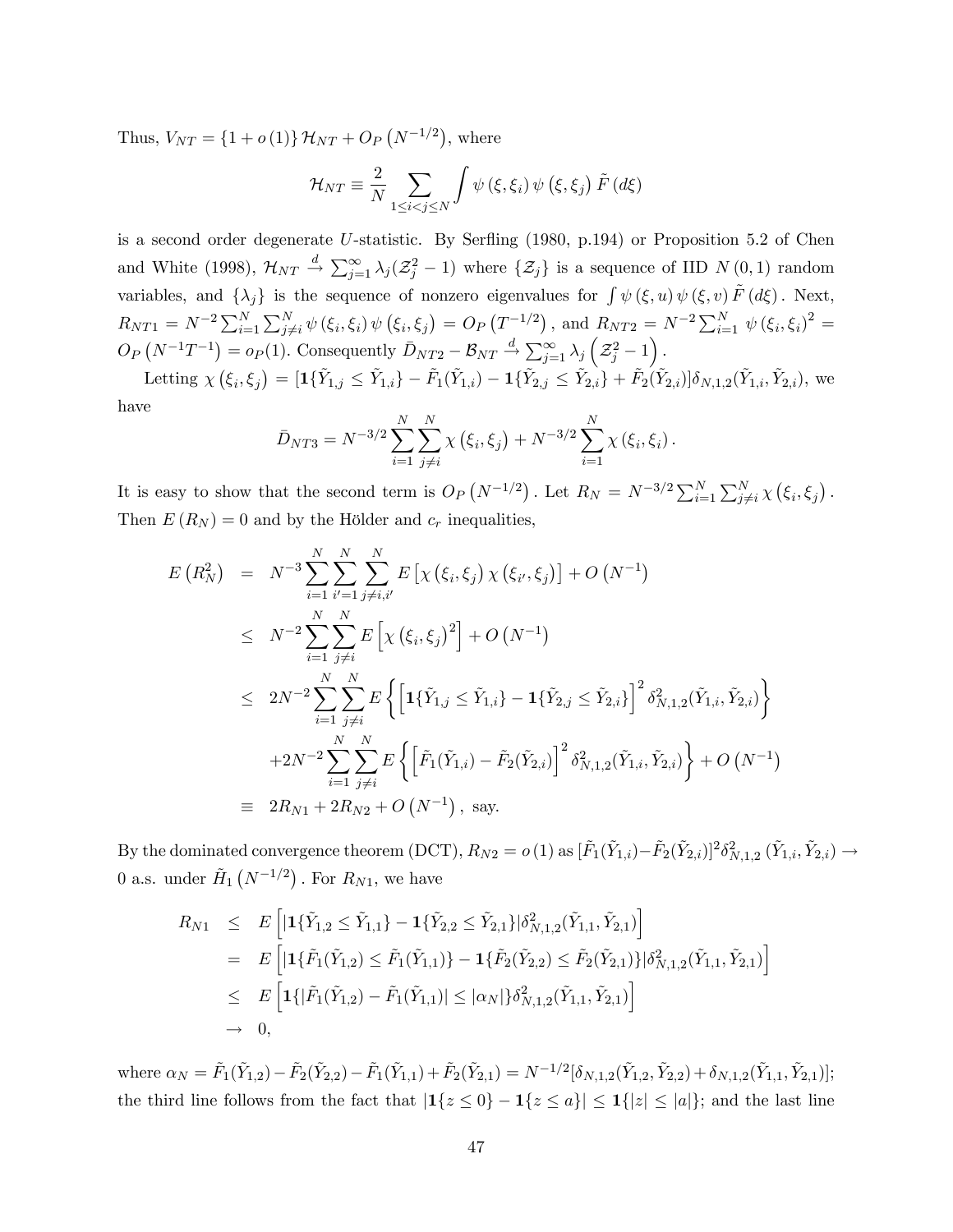follows from the DCT. Consequently,  $R_N = o_P(1)$  by the Chebyshev inequality and  $\bar{D}_{NT3} =$  $o_P(1)$ . We complete the proof of *(iii)* by noting that  $\hat{\mathcal{B}}_{NT} - \mathcal{B}_{NT} = o_P (1)$  under  $\tilde{H}_1 (N^{-1/2})$ follows easily.  $\blacksquare$ 

## Proof of Theorems 4.3

Again, we focus on the case  $\mathcal{T} = 2$ . Using the notation in the proof of Theorem 4.2, it is easy to show that  $N^{-1}(\hat{D}_{NT} - \tilde{D}_{NT}) = o_P (1)$  and  $N^{-1}(\tilde{D}_{NT} - \bar{D}_{NT}) = o_P (1)$  under  $\tilde{H}_1 (1)$ . Further,  $N^{-1}\bar{D}_{NT} = N^{-1}\bar{D}_{NT1} + o_P(1) = N^{-1}\sum_{i=1}^N \left[ \tilde{F}_1(\tilde{Y}_{1,i}) - \tilde{F}_2(\tilde{Y}_{2,i}) \right]^2 + o_P(1) = \mu + o_P(1)$  $o_P(1)$ , and  $N^{-1}\hat{\mathcal{B}}_{NT} = O_P(N^{-1})$ . Consequently,  $N^{-1}J_{NT} = N^{-1}(\hat{D}_{NT} - \hat{\mathcal{B}}_{NT}) = N^{-1}\bar{D}_{NT} +$  $N^{-1}(\hat{D}_{NT} - \tilde{D}_{NT}) + N^{-1}(\tilde{D}_{NT} - \bar{D}_{NT}) - N^{-1}\hat{B}_{NT} = \mu + op(1)$ , and the conclusion follows.

# 9 Data Appendix

This appendix contains two tables. One is the list of the 50 S&P500 firms used in Section 6.1, and the other contains the summary statistics for the 70 city-retailers over 156 weeks used in Section 6.2.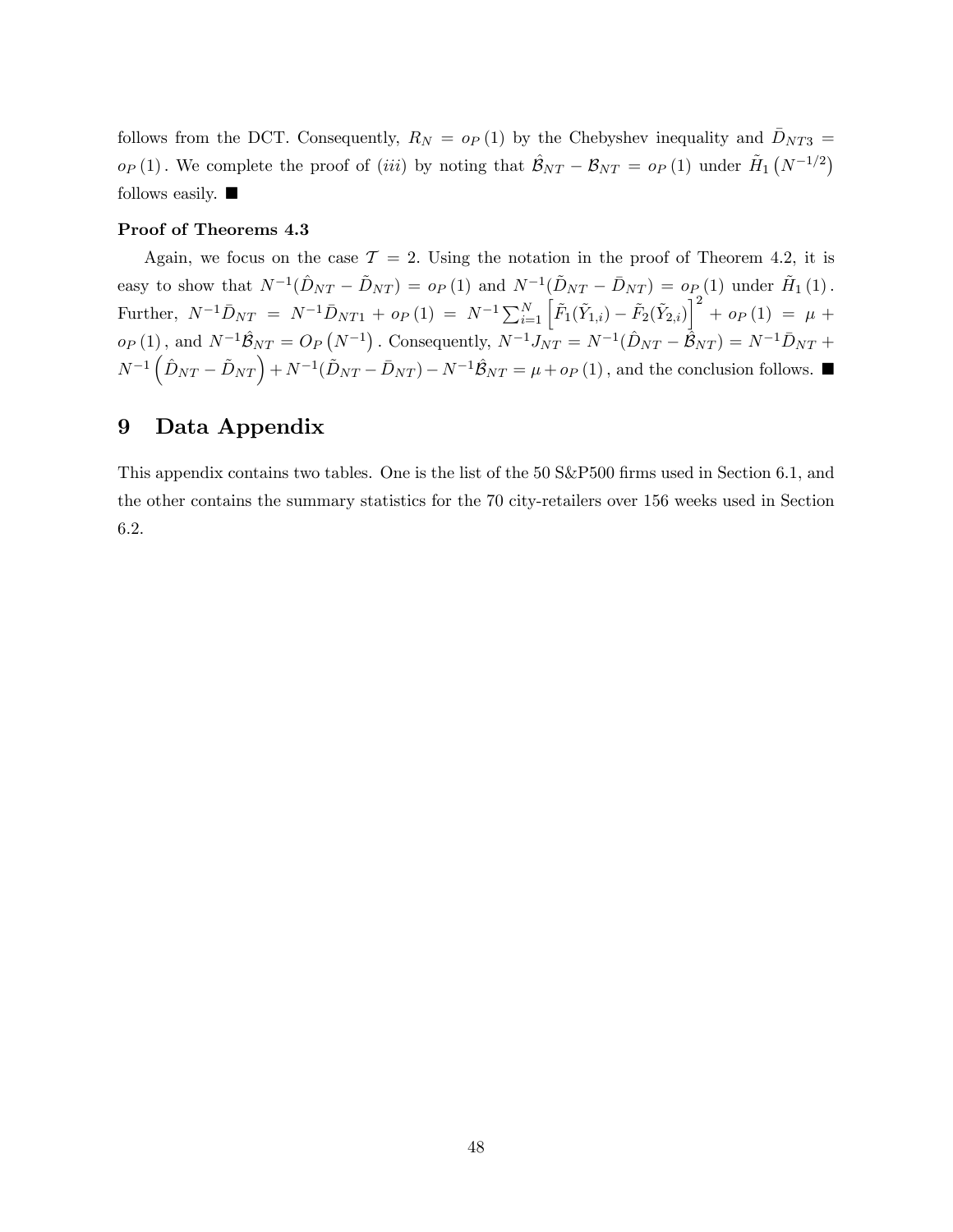|                      | Lable 11.1. Last of the 60 box1 600 millions used in the sample |                        |
|----------------------|-----------------------------------------------------------------|------------------------|
| Ticker symbol        | Company                                                         | <b>GICS</b> Sector     |
| ABT                  | <b>Abbott Laboratories</b>                                      | <b>Health Care</b>     |
| <b>AGN</b>           | Allergan Inc                                                    | Health Care            |
| <b>AMZN</b>          | Amazon Corp                                                     | Consumer Discretionary |
| AN                   | AutoNation Inc                                                  | Consumer Discretionary |
| BBY                  | Best Buy Co. Inc.                                               | Consumer Discretionary |
| CAM                  | Cameron International Corp                                      | Energy                 |
| CBE                  | Cooper Industries Ltd                                           | Industrials            |
| <b>CINF</b>          | Cincinnati Financial                                            | Financials             |
| <b>CLX</b>           | Clorox Co.                                                      | Consumer Staples       |
| <b>CSCO</b>          | Cisco Systems                                                   | Information Technology |
| EMC                  | EMC Corp                                                        | Information Technology |
| FLS                  |                                                                 |                        |
|                      | <b>Flowserve Corporation</b>                                    | Industrials            |
| <b>FMC</b>           | FMC Corporation                                                 | Materials              |
| <b>GENZ</b>          | Genzyme Corp.                                                   | Health Care            |
| GWW                  | Grainger (W.W.) Inc                                             | Industrials            |
| HCP                  | HCP Inc                                                         | Financials             |
| HD                   | Home Depot                                                      | Consumer Discretionary |
| HP                   | Helmerich & Payne                                               | Energy                 |
| <b>HSY</b>           | The Hershey Company                                             | Consumer Staples       |
| <b>IBM</b>           | International Bus. Machines                                     | Information Technology |
| <b>INTU</b>          | Intuit Inc.                                                     | Information Technology |
| <b>IVZ</b>           | Invesco Ltd                                                     | Financials             |
| JCI                  | Johnson Controls                                                | Consumer Discretionary |
| $\rm JPM$            | JPMorgan Chase & Co                                             | Financials             |
| <b>KLAC</b>          | KLA-Tencor Corp                                                 | Information Technology |
| <b>LTD</b>           | Limited Brands Inc.                                             | Consumer Discretionary |
| MCD                  | McDonald's Corp                                                 | Consumer Discretionary |
| MHP                  | McGraw-Hill                                                     | Consumer Discretionary |
| МO                   | Altria Group Inc                                                | Consumer Staples       |
| <b>MOLX</b>          | Molex Inc                                                       | Information Technology |
| <b>MTB</b>           | M&T Bank Corp                                                   |                        |
|                      |                                                                 | Financials             |
| MYL                  | Mylan Inc                                                       | Health Care            |
| $\operatorname{NBL}$ | Noble Energy Inc                                                | Energy                 |
| <b>NWL</b>           | Newell Rubbermaid Co.                                           | Consumer Discretionary |
| ODP                  | Office Depot                                                    | Consumer Discretionary |
| <b>PSA</b>           | Public Storage                                                  | Financials             |
| SII                  | Smith International                                             | Energy                 |
| <b>SRE</b>           | Sempra Energy                                                   | Utilities              |
| STJ                  | St Jude Medical                                                 | Health Care            |
| <b>STT</b>           | State Street Corp                                               | Financials             |
| SYY                  | Sysco Corp                                                      | Consumer Staples       |
| <b>TGT</b>           | Target Corp.                                                    | Consumer Discretionary |
| THC                  | Tenet Healthcare Corp.                                          | Health Care            |
| <b>VLO</b>           | Valero Energy                                                   | Energy                 |
| <b>VNO</b>           | Vornado Realty Trust                                            | Financials             |
| WDC                  | Western Digital                                                 | Information Technology |
| <b>WMB</b>           | Williams Cos.                                                   | Energy                 |
| WPI                  | Watson Pharmaceuticals                                          | Health Care            |
| Χ                    | United States Steel Corp.                                       | Materials              |
| YHOO                 |                                                                 |                        |
|                      | Yahoo Inc                                                       | Information Technology |

Table A.1: List of the  $50$  S&P $500$  firms used in the sample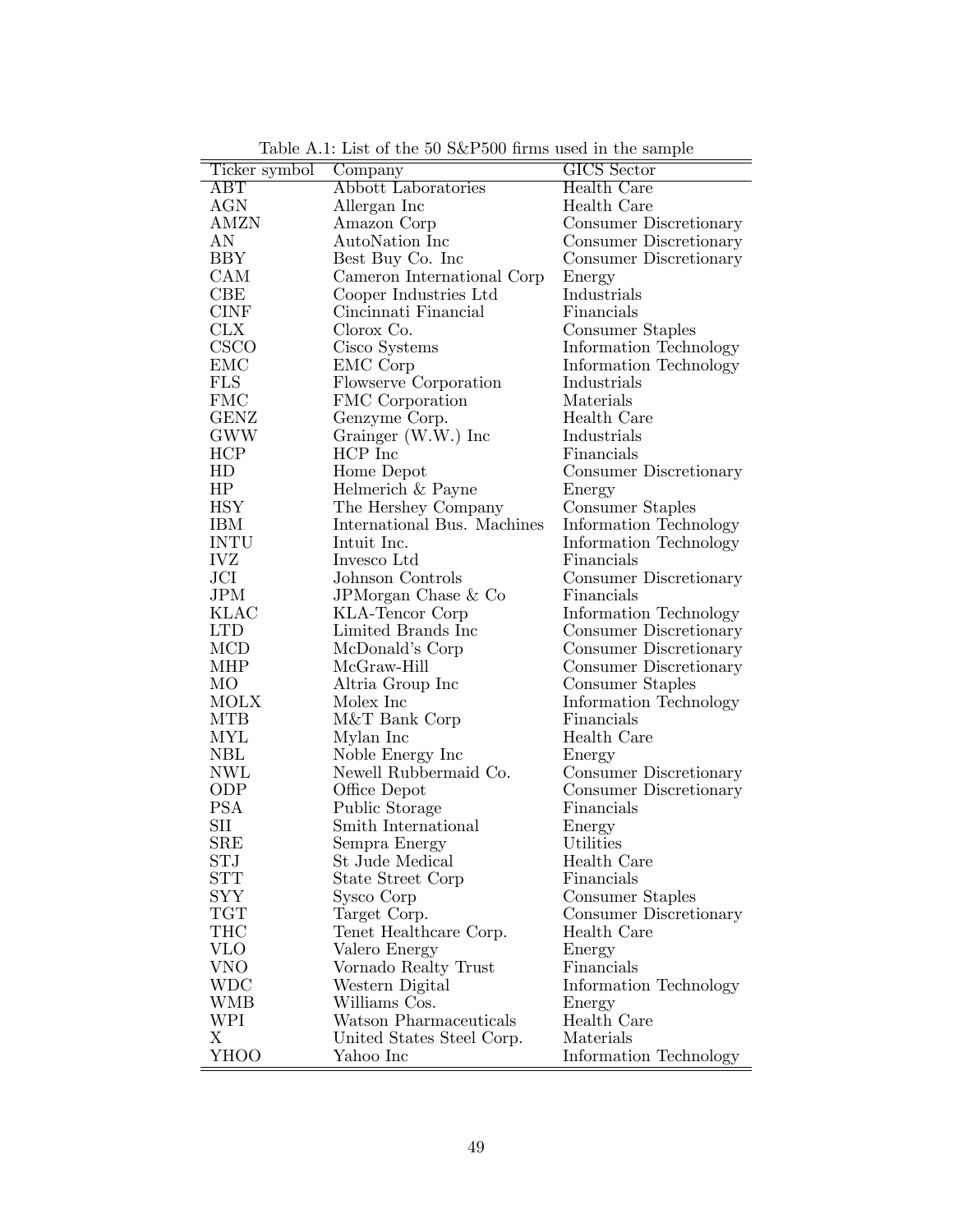|                                  |           | Mean  | Median | StDev | Obs   |
|----------------------------------|-----------|-------|--------|-------|-------|
| G MILLS CHEERIOS BOX 15OZ        | Mkt share | 0.026 | 0.018  | 0.024 | 10920 |
|                                  | Price     | 3.466 | 3.416  | 0.707 | 10920 |
|                                  | No price  | 3.533 | 3.580  | 0.571 | 10920 |
|                                  | Promo     | 0.107 | 0.000  | 0.158 | 10920 |
|                                  |           |       |        |       |       |
| KELLOGG FROSTED FLAKES BOX 20OZ  | Mkt share | 0.020 | 0.012  | 0.025 | 10920 |
|                                  | Price     | 2.854 | 2.744  | 0.747 | 10920 |
|                                  | Nbr price | 2.577 | 2.561  | 0.569 | 10920 |
|                                  | Promo     | 0.110 | 0.012  | 0.149 | 10920 |
|                                  |           |       |        |       |       |
| POST HNY BNCHS OATS REG BOX 16OZ | Mkt share | 0.015 | 0.010  | 0.015 | 10920 |
|                                  | Price     | 2.956 | 2.892  | 0.695 | 10920 |
|                                  | No price  | 2.816 | 2.880  | 0.542 | 10920 |
|                                  | Promo     | 0.098 | 0.000  | 0.144 | 10920 |
|                                  |           |       |        |       |       |
| QUAKER LIFE REGULAR BOX 21OZ     | Mkt share | 0.012 | 0.009  | 0.010 | 10920 |
|                                  | Price     | 2.839 | 2.804  | 0.585 | 10920 |
|                                  | Nbr price | 3.743 | 3.663  | 0.832 | 10920 |
|                                  | Promo     | 0.036 | 0.000  | 0.099 | 10920 |
|                                  |           |       |        |       |       |
| STR BDS RAISIN BRAN BOX 20OZ     | Mkt share | 0.013 | 0.010  | 0.010 | 10920 |
|                                  | Price     | 1.798 | 1.802  | 0.383 | 10920 |
|                                  | Nbr price | 2.466 | 2.430  | 0.517 | 10920 |
|                                  | Promo     | 0.033 | 0.000  | 0.086 | 10920 |
|                                  |           |       |        |       |       |
| All 150 Cereals                  | Price     | 2.930 | 2.906  | 0.300 | 10920 |
| Wage                             |           | 832.5 | 812.5  | 125.4 | 456   |
|                                  |           |       |        |       |       |

Table A.2: Summary Statistics for 70 City-Retailers, 156 Weeks

 $\overline{\phantom{0}}$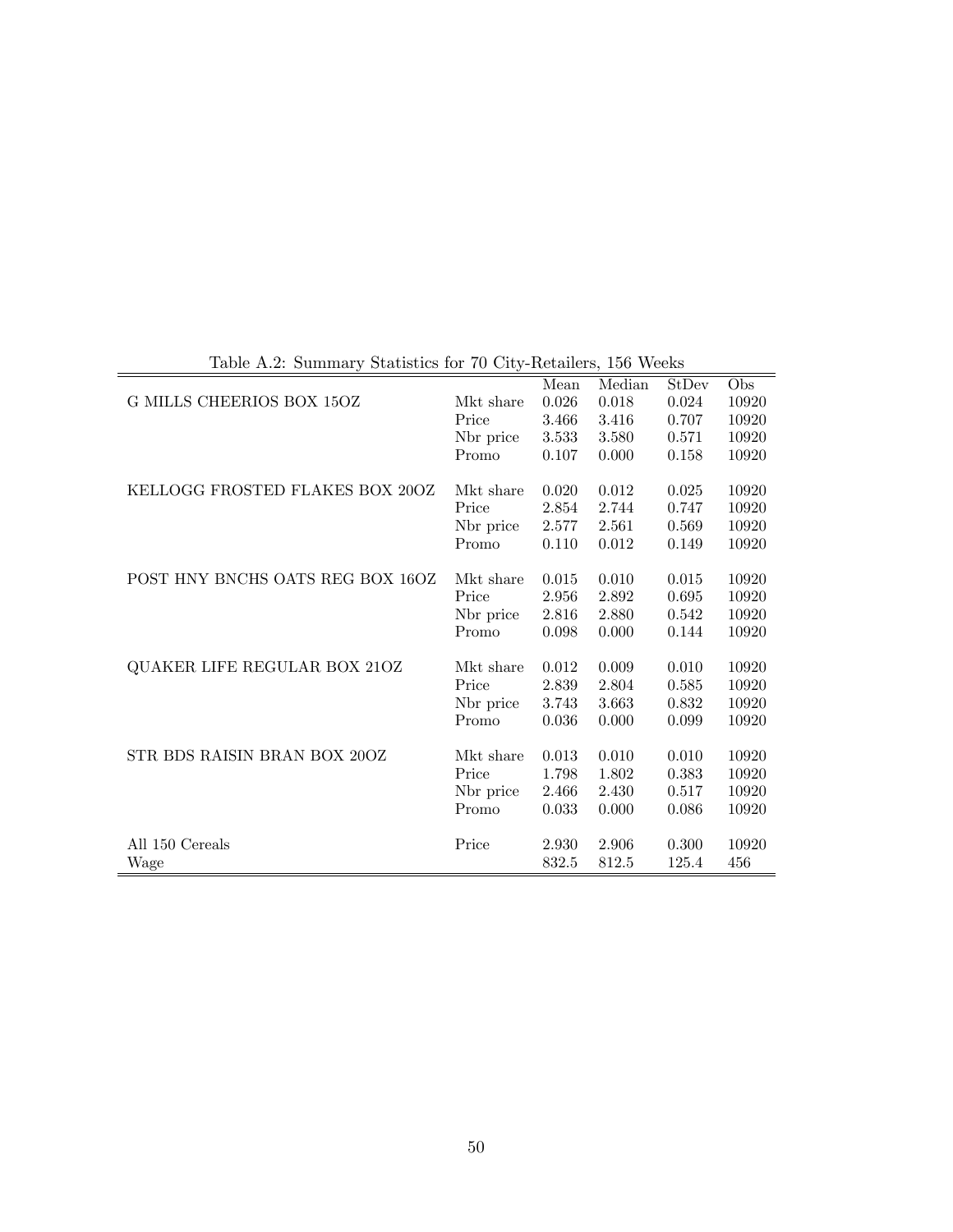## REFERENCES

- ALTONJI, J. G. and R. L. MATZKIN (2005): "Cross Section and Panel Data Estimators for Nonseparable Models with Endogenous Regressors," Econometrica, 73, 1053-1102.
- BARTLE, R. (1966): The Elements of Integration. New York: Wiley.
- BENKARD, C. L. and S. BERRY (2006): "On the Nonparametric Identification of Nonlinear Simultaneous Equations Models: Comment on Brown (1983) and Roehrig (1988)," Econometrica, 74, 1429-1440.
- BERRY, S., J. LEVINSOHN, and A. PAKES (1995): "Automobile Prices in Market Equilibrium,"  $Econometrica$ , 63, 841-890.
- BERRY, S. and P. HAILE (2010): "Identification in Differentiated Products Markets Using Market Level Data," Cowles Foundation Discussion Papers 1744, Yale University.
- BOENTE, G. and R. FRAIMAN (1991): "Strong Uniform Convergence Rates for Some Robust Equivariant Nonparametric Regression Estimates for Mixing Processes," International Statistical Review, 59, 355-372.
- CAI, Z.  $(2002)$ : "Regression Quantiles for Time Series," *Econometric Theory*, 18, 169-192.
- CHEN, X. and H. WHITE (1998): "Central Limit Theorem and Functional Central Limit Theorems for Hilbert-Valued Dependent Heterogeneous Arrays with Applications,<sup>n</sup> Econometric Theory, 14, 260-284.
- CHESHER, A. (2003): "Identification in Nonseparable Models," *Econometrica*, 71, 1405-1441.
- CORBAE, D., M. B. STINCHCOMBE, and J. ZEMAN (2009): An Introduction to Mathematical Analysis for Economic Theory and Econometrics. Princeton University Press.
- DAWID, A. D. (1979): "Conditional Independence in Statistical Theory," Journal of the Royal Statistical Society, Series B, 41, 1-31.
- DETTE, H., N., NEUMEYER, and K. F. PILZ (2006): "A Simple Nonparametric Estimator of a Strictly Monotone Regression Function," Bernoulli, 12, 469-490.
- DUDLEY, R. M. (2002): Real Analysis and Probability. Cambridge University Press.
- EVDOKIMOV, K. (2009): "Identification and Estimation of a Nonparametric Panel Data Model with Unobserved Heterogeneity," Working Paper, Dept. of Economics, Yale University.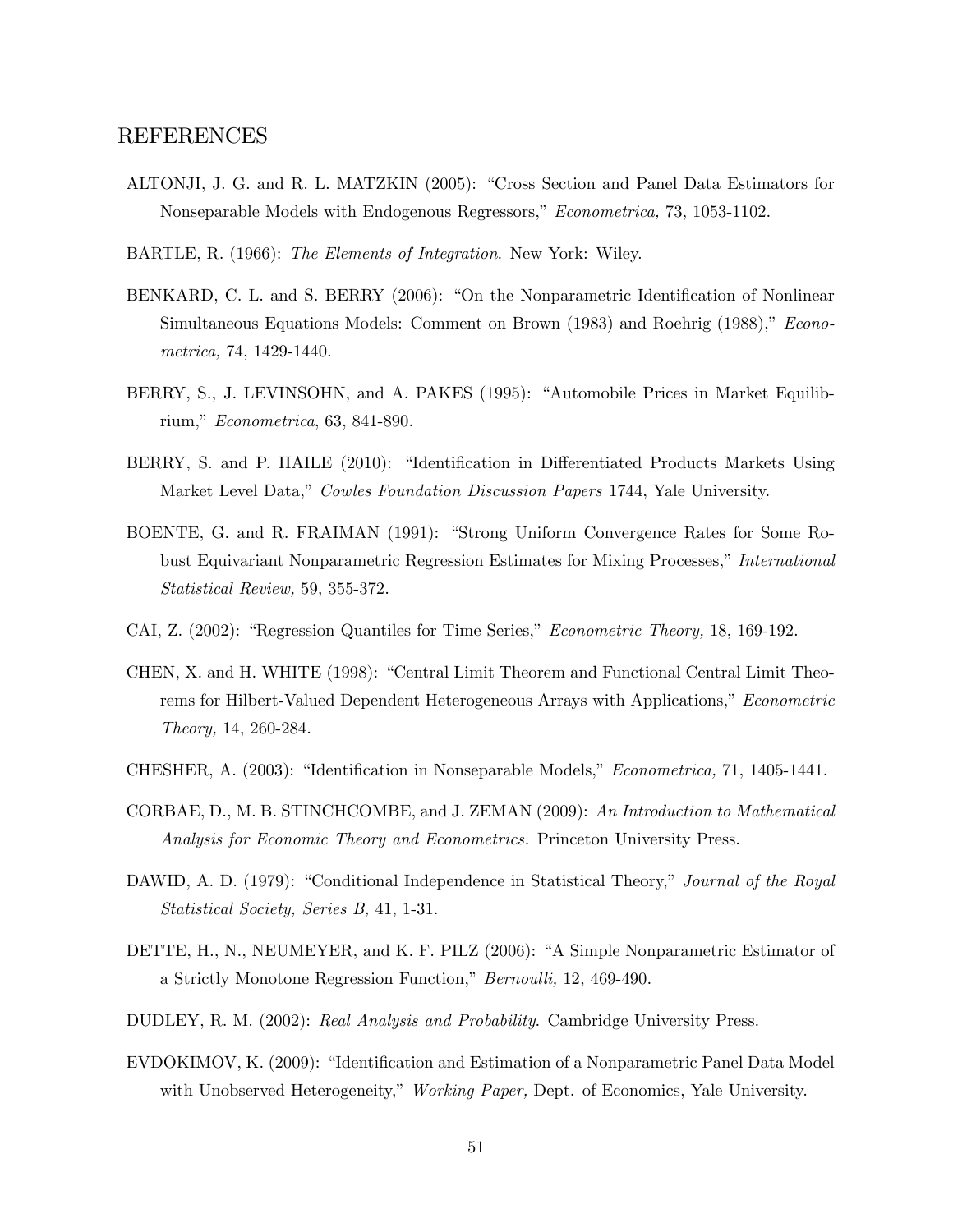- FAMA, E. F. and K. T. FRENCH (1993): "Common Risk Factors in the Returns on Stocks and Bonds," Journal of Financial Economics, 33, 3–56.
- FERSON, W. E. and C. R. HARVEY (1991): "The Variation of Economic Risk Premiums," Journal of Political Economy, 99, 285–315.
- FERSON, W. E. and C. R. HARVEY (1993): "The Risk and Predictability of International Equity Returns," Review of Financial Studies, 6, 527–566.
- GHYSELS, E. (1998): "On Stable Factor Structures in the Pricing of Risk: Do Time-Varying Betas Help or Hurt?" The Journal of Finance, 53, 549-573T
- HALL, P. (1984): "Central Limit Theorem for Integrated Square Error Properties of Multivariate Nonparametric Density Estimators," Journal of Multivariate Analysis, 14, 1-16.
- HANSEN, B. E. (2008): "Uniform Convergence Rates for Kernel Estimation with Dependent Data," Econometric Theory, 24, 726-748.
- HARVEY, C. R. (1989): "Time-varying Conditional Covariances in Tests of Asset Pricing Models," Journal of Financial Economics, 24, 289–317.
- HOCHBERG, Y. (1988): "A Sharper Bonferroni Procedure for Multiple Tests of Hypotheses," Biometrika, 75, 800-802.
- HODERLEIN, S. (2005): "Nonparametric Demand Systems, Instrumental Variables and a Heterogeneous Population," Working Paper, Dept. of Economics, Brown University.
- HODERLEIN, S. and E. MAMMEN (2007): "Identification of Marginal Effects in Nonseparable Models without Monotonicity," Econometrica, 75, 1513-1518.
- HODERLEIN, S., L. SU, and H. WHITE (2010): "Testing Monotonicity in Unobservables with Panel Data using Control Variables", Working Paper, Dept. of Economics, UCSD.
- HODERLEIN, S. and H. WHITE. (2009): "Nonparametric Identification in Nonseparable Panel Data Models with Generalized Fixed Effects," Working Paper, Dept. of Economics, Brown University.
- IMBENS, G. W. and W. K. NEWEY (2009): "Identification and Estimation of Triangular Simultaneous Equations Models without Additivity," *Econometrica*, 77, 1481-1512.
- JAGANNATHAN, R. and Z. WANG (1996), "The Conditional CAPM and the Cross-section of Expected Returns," Journal of Finance, 51, 3-53.